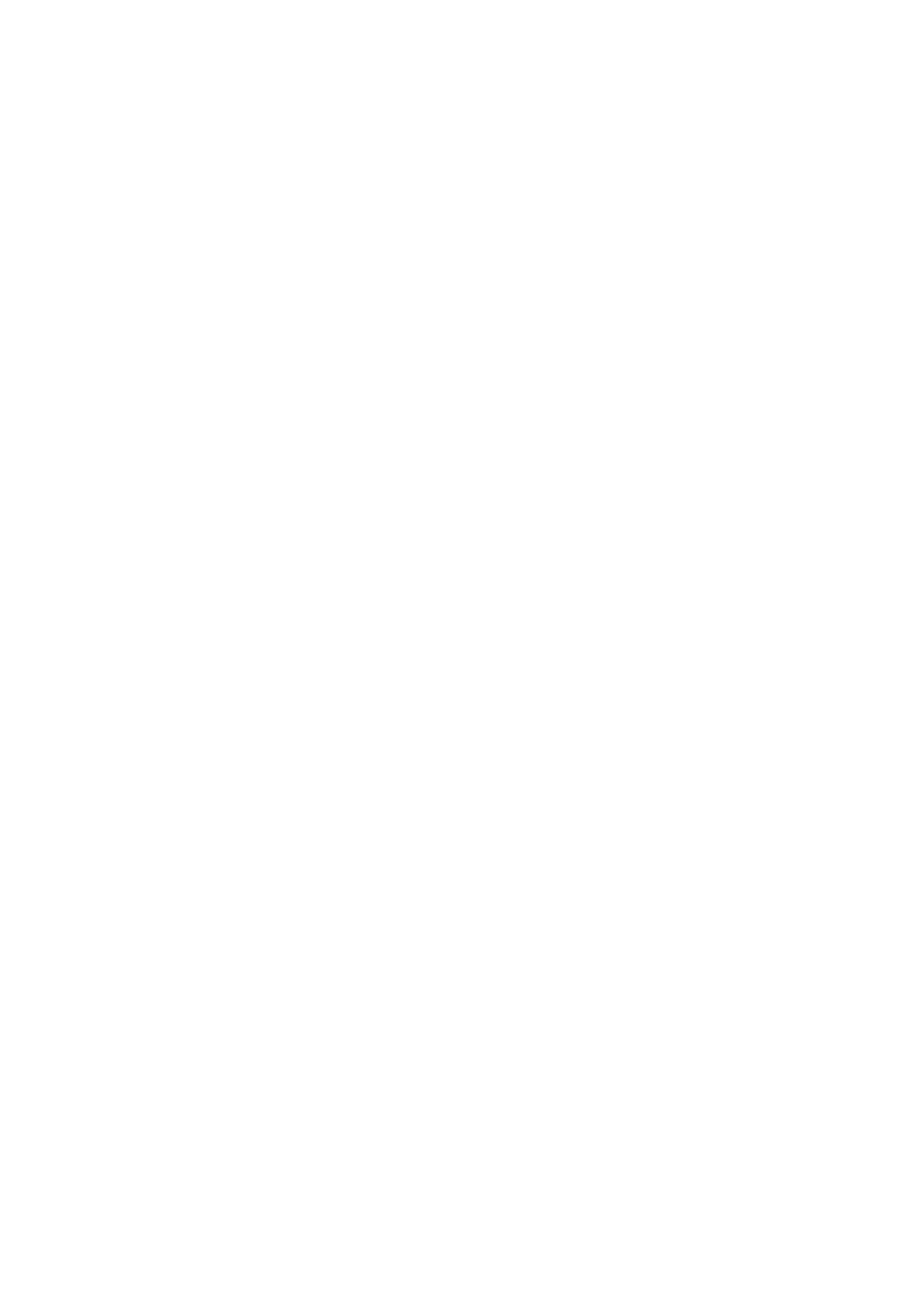

# CHINAGEM: A MONASH-STYLE DYNAMIC CGE MODEL OF CHINA

Yinhua Mai Peter B. Dixon Maureen Rimmer

**© Centre of Policy Studies Monash University** 

9 June 2010

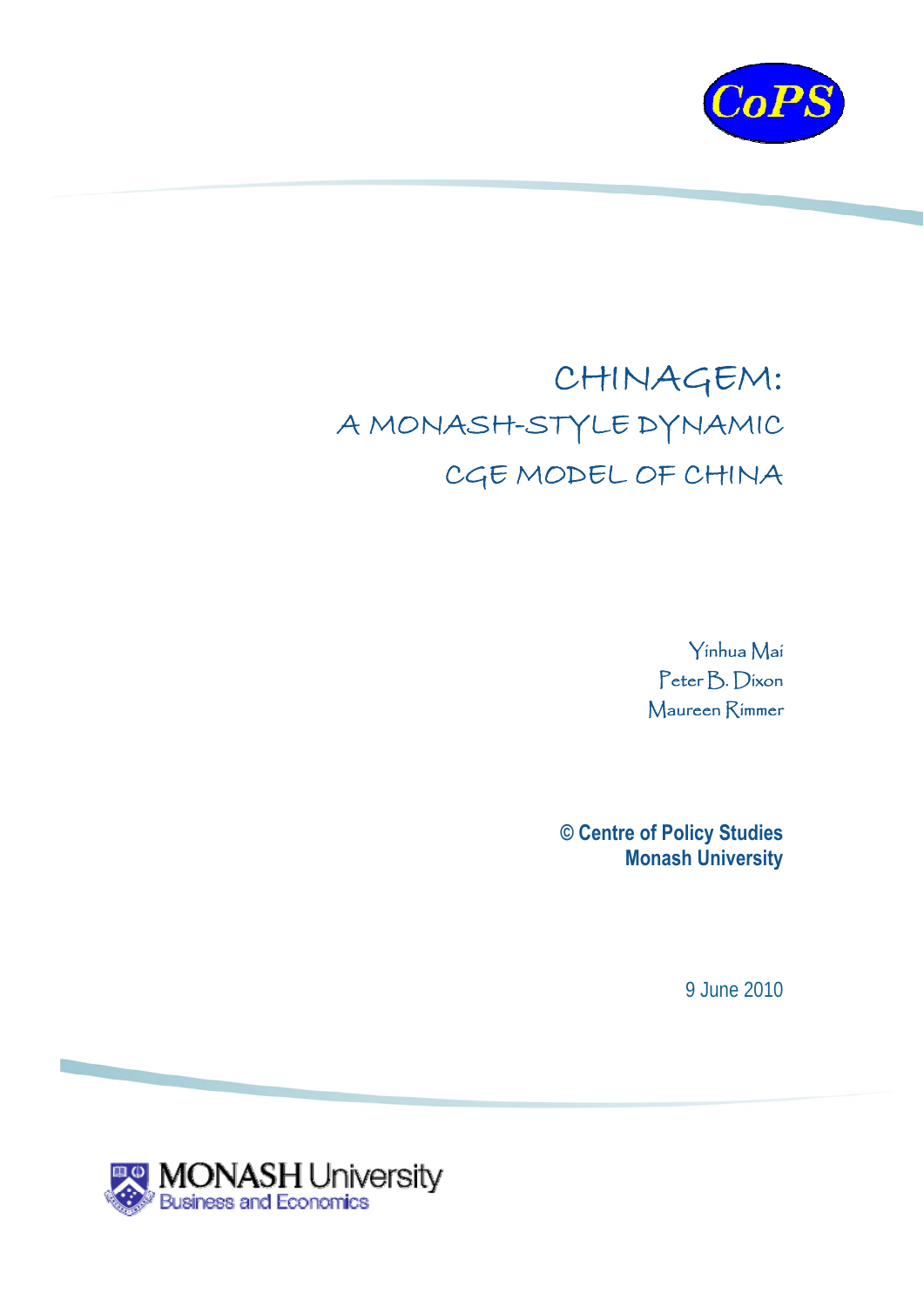# Centre of Policy Studies

Building 11E Monash University Clayton, Victoria 3800 **Australia** 

www.monash.edu.au/policy/

ABN No 12 377 614 012

Report contact person:

Dr Yinhua Mai

(61-3) 9905 5482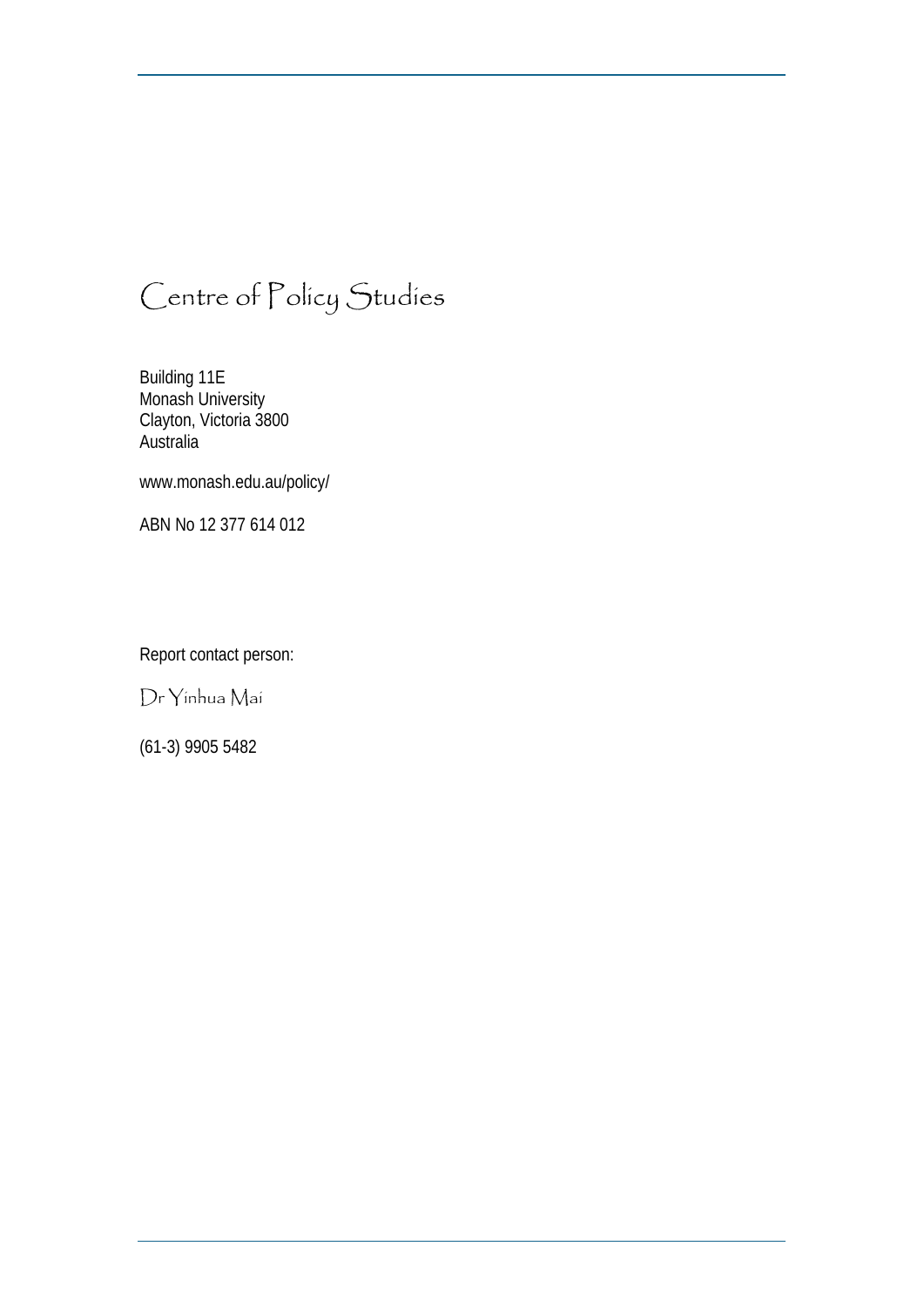## Acronyms and Initials

| <b>BOTE</b>     | <b>Back Of The Envelope model</b>              |
|-----------------|------------------------------------------------|
| <b>CGE</b>      | <b>Computable General Equilibrium</b>          |
| <b>CHINAGEM</b> | <b>CHINa Applied General Equilibrium Model</b> |
| <b>CoPS</b>     | <b>Centre of Policy Studies</b>                |
| <b>GDP</b>      | <b>Gross Domestic Product</b>                  |
| <b>GNE</b>      | <b>Gross National Expenditure</b>              |
| <b>GNP</b>      | <b>Gross National Product</b>                  |
| <b>UNDP</b>     | United Nations Population Division             |
| WDI             | <b>World Development Indicators</b>            |
|                 |                                                |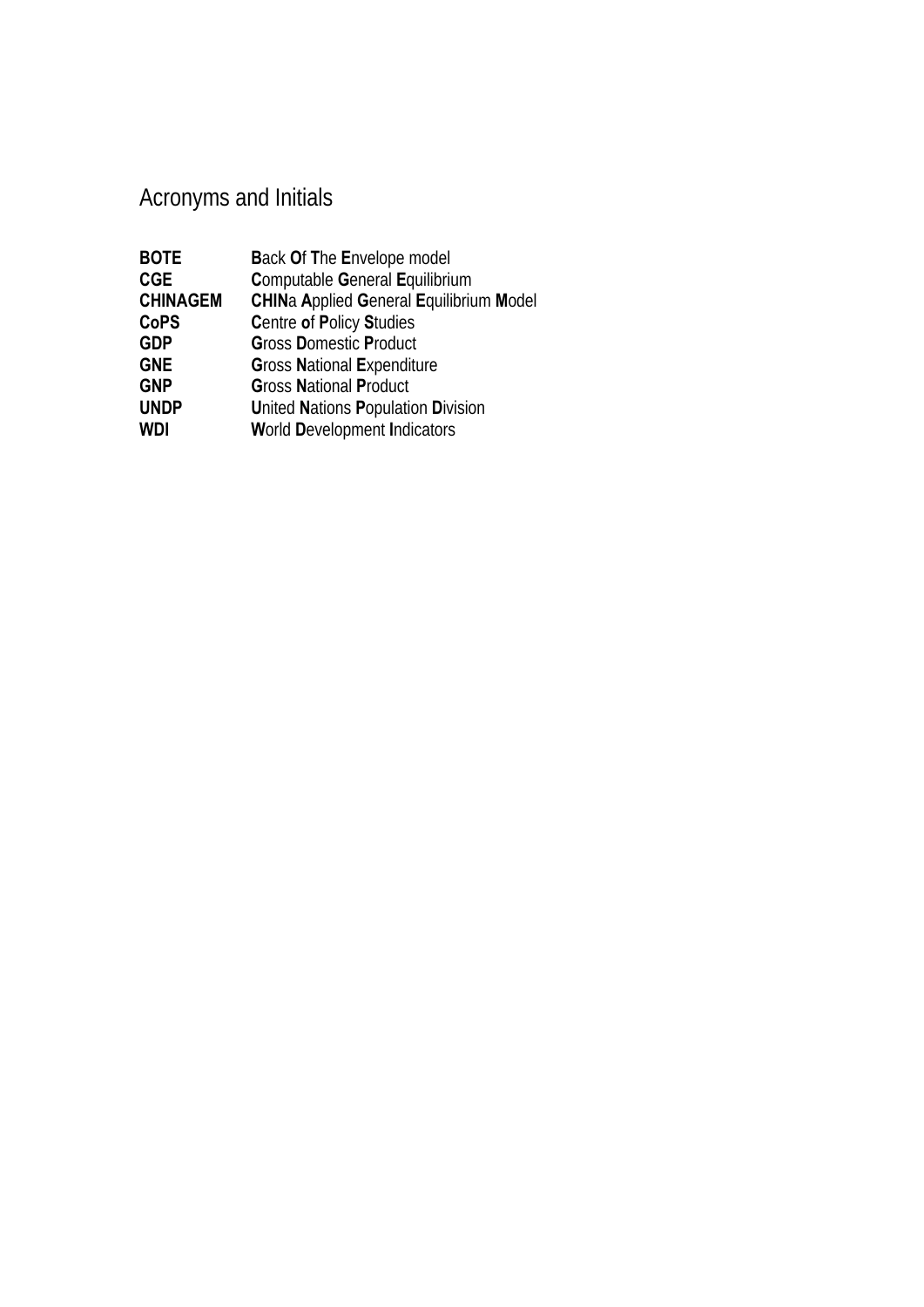## **TABLE OF CONTENTS**

| 2. DATABASE, EQUATIONS AND SOLUTION METHOD OF CHINAGEM 6                                                          |    |
|-------------------------------------------------------------------------------------------------------------------|----|
| 2.1. The structure of the CHINAGEM database                                                                       | 6  |
| 2.2. Overview of the mathematical structure of CHINAGEM and introduction to the Johansen/Euler solution<br>method | 13 |
| 2.3. Stylised version of the CHINAGEM model                                                                       | 17 |
| 2.3.1.<br><b>Equations in the Stylized version</b>                                                                | 18 |
| 2.3.2. A trial closure of the stylized version of CHINAGEM                                                        | 28 |
|                                                                                                                   |    |
| 3.1. How to develop closure for historical simulation                                                             | 32 |
| 3.2. Data sources and data consistency issues                                                                     | 37 |
|                                                                                                                   |    |
| 4.1. China to 2020: what if historical trends prevail                                                             | 44 |
| 4.2. China to 2020: how would the future be different from history                                                | 47 |
|                                                                                                                   |    |
|                                                                                                                   | 51 |
| LIST OF INDUSTRIES IN 2002 CHINAGEM DATABASE 52<br>APPENDIX I                                                     |    |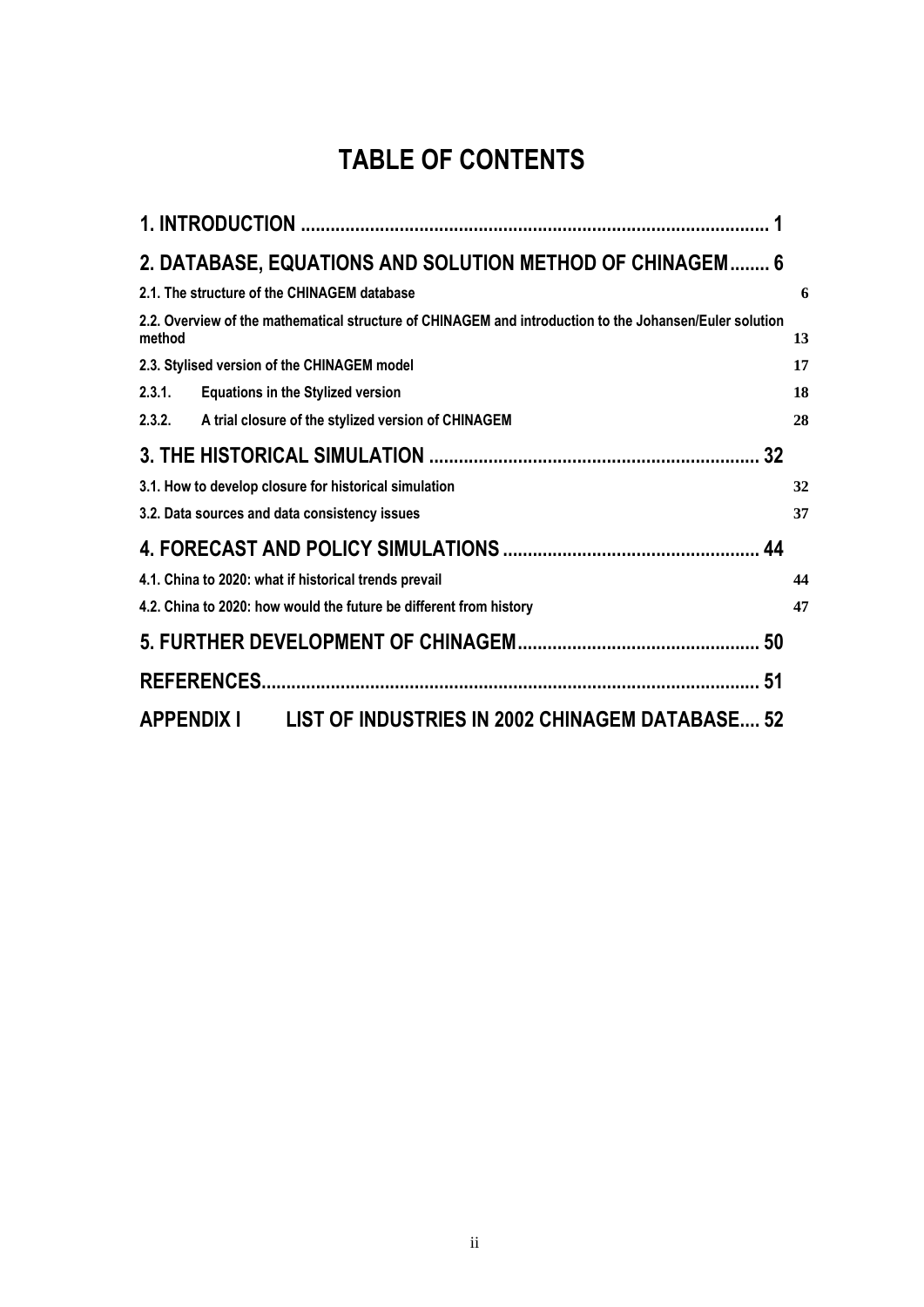## **1. INTRODUCTION**

This document provides an overview of CHINAGEM database and equation structure. We also demonstrate how to construct a baseline via historical and forecast simulations. We aim to provide CHINAGEM users with a practical guide.

CHINAGEM is a MONASH-style dynamic Computable General Equilibrium (CGE) model of China. It is a framework for:

- estimating changes in tastes and technology and for generating up-to-date input-output tables (historical simulations);
- explaining periods of economic history in terms of driving factors such as policy changes, changes in world commodity prices and changes in tastes and technology (decomposition simulations);
- generating forecasts for industrial, occupational and regional variables using detailed extrapolations of trends in tastes and technology together with a wide variety of projections from organizations specializing in macro, export, tourism and policy forecasting (forecast simulations); and
- calculating the deviations from explicit forecast paths for macro and micro variables which would be caused by the implementation of proposed policy changes (policy simulations).

CHINAGEM is a large system of equations describing behaviours of economic agents and linkages between sectors of the economy and between China and the rest of the world. The core part of CHINAGEM contains widely accepted economic theories such as consumer and producer optimisation behaviour. The core model can be applied with attached modules that capture specific characteristics of the Chinese economy such as rural-urban labour migration.

CHINAGEM simulations start from a base year for which a detailed input-output table is available, e.g., the year 2002. The input-output table is used to construct a model database that portrait a picture of the Chinese economy for that year. The model database provides an initial solution for the CHINAGEM equation system. The CHINAGEM equation system has a quantity and a price variable corresponding to every value in the input-output database. A CHINAGEM simulation moves each of the components of the input-output database, thereby taking us to another picture of the economy.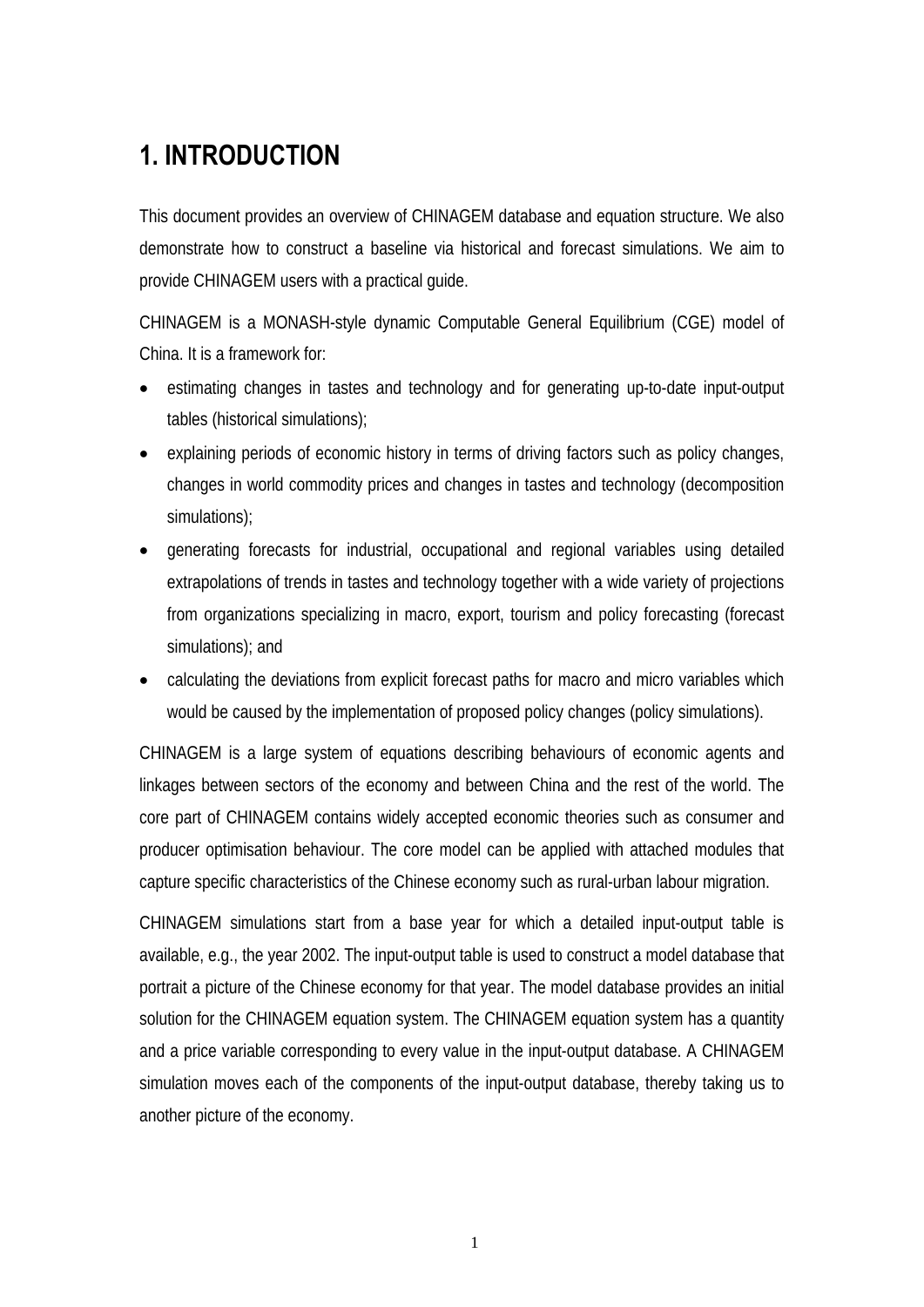Typically the number of variables is larger than the number of equations in CHINAGEM. The equation system can be used to solve for changes in endogenous variables – the number of which equals to the number of equations – due to changes in exogenous variables. The classification of endogenous/exogenous variables – which variables are to be solved for by CHINAGEM – is flexible1. One variable can be endogenous in one simulation and exogenous in another.

A historical simulation moves each of the observable components of the input-output database for year t to their value in year t+1, thereby taking us to the picture of the Chinese economy in the year t+1. When we have arrived at the current year where historical data are no longer available, the forecast simulations moves the picture of the CHINESE economy forward to a future year. The historical and forecast simulations form a baseline scenario (Figure 1.1). A policy simulation can show the effects of a change in economic policy, e.g. implementing social security reform, as deviation in economic variables from the baseline scenario (Figure 1.1).





CHINAGEM was developed from the MONASH model (Dixon and Rimmer 2002) – a recursive dynamic CGE model of the Australian economy. Since the 1990s, the MONASH model has been applied in economic policy analysis on a broad range of issues such as trade reform; tax reform; competition reform; large project appraisals; contributions of various economic sectors;

 $\overline{a}$ 

<sup>&</sup>lt;sup>1</sup> A specification of endogenous/exogenous variables is called a closure.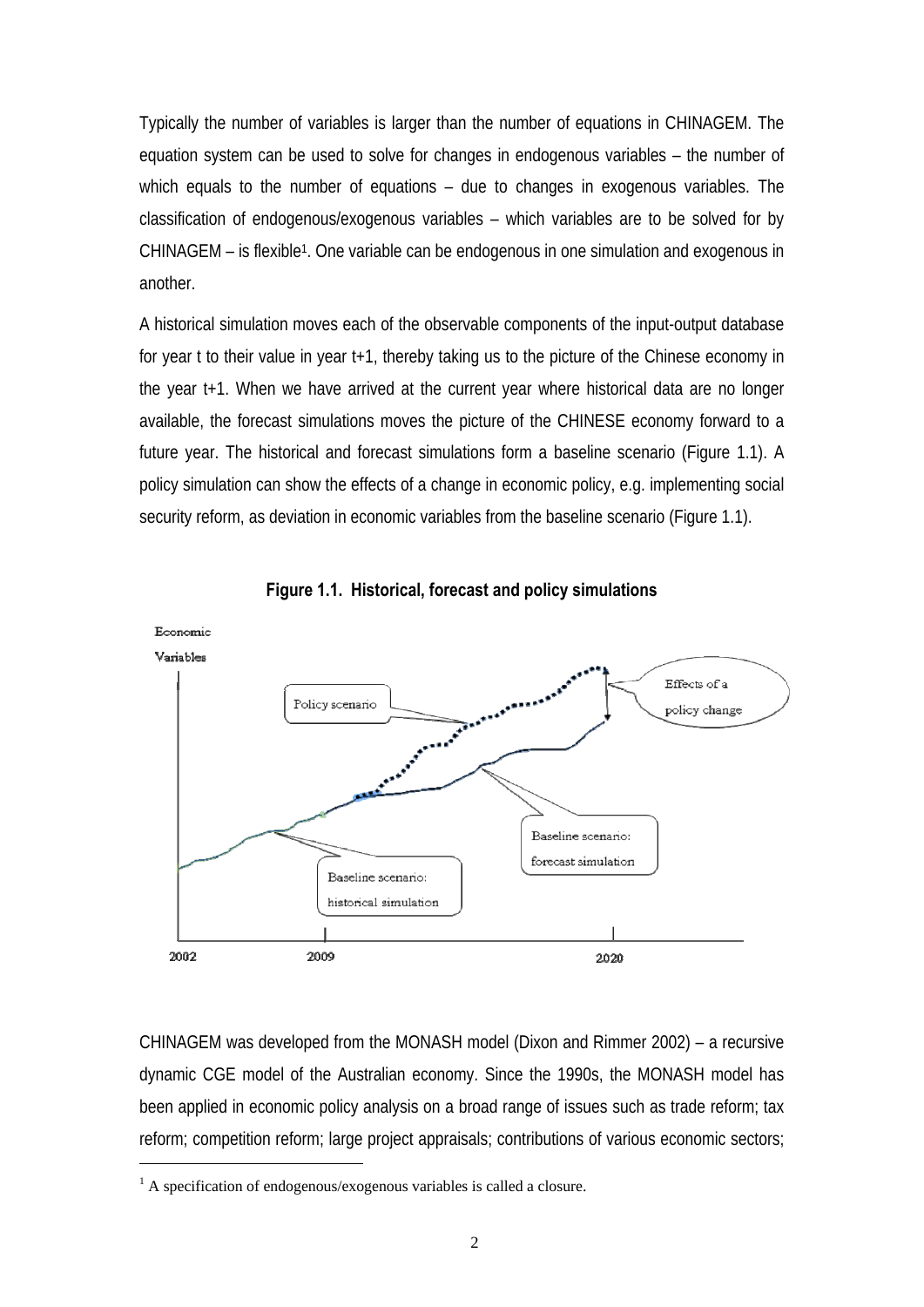fiscal relationships between federal and regional governments; forecasting greenhouse gas emissions; forecasting regional employment by detailed occupations; population aging and related issues; effects of political events on tourism; employment and wage policies; and macroeconomic policies during economic down-turn. In the past decade, the MONASH model has become a platform for developing dynamic CGE models for other economies. MONASHstyle dynamic models are applied in policy analysis in the US, Finland, China, Vietnam, Malaysia, Poland, and under multi-country frameworks.

MONASH-style modelling emphasizes developing a realistic baseline to support policy analysis. Much modelling effort is devoted to incorporate historical data into the baseline with which to compare policy scenarios. The advantage of calculating policy effects as deviations from the realistic baseline is that it brings a growth perspective into the analysis. The following are some examples:

- 1. The Chinese finance and insurance sector has been growing faster than national real GDP. If the trend continues, investment and services trade liberalisation in a future year that leads to productivity improvement in the finance and insurance sector would have a bigger impact on the whole economy than would be calculated in a model that did not take account of underlying trends.
- 2. The realistic baseline allows the analysis to separate global trends and effects of policy. By taking out effects of policy implemented from a realistic baseline for a historical period, we separate growth in trade achieved despite of the existence of barriers from the effects of reducing trade barriers. Growth achieved despite of barriers is driven by technology evolution in the global economy. By adding onto a realistic baseline additional policy changes over both historical and forecast periods, we gain insights on how economic policies can help a nation adapt to changes in global economic trends.
- 3. Investment and services trade liberalisation may create new business opportunities in different parts of the world. In reality, businesses adjust to take advantage of such opportunities. Dynamic modelling based on realistic baseline allows policy changes be analysed against such background. For example, rapid productivity improvement in China creates trade and investment opportunities for other countries. Static simulation of such productivity improvement emphasis negative terms of trade impact on neighbouring countries; however, dynamic simulation also shows positive factors on neighbouring countries due to businesses taking advantage of new opportunities in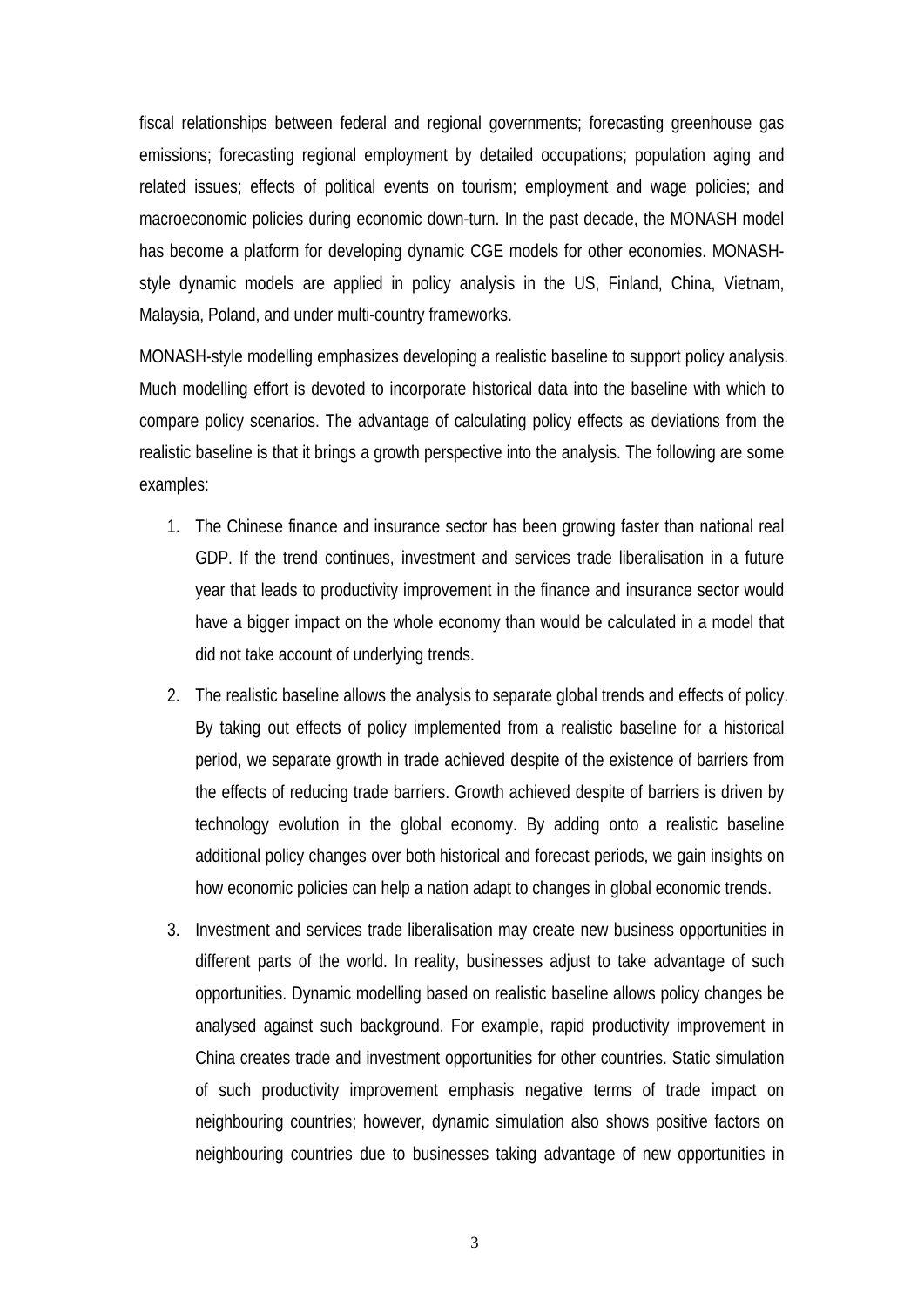China (Mai et al. 2009). Such changes are picked up in the realistic baseline as increased trade and investment linkages between China and its neighbouring countries.

As the world becomes more and more integrated, there is an increasing demand for comprehensive analytical tools such as MONASH-style dynamic models. More importantly, there is an increasing demand for highly skilled CGE analysts. CHINAGEM is designed as an entry point for CGE modellers to develop their analytical skills. It is also designed as a platform for research institutes to develop CGE models suitable for their research portfolio. A comprehensive training program is offered by the Centre of Policy Studies (CoPS) in conjunction with the application of CHINAGEM. With CHINAGEM, analytical capacity grows with the degree of comprehensiveness of the model.

The essential steps towards building CGE analytical capacity via CHINAGEM is the following:

- **Step 1**: Attending basic training courses. The three fundamental courses are:
	- Practical GE Modelling Course;
	- Dynamic GE Modelling Course; and
	- Constructing a CGE Database Course.
- **Step 2**: Applying existing CGE models, such as CHINAGEM, in policy applications with small modification of the model and database. CoPS offers consultation services to help CHINAGEM users in policy applications.
- **Step 3**: Developing your own model by adding new modules and relevant database to CHINAGEM to advance your institute's policy research. This stage requires your institute's modelling team to have significant mathematical and economic background. CoPS offers consultation services to provide software and model development support.
- **Step 4:** The ultimate skill in CGE modelling is the art of using CGE models as a thinking framework for policy and economic analysis. The key to developing this skill is the Back-Of-The-Envelop (BOTE) model technique that is introduced and reinforced throughout CoPS' training courses and consultation services. Often CGE modelers can be overwhelmed by the amount of numbers produced by the model. The BOTE model provides a map or a strategy for CGE analysts to understand the model results and derive policy insights.

This document has five sections. Section 1 is this introduction. In Section 2 we provide a description of the equation system and the database. In Section 3, we introduce how to incorporate observed data to develop the historical part of the baseline. In Section 4, we introduce how to use information derived from the historical simulation to develop the forecast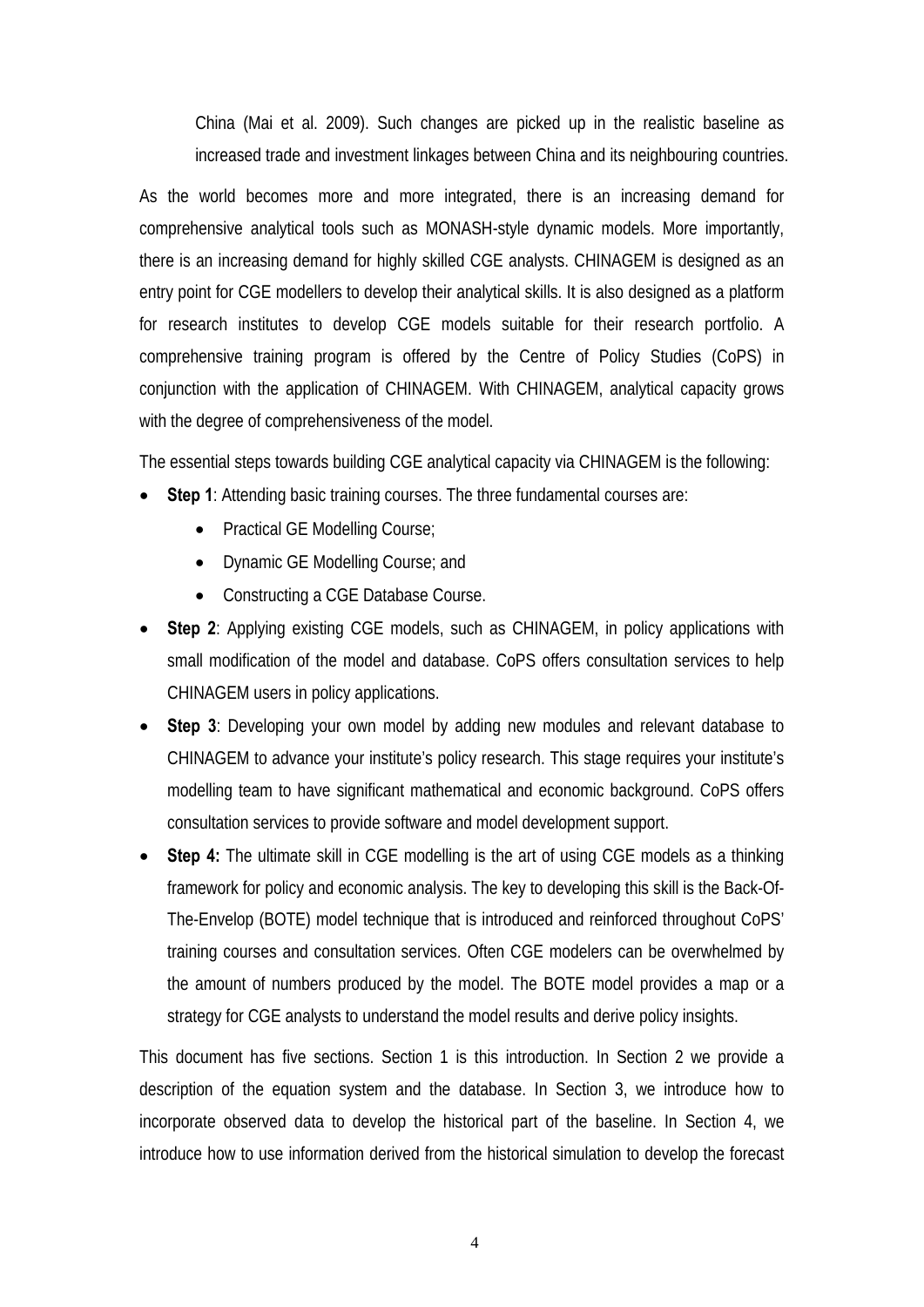part of the baseline. In Section 4, we also demonstrate how to use CHINAGEM to analyse the effects of a policy change. In the concluding section, we discuss our plan for further development of CHINAGEM.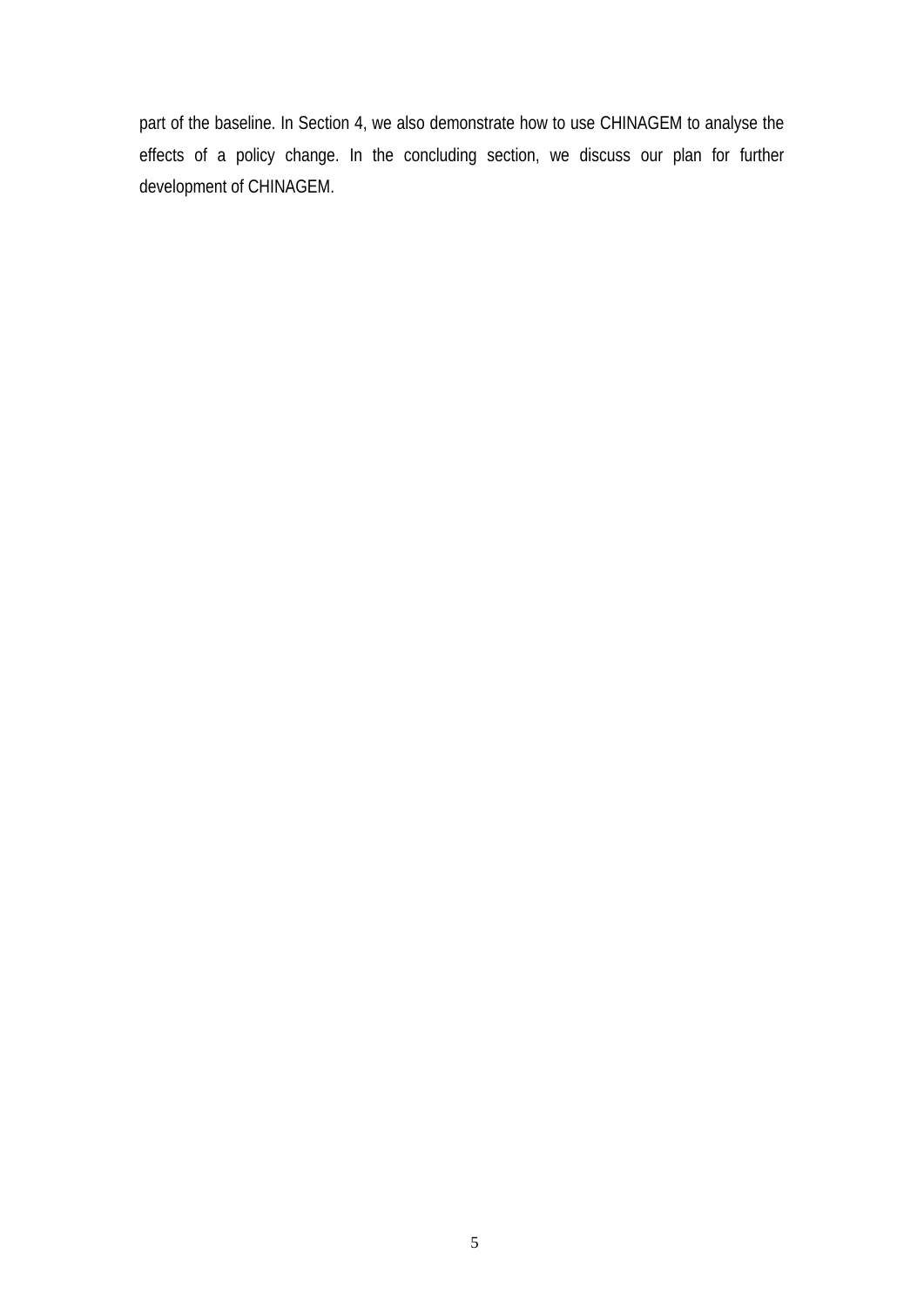# **2. DATABASE, EQUATIONS AND SOLUTION METHOD OF CHINAGEM**

In this section we provide a description of the core part of the CHINAGEM equation and database. In Section 2.1 we introduce the structure of the model database. In section 2.2 we provide an overview of the mathematical structure of CHINAGEM and its solution method. In section 2.3 we present a stylised version of the equation system.

#### **2.1. The structure of the CHINAGEM database**

Figure 2.1 sets out the structure of the CHINAGEM input-output database in three parts: an absorption matrix; a joint-production matrix; and a vector of import duties. The first row in the absorption matrix, V1BAS, ..., V6BAS, shows flows in year t of commodities to producers, investors, households, exports, public consumption and inventory accumulation. Each of these matrices has C×S rows, one for each of C commodities from S sources. C is the number of commodities in the model (e.g. 137 for the year 2002 database, see Appendix I) and S is 2 (domestic and imported). V1BAS and V2BAS each have *I* columns where *I* is the number of CHINAGEM industries (137 for the 2002 database). Thus, the typical component of V1BAS is the value of good c from source s [good (c,s)] used by industry i as an input to production, and the typical component of V2BAS is the value of (c,s) used to create capital for industry i. V3BAS to V6BAS each have one column. In standard applications, CHINAGEM recognises one household, one foreign buyer, one category of public demand and one category of inventory demand2. In the input-output database, no imported commodity is exported without being processed in a domestic industry. Consequently, V4BAS(c,s) is zero wherever s= "imp".

 $\overline{a}$ 

<sup>&</sup>lt;sup>2</sup> CHINAGEM can be extended to have more than one agent.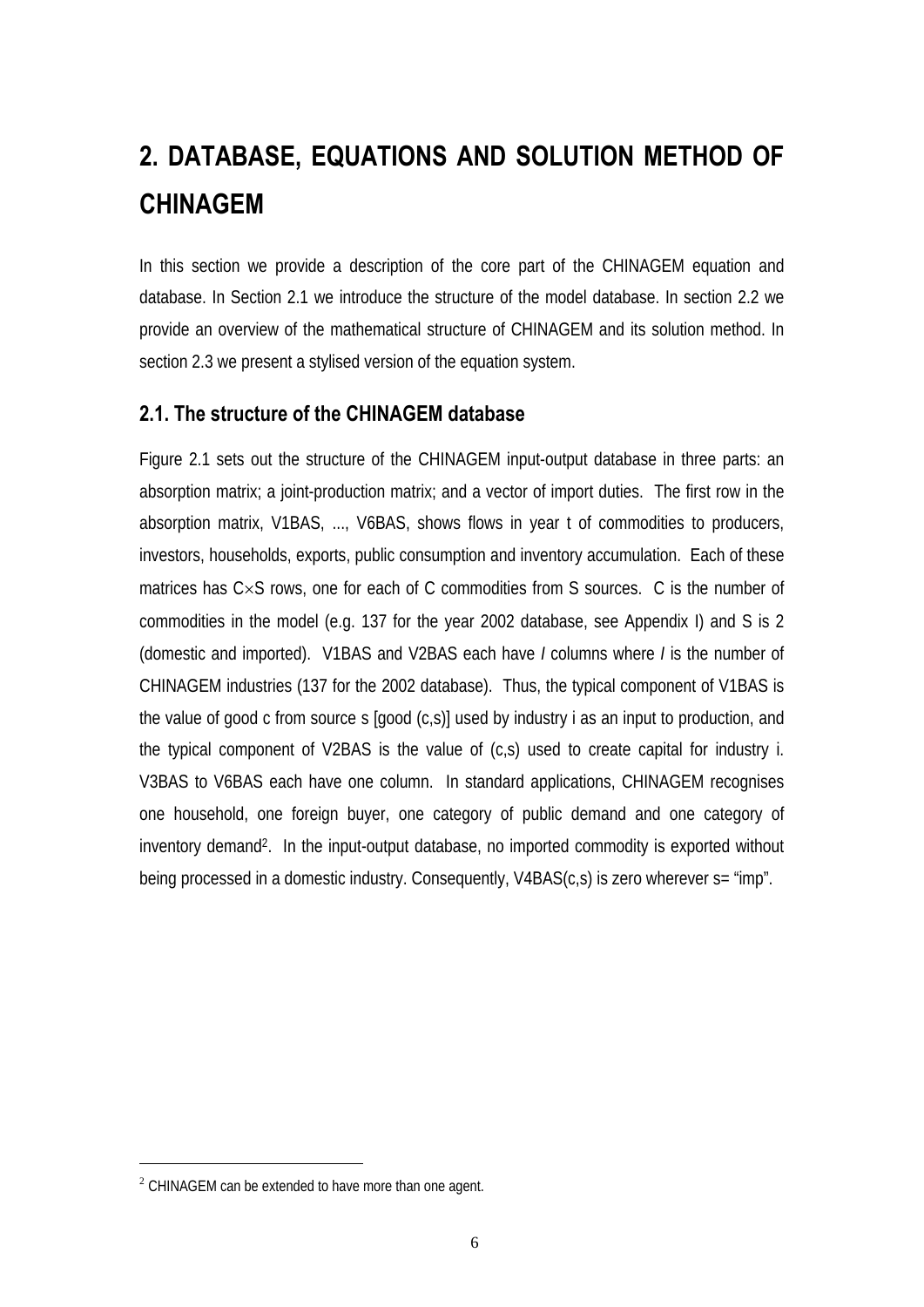|                              |                                            | <b>Absorption Matrix</b>              |                                                                                                                                                                            |                              |                              |                                      |                              |
|------------------------------|--------------------------------------------|---------------------------------------|----------------------------------------------------------------------------------------------------------------------------------------------------------------------------|------------------------------|------------------------------|--------------------------------------|------------------------------|
|                              |                                            | 1<br>Prod-                            | $\overline{2}$<br>Invest-<br><b>Ors</b>                                                                                                                                    | 3<br>House-<br>holds         | $\overline{4}$<br>Exports    | 5<br>Govern-                         | 6<br>Invent-<br>ories        |
|                              | Size                                       | ucers<br>$\leftarrow$ / $\rightarrow$ | $\leftarrow$ / $\rightarrow$                                                                                                                                               | $\leftarrow$ 1 $\rightarrow$ | $\leftarrow$ 1 $\rightarrow$ | ment<br>$\leftarrow$ 1 $\rightarrow$ | $\leftarrow$ 1 $\rightarrow$ |
| <b>Basic</b><br><b>Flows</b> | ↑<br>CxS                                   | V <sub>1</sub> BAS                    | V <sub>2</sub> BAS                                                                                                                                                         | V3BAS                        | V <sub>4</sub> BAS           | V <sub>5</sub> BAS                   | V <sub>6</sub> BAS           |
| Margins                      | $\overline{\uparrow}$<br>CxSxN<br>↓        | V1MAR                                 | V <sub>2</sub> MAR                                                                                                                                                         | V3MAR                        | V <sub>4</sub> MAR           | V5MAR                                | V6MAR                        |
| <b>Sales</b><br>Taxes        | ↑<br>CxS                                   | V1TAX                                 | V <sub>2</sub> TAX                                                                                                                                                         | V3TAX                        | V <sub>4</sub> TAX           | V5TAX                                | V6TAX                        |
| Labour                       | $\overline{\uparrow}$<br>M<br>↓            | V1LAB O                               | $C =$ Number of commodities<br>$I =$ Number of industries<br>$S = 2$ ; domestic and imported<br>$M =$ Number of occupations<br>$N =$ Number of commodities used as margins |                              |                              |                                      |                              |
| Capital                      | ↑<br>1<br>↓                                | V1CAP                                 |                                                                                                                                                                            |                              |                              |                                      |                              |
| Land                         | $\overline{\uparrow}$<br>1<br>↓            | V1LND                                 |                                                                                                                                                                            |                              |                              |                                      |                              |
| Other<br>Costs               | $\overline{\uparrow}$<br>1<br>$\downarrow$ | V <sub>1</sub> OCT                    |                                                                                                                                                                            |                              |                              |                                      |                              |
| Production<br><b>Taxes</b>   | $\overline{\uparrow}$<br>1                 | V1PTX                                 |                                                                                                                                                                            |                              |                              |                                      |                              |

### **Figure 2.1. The CHINAGEM Input-Output Database**

|      | Joint<br>Production<br><b>Matrix</b> |      | Import<br>Duty |
|------|--------------------------------------|------|----------------|
| Size | $\leftarrow$ / $\rightarrow$         | Size |                |
| ⌒    | <b>MAKE</b>                          | C.   | <b>VOTAR</b>   |

|      | Import<br>Duty |
|------|----------------|
| Size |                |
| C    | <b>V0TAR</b>   |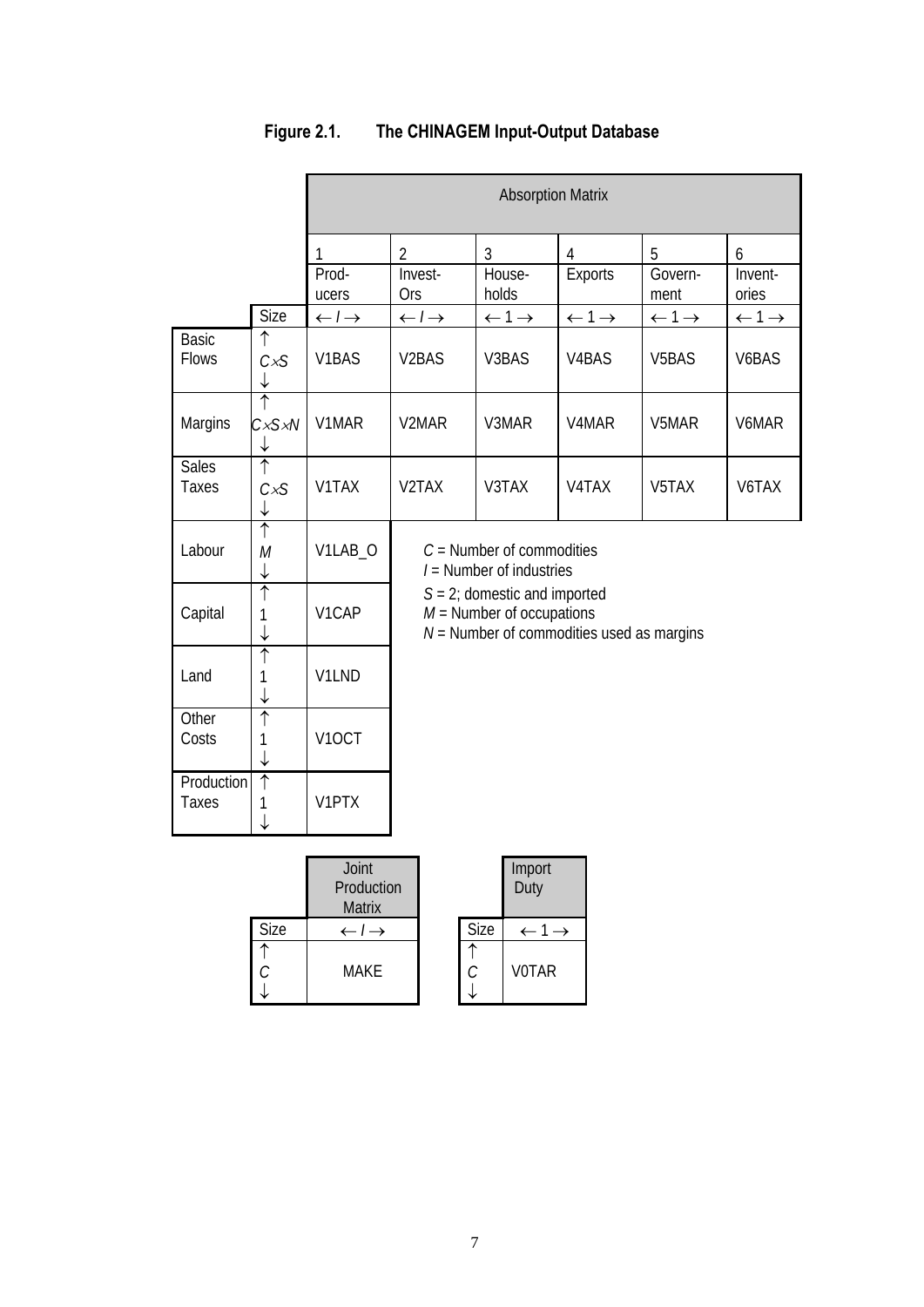All of the flows in V1BAS, ..., V6BAS are valued at basic prices. The basic price of a domestically produced good (s= "dom") is the price received by the producer (that is the price paid by users excluding sales taxes, transport costs and other margin costs). The basic price of an imported good is the landed-duty-paid price, i.e., the price at the port of entry just after the commodity has cleared customs.

Costs separating producers or ports of entry from users appear in the input-output data in the margin matrices and in the a row of sales-tax matrices. The margin matrices, V1MAR, ..., V6MAR, show the values of N margin commodities used in facilitating the flows identified in V1BAS, ..., V6BAS. For the 2002 database, N=8. The eight commodities that can be used as margins are five types of transport, warehousing, insurance, and trade (retail and wholesale services). Imports are not used as margin services.

Each of the matrices V1MAR, ..., V6MAR has C×S×N rows. These correspond to the use of N margin commodities in facilitating flows of C commodities from S sources (producers and ports of entry). V1MAR and V2MAR have *I* columns identifying *I* industrial producers and *I* industrial capital creators, and V3MAR to V6MAR each have one column. The typical components of V1MAR and V2MAR are the values of margin commodity n used in facilitating the flow of (c,s) to industry i for current production and for capital creation. Similarly, the typical components of V3MAR to V6MAR are the values of margin commodity n used in facilitating flows of (c,s) to households, ports of exit<sup>3</sup>, governments and stocks of inventories<sup>4</sup>. As with the BAS matrices, all the flows in the MAR matrices are valued at basic prices. In the case of margin flows, we assume that there is no cost separation between producers and users, i.e., there are no margins on margins.<sup>5</sup> Hence, there is no distinction between prices received by the suppliers of margins (basic prices) and prices paid by users of margins (purchasers' prices).

 $\overline{a}$ 

<sup>&</sup>lt;sup>3</sup> It should be emphasized that V4MAR contains transport and other margin costs incurred in facilitating export flows from Chinese producers to Chinese ports. It does not include transport and other margin costs incurred outside China.

<sup>4</sup> In the current implementation of the CHINAGEM model there are no margins on inventory accumulation. Consequently, V6MAR does not appear in the TABLO code.

<sup>5</sup> Some readers may be concerned about the treatment of taxes charged on margin services such as road transport. These are handled as taxes paid by margin industries either on their outputs or their inputs (e.g., petrol). They are not treated as charges which separate the price received by the margin producer from the price paid by the margin user. Consequently, they are not treated as charges which can cause different users to pay different amounts per unit of service received.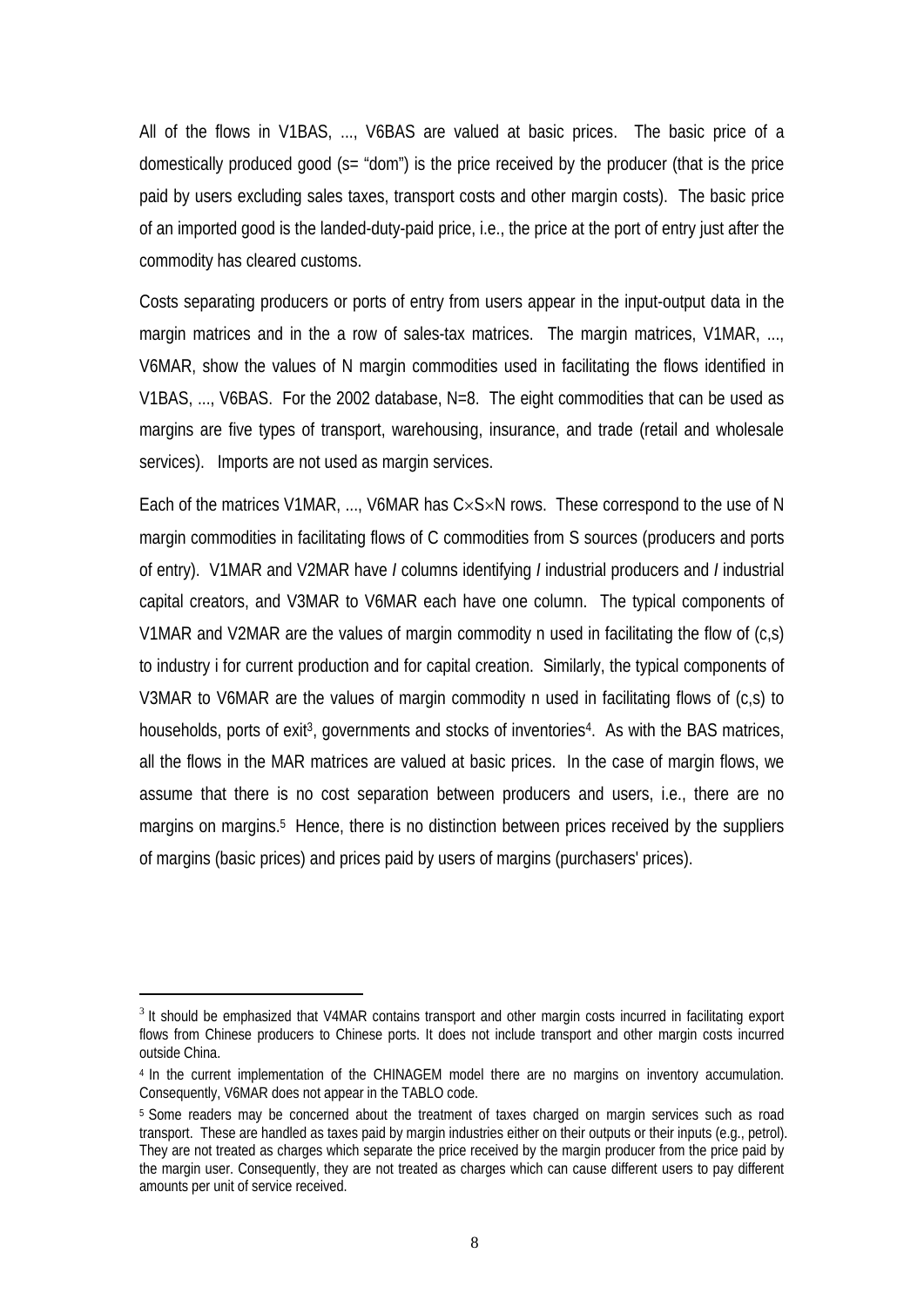V1TAX, ..., V6TAX record collections of sales taxes.<sup>6</sup> The entries in these matrices show sales taxes. The typical component of V1TAX, for example, is the sales tax paid as a result of the flow of good (c,s) to industry i for use as an intermediate input. While most of the entries in sales-tax matrices are non-negative, it is possible to use negative entries to represent subsidies.

Unlike production taxes and import duties (both of which are included in the basic prices of commodities), sales taxes can be levied at different rates on different users. Consequently, in the CHINAGEM database, the ratio of V1TAX(c,s,i) to V1BAS(c,s,i), for example, may differ from the ratio of V3TAX(c,s) to V3BAS(c,s). There may also be differences in the sales tax rates implied by the database on flows of (c,"dom") and (c,"imp") to the same users. Such differences can arise from differences in the sub-commodities making up (c,"dom") and (c,"imp"). Consider, for instance, the commodity Beverages & tobacco. Assume that domestically produced Beverages & tobacco consist largely of tobacco while the imported commodity consists largely of beverages. If rates of sales taxes charged to households on tobacco differ from those charged on beverages, then V3TAX(c,"dom")/V3BAS(c,"dom") and V3TAX(c,"imp")/V3BAS(c,"imp") will differ.

Payments by industries for labour are recorded in Figure 2.1 in the matrix V1LAB\_O. The vectors V1CAP and V1LND show payments by industries for their use of fixed capital and land. The current CHINAGEM database shows non-zero land rentals only for agricultural and mining industries. Other industries are treated as though they use no scarce land. The vector V1OCT records other costs incurred by industries e.g. the costs of holding inventories. The vectors V1PTX show collections of taxes on production.

The final two data items in Figure 2.1 are V0TAR and MAKE. V0TAR is a  $Cx1$  vector showing tariff revenue by imported commodity. The joint-product matrix, MAKE, has dimensions C×*I*. Its typical component is the output (valued in basic prices) of commodity c by industry i.

Together, the absorption and joint-production matrices satisfy two balance conditions. First, the column sums of MAKE, which are values of industry outputs, are identical to the values of industry inputs. Hence, the i-th column sum of MAKE equals the i-th column sum of V1BAS, V1MAR, V1TAX, V1LAB\_O, V1CAP, V1LND, V1OCT and V1PTX.

 $\overline{a}$ 

<sup>6</sup> In the current implementation of the CHINAGEM model there are no sales taxes on inventory accumulation. Consequently, V6TAX does not appear in the TABLO code.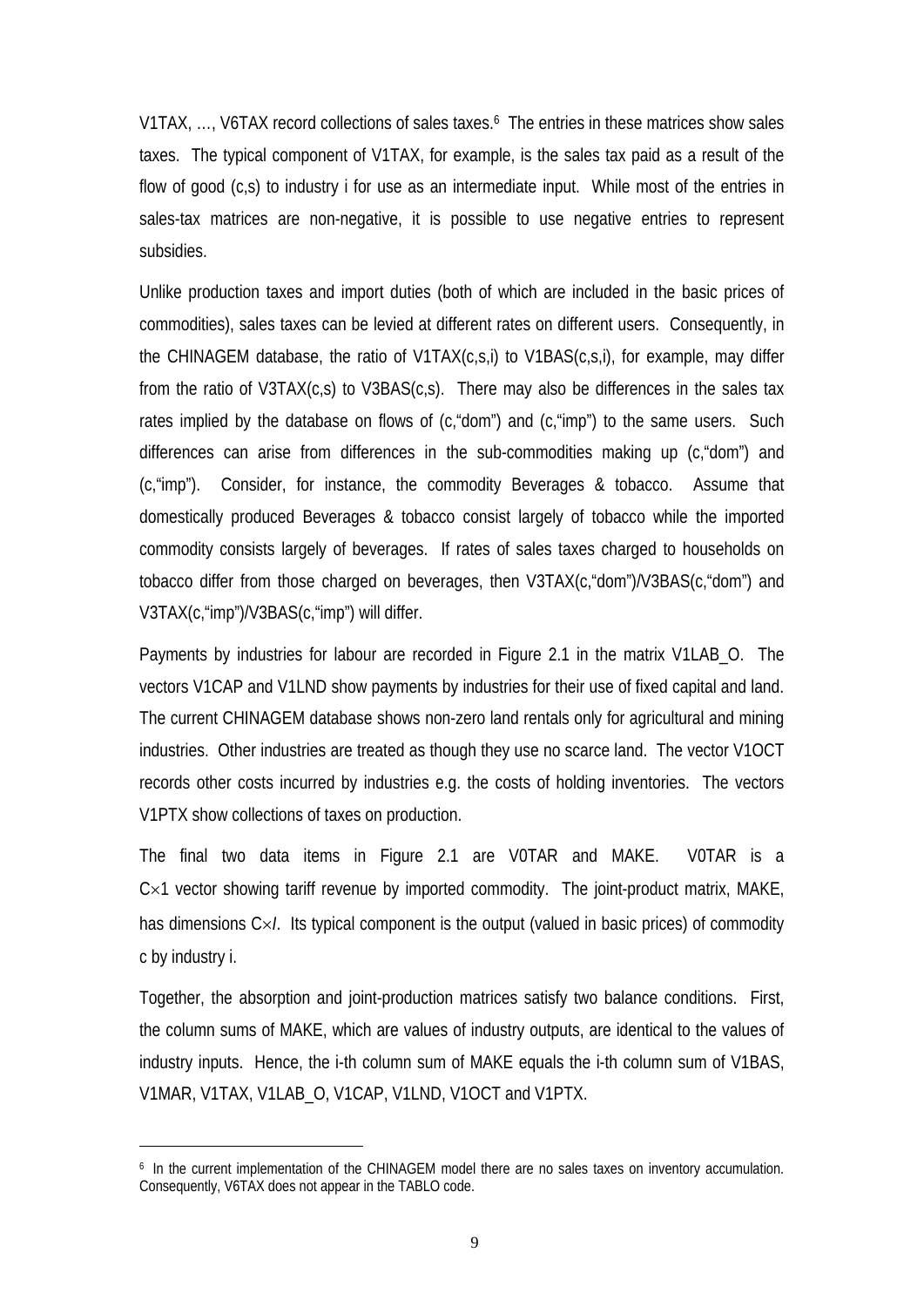Second, the row sums of MAKE, which are basic values of outputs of domestic commodities, are identical to basic values of demands for domestic commodities. If c is a non-margin commodity, then the c-th row sum of MAKE is equal to the sum across the (c,"dom")-rows of V1BAS to V6BAS. If c is a margin commodity, then the c-th row sum of MAKE is equal to the direct uses of domestic commodity c, i.e., the sum across the (c,"dom")-rows of V1BAS to V6BAS, plus the margins use of commodity c. The margins use of c is the sum of the components in the (cc,s,c)-rows of V1MAR to V6MAR for all commodities cc and both sources s.

An implication of the two balance conditions (reflecting the equality between the sum of the column sums and the sum of the row sums of MAKE) is that the total value of inputs to domestic production equals the total value of demands for domestic products:

Sum(V1BAS) + Sum(V1MAR) + Sum(V1TAX) +

Sum(V1LAB\_O) + Sum(V1CAP) + Sum(V1LND) +

Sum(V1OCT) + Sum(V1PTX)

= Sum(V1BAS) + Sum(V2BAS) + Sum(V3BAS)

+ Sum(V4BAS) + Sum(V5BAS) + Sum(V6BAS)

+ Sum(V1MAR) + Sum(V2MAR) + Sum(V3MAR)

+ Sum(V4MAR) + Sum(V5MAR) + Sum(V6MAR)

 $[Sum(V1BAS(imp)) + Sum(V2BAS(imp)) + Sum(V3BAS(imp))$ 

+ Sum(V4BAS(imp)) + Sum(V5BAS(imp)) + Sum(V6BAS(imp))] , (2.1.1)

where

Sum(X) is the sum of all the components in the matrix  $X_i$  and

 $V \phi$  BAS (imp) is the matrix formed by the imports rows (s="imp") of  $V \phi$  BAS for  $\phi$ =1,...,6.

From here we can show that the CHINAGEM input-output database satisfies the national income identity: GDP from the income side equals GDP from the expenditure side. The identity is established by cancelling Sum(V1BAS) and Sum(V1MAR) from the two sides of (2.1.1) and by adding Sum(V0TAR) and Sum(V $\phi$ TAX),  $\phi$ =2,...6, giving

Sum(V1LAB\_O) + Sum(V1CAP) + Sum(V1LND) + Sum(V1OCT)

+ Sum(V1PTX) + Sum(V0TAR) + 
$$
\sum_{\phi=1}^{6} SUM(V\phi\text{TAX})
$$
\n= Sum(V2BAS) + Sum(V2MAR) + Sum(V2TAX)  
\n+ Sum(V3BAS) + Sum(V3MAR) + Sum(V3TAX)  
\n+ Sum(V4BAS) + Sum(V4MAR) + Sum(V4TAX)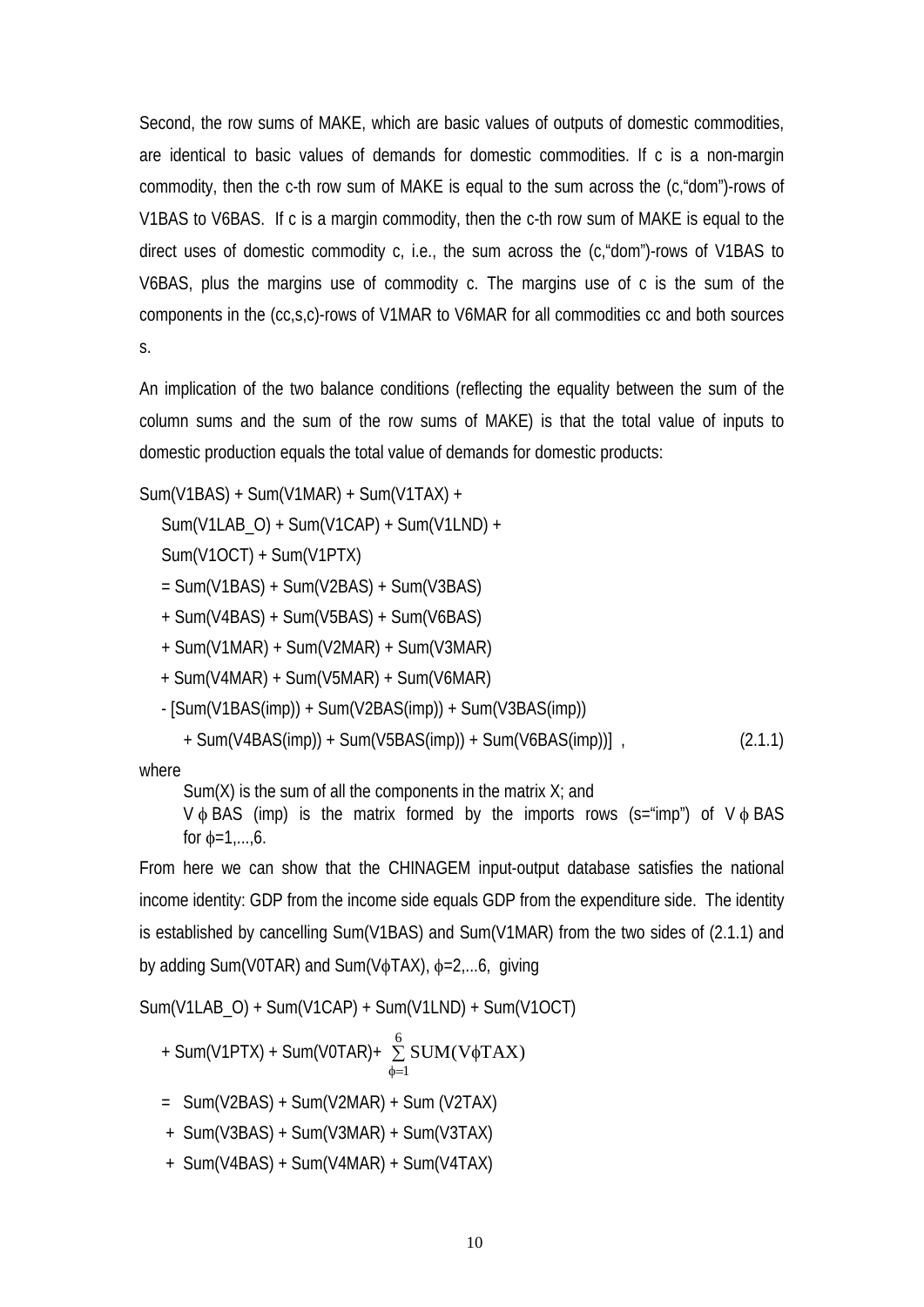$$
+ \text{Sum(V5BAS)} + \text{Sum(V5MAR)} + \text{Sum(V5TAX)}+ \text{Sum(V6BAS)} + \text{Sum(V6MAR)} + \text{Sum(V6TAX)}- \left[ \sum_{\phi=1}^{6} \text{Sum(V}\phi \text{BAS}(\text{imp})) - \text{Sum(V0TAR)} \right]. \tag{2.1.2}
$$

The LHS of (2.1.2) is the income measure of the GDP, i.e., returns to factors plus indirect taxes. The RHS of (2.1.2) is the expenditure measure of GDP, i.e., expenditure on investment *plus* expenditure on consumption *plus* expenditure on exports (f.o.b.) *plus* public expenditure *plus* inventory accumulation *minus* imports (c.i.f.).

As we move from the picture of the economy provided by our initial input-output database, (2.1.2) provides an important check on our computations. We should always find that the percentage changes from the initial situation in the income and expenditure measures of GDP are equal.

From the data and initial solution for year 0, there are several ways of generating data and initial solutions for other years. One possibility is to use the same data and initial solution for every year. This is the approach in Figure 2.2, in which the initial solution for every year t,  $\bar{v}$  (t), is  $\bar{v}$  (0) or the model input-output database. Under this approach, the Johansen/Euler calculation for year t generates the effects on endogenous variables of moving the exogenous variables from their initial year-t values (i.e., their year-0 values) to their required year-t values. Another approach (Figure 2.3) is to use the required solution for year t-1 (including the solution for the input-output flows)<sup>7</sup> as the initial solution for year t. We adopt this second approach for year-to-year CHINAGEM simulations because it usually involves Johansen/Euler computations of the effects of relatively small movements in the exogenous variables (from their year t-1 to their year t values). A difficulty with using the year-0 solution as the initial solution for all years is that as we move away from year 0, the Johansen/Euler computations may require increasing numbers of steps to generate accurate solutions. This is because in year 10, for example, the values of the exogenous variables may be far from their values in year 0.

 $\overline{a}$ 

 $7$  Our solution for year t-1 contains values for all prices and quantities. From these, we can create year-(t-1) inputoutput flows. These become the input-output data in our computation for year t.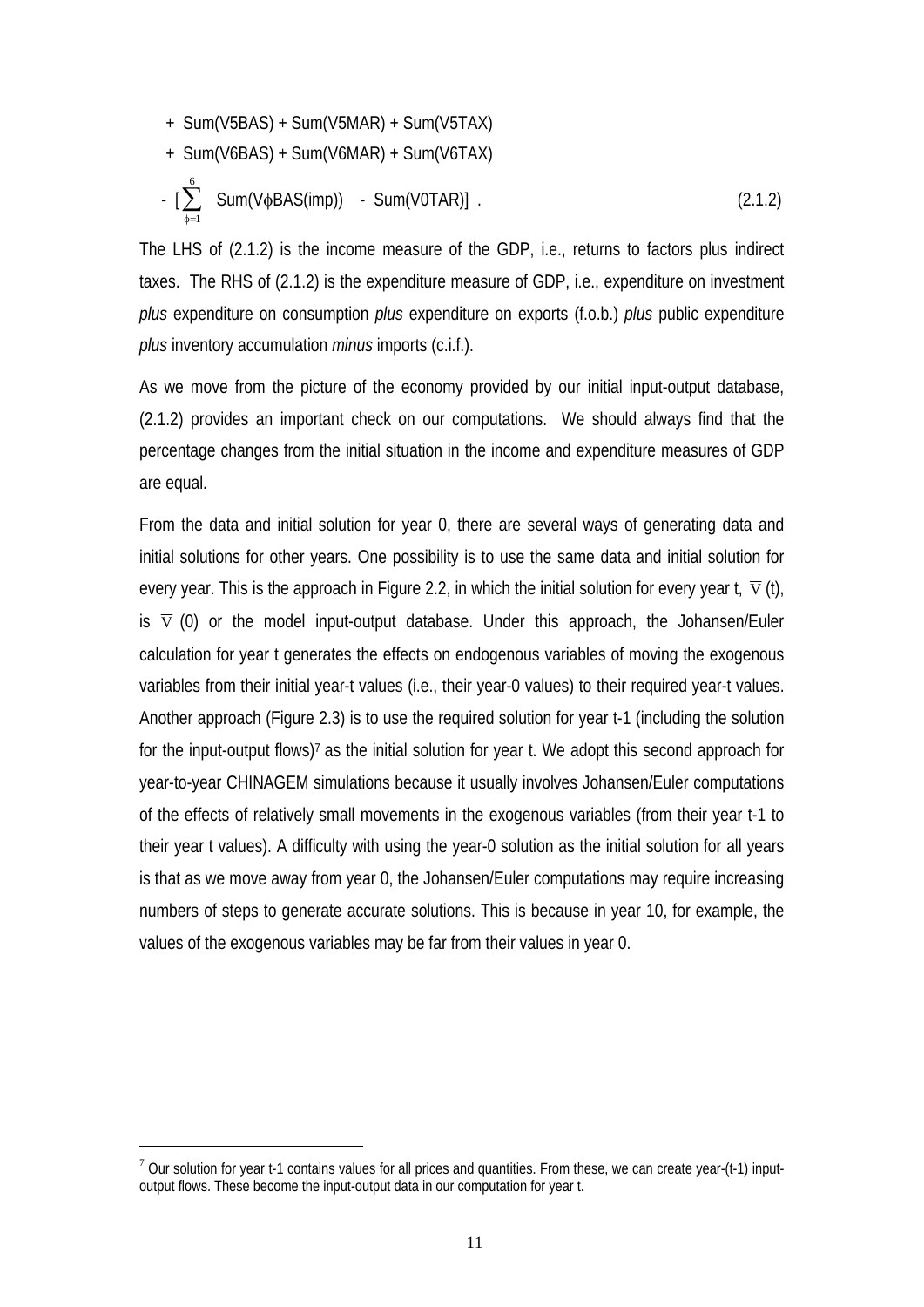#### *Figure 2.2. A sequence of solutions using the solution for year 0 as the initial solution for year t*



*Source: Dixon and Rimmer 2002.* 

*Figure 2.3. A sequence of solutions using the required solution for year t-1 as the initial solution for year t* 



*Source: Dixon and Rimmer 2002.*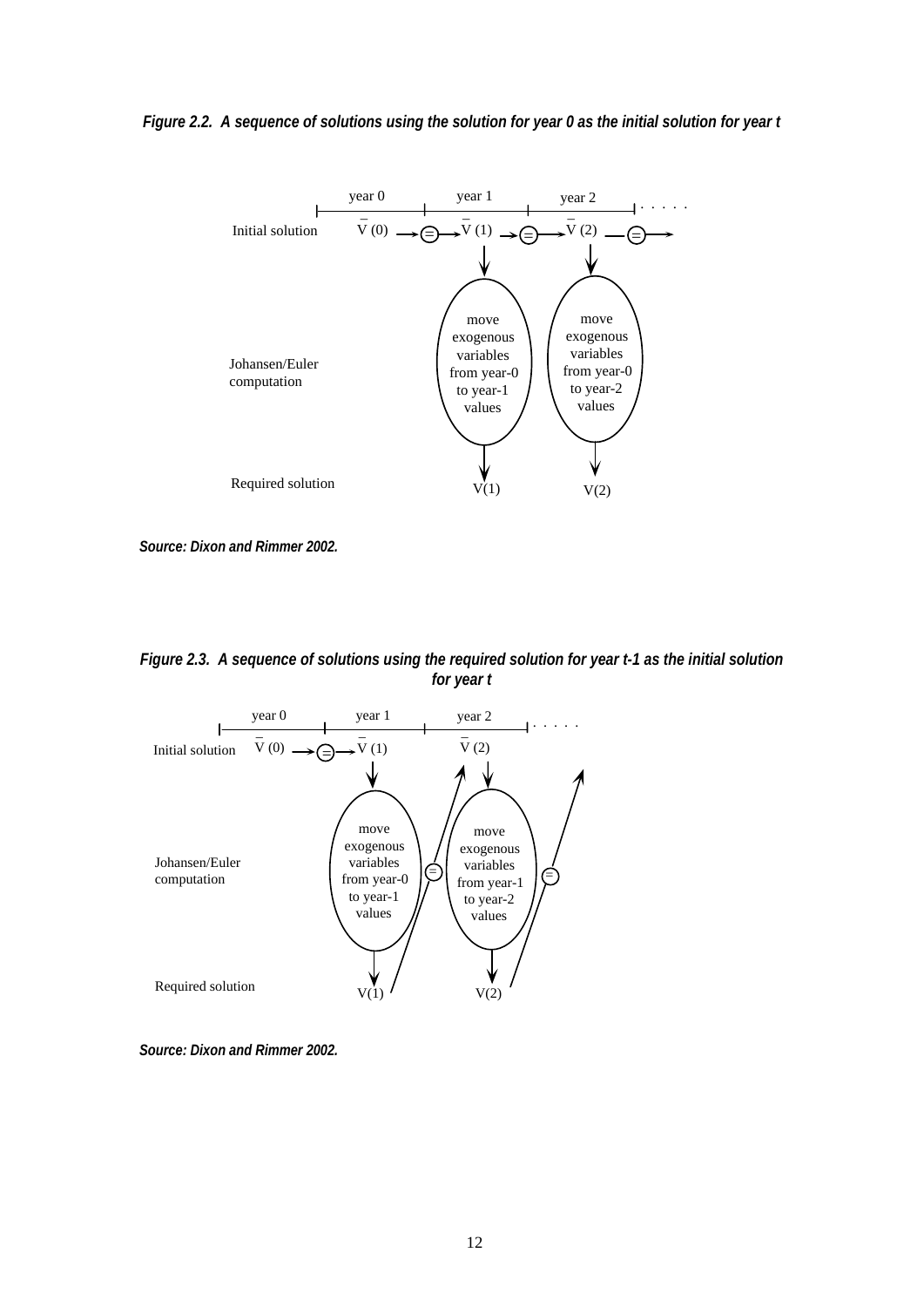## **2.2. Overview of the mathematical structure of CHINAGEM and introduction to the Johansen/Euler solution method**

We represent CHINAGEM as

 $\overline{a}$ 

$$
F(V(t)) = 0 \tag{2.2.1}
$$

where V(t) is a vector of length n referring to prices, quantities and other variables for year t and F is a vector function of length m, m<n.

The computational approach that we have adopted for CHINAGEM depends on being able to solve the model one year at a time. For year t we specify values for n-m exogenous variables and solve (2.2.1) for the remaining m endogenous variables. By obtaining a sequence of linked solutions for years  $\tau$ ,  $\tau$ +1,  $\tau$ +2, ..., we generate time paths for variables. Links between the annual solutions are provided by lags. For example, we assume that capital stocks at the beginning of year  $\tau$ +1 (variables in the solution for year  $\tau$ +1) equal capital stocks at the end of year τ (variables in the solution for year τ).<sup>8</sup>

Within any sequence of solutions, we obtain the solution for year t [i.e., we solve (2.2.1)] by the Johansen/Euler<sup>9</sup> method. This method requires an initial solution,  $\overline{v}$  (t), satisfying (2.2.1). Starting from this initial solution, we obtain the required solution for year t by calculating the effects on endogenous variables of moving the exogenous variables away from their values in the initial solution to their values in the required solution.

Johansen/Euler deviation computations are made by solving systems of linear equations. In a one-step computation, we can use the system

$$
H(\overline{V}(t)) dV = 0 \t\t(2.2.2)
$$

where H( $\overline{v}$  (t)) is the m×n matrix of first-order partial derivatives of F evaluated at  $\overline{v}$  (t) and dV is the n×1 vector of deviations in the values of the n variables away from  $\bar{v}$  (t). The LHS of (2.2.2) is an approximation to the vector of changes in the F functions caused by changing the variable values from  $\overline{v}$  (t) to  $\overline{v}$  (t) + dV. Because we are looking for a new solution to (2.2.1),

<sup>&</sup>lt;sup>8</sup> We may also wish to impose forward links. For example, we may wish to assume that profit expectations held in year τ (variables in the τ solution) depend on profit outcomes in year τ+1 (variables in the τ+1 solution). Forward links pose difficulties for our one-year-at-a-time computational method. These can be overcome by an iterative method (see Dixon and Rimmer, 2002, section 21; and Dixon *et al.* , 2005).

<sup>9</sup> So named in recognition of the contributions of Johansen (1960) who applied a version of this method to solve his CGE model of Norway, and Euler, the eighteenth century mathematician who set out the theory of the method as an approach to numerical integration. Early examples of applications of the Johansen method include Taylor and Black (1974), Staelin (1976), Keller (1980), Dixon et. al.(1977), and Dixon *et. al.* (1982).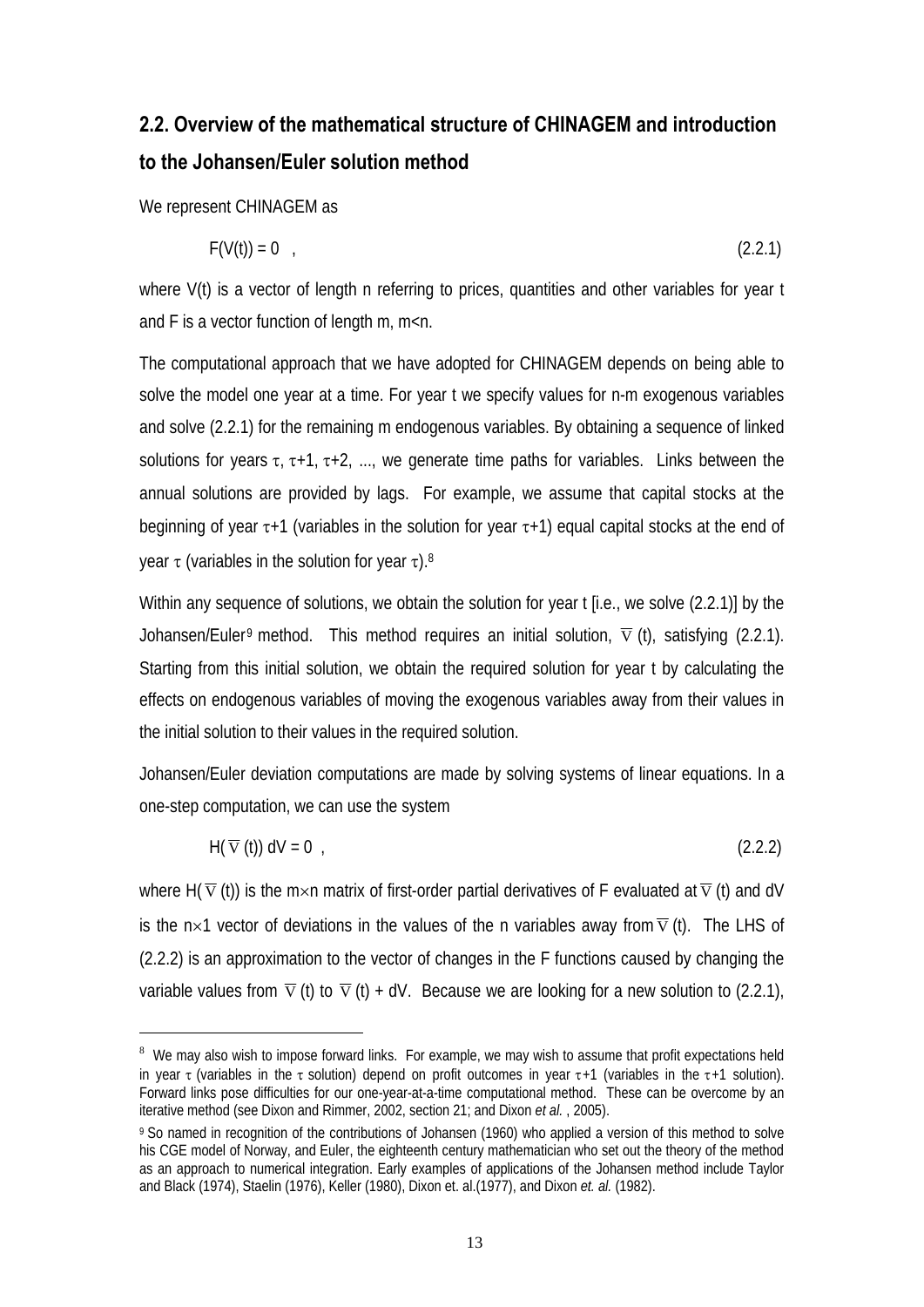we put this vector of approximate changes equal to zero. We recognize that in going from the initial solution for year t to the new solution, we must leave the values of the F functions unchanged from zero.

Rather than using systems such as (2.2.2) in which all the variables are changes [dV], we work with systems in which some of the variables are changes and some are percentage changes. Percentage changes are more convenient than changes because with percentage changes we don't have to worry about units. But not all variables can be treated as percentage changes because some variables (e.g. the balance of trade) naturally pass though zero. In this case, percentages become undefined.

With the variables being a mixture of changes and percentage changes, (2.2.2) becomes

$$
A(\overline{V}(t)) V = 0 \tag{2.2.3}
$$

where (with the t's omitted for convenience) the (q,r)-th component of  $A(\overline{V})$  is given by:

$$
A_{q,r}(\overline{V}) = \begin{cases} H_{q,r}(\overline{V})^* \frac{\overline{V}_r}{100} & \text{if r is a percentage change variable} \\ H_{q,r}(\overline{V}) & \text{if r is a change variable} \end{cases}
$$
 (2.2.4)

 To solve the model we must first divide the variables into two groups, n-m exogenous variables and m endogenous variables. Then, we rewrite (2.2.3) as

$$
A^{\alpha}(\overline{V})^* v_{\alpha} + A^{\beta}(\overline{V})^* v_{\beta} = 0
$$
\n(2.2.5)

where

 $A^{\alpha}(\overline{V})$  is the m x m matrix formed by the m columns of  $A(\overline{V})$  corresponding to the endogenous variables;

 $A^{\beta}(\overline{V})$  is the m x (n-m) matrix formed by the n-m columns of  $A(\overline{V})$  corresponding to the exogenous variables; and

 $v_\alpha$  and  $v_\beta$  are the vectors of movements in the endogenous and exogenous variables.

Given values for the n-m exogenous variables, in a one-step Johansen/Euler procedure we solve (2.2.5) for the exogenous variables as: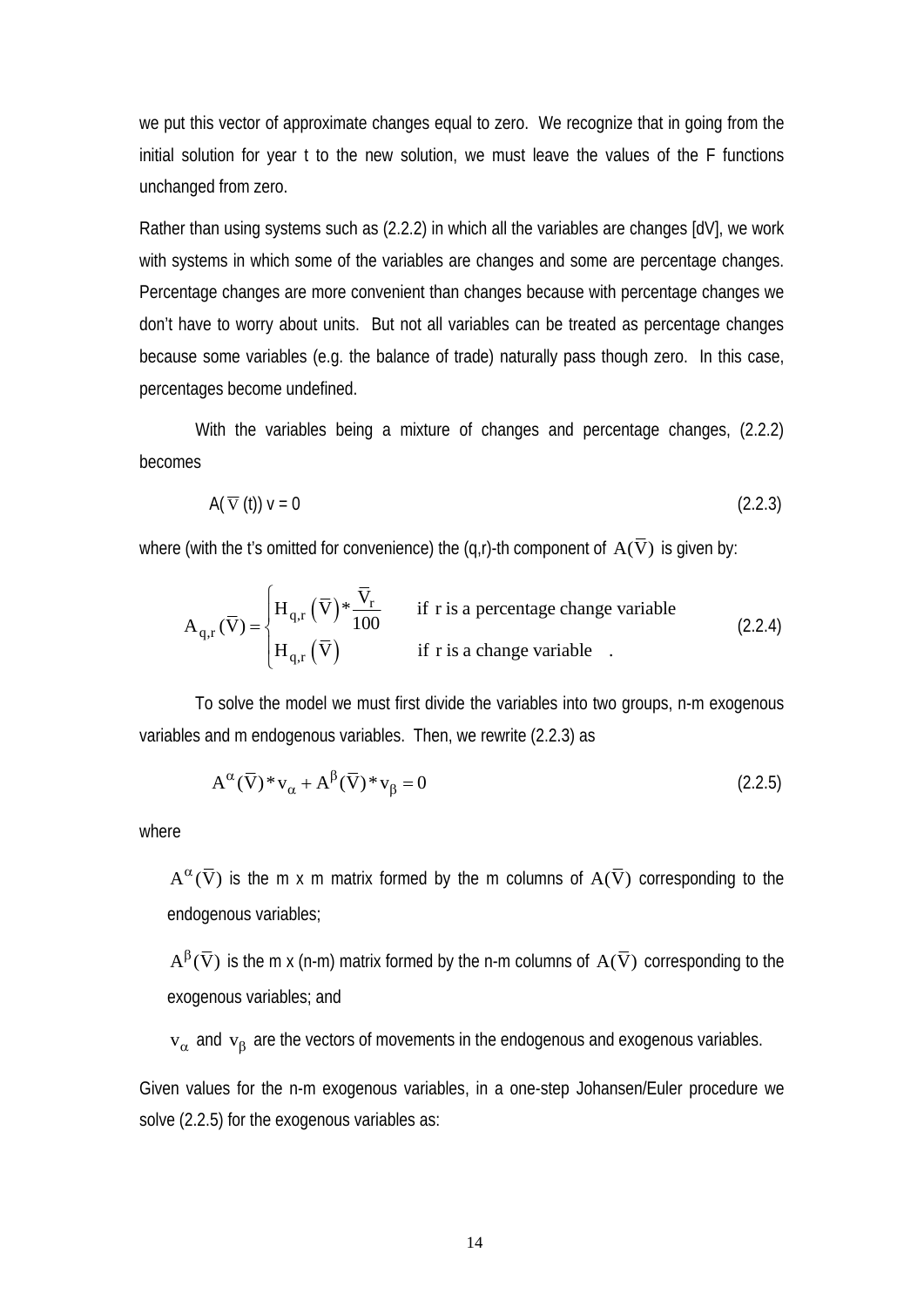$$
\mathbf{v}_{\alpha} = -(\mathbf{A}^{\alpha}(\overline{\mathbf{V}}))^{\mathbf{-1}} * \mathbf{A}^{\beta}(\overline{\mathbf{V}}) * \mathbf{v}_{\beta} \tag{2.2.6}
$$

Among the questions which will have occurred to the reader are the following:

- (i) how do we obtain the initial solution  $\bar{\nabla}$  (t);
- (ii) can we be sure that  $A^{\alpha}(\overline{V})$  is non-singular;
- (iii) how do we evaluate the coefficients of systems such as (2.2.3), i.e., how do we evaluate  $A(\overline{v})$ ; and
- (iv) does (2.2.6) produce an accurate solution for the effects on the endogenous variables of movements in the exogenous variables away from their initial values, and if not what can be done.

Detailed answers to all these questions can be found in Dixon and Rimmer (2002, chapter 3) and Dixon et. al. (1982 Chapter 5). Here we provide brief intuitive answers.

The answer to question (i) is that  $\overline{V}$  comes mainly from the model's input-output database which shows the value of flows of commodities and factors to each industry. By adopting suitable units for quantities, we can assume that prices are initially one and that the input-output data reveals not only values but also quantities. The balance properties of the input-output database (discussed in section 2.1) mean that these quantity flows satisfy the condition that demands equal supplies for each commodity. At the same time, the value flows satisfy the condition that costs equal revenues for each industry. The input-output prices and quantities also fit the demand and supply functions in CHINAGEM. This is because it is these prices and quantities that are used in calibrating the demand and supply functions. For example, assume that our model contains Cobb-Douglas demand functions of the form:

$$
X(i) = \delta(i) * \frac{C}{P(i)}
$$
\n
$$
(2.2.7)
$$

where  $X(i)$  is household demand for commodity i;  $P(i)$  is the price of commodity i; C is total household expenditure; and  $\delta(i)$  is a parameter. Values for P(i) and X(i) can be deduced from the input-output data after applying our units convention and C can be observed directly from the input-output data. These values for P(i), X(i) and C satisfy (2.2.7) because the value for the parameter  $\delta(i)$  is set from the input-output table at the share of commodity i in household expenditure.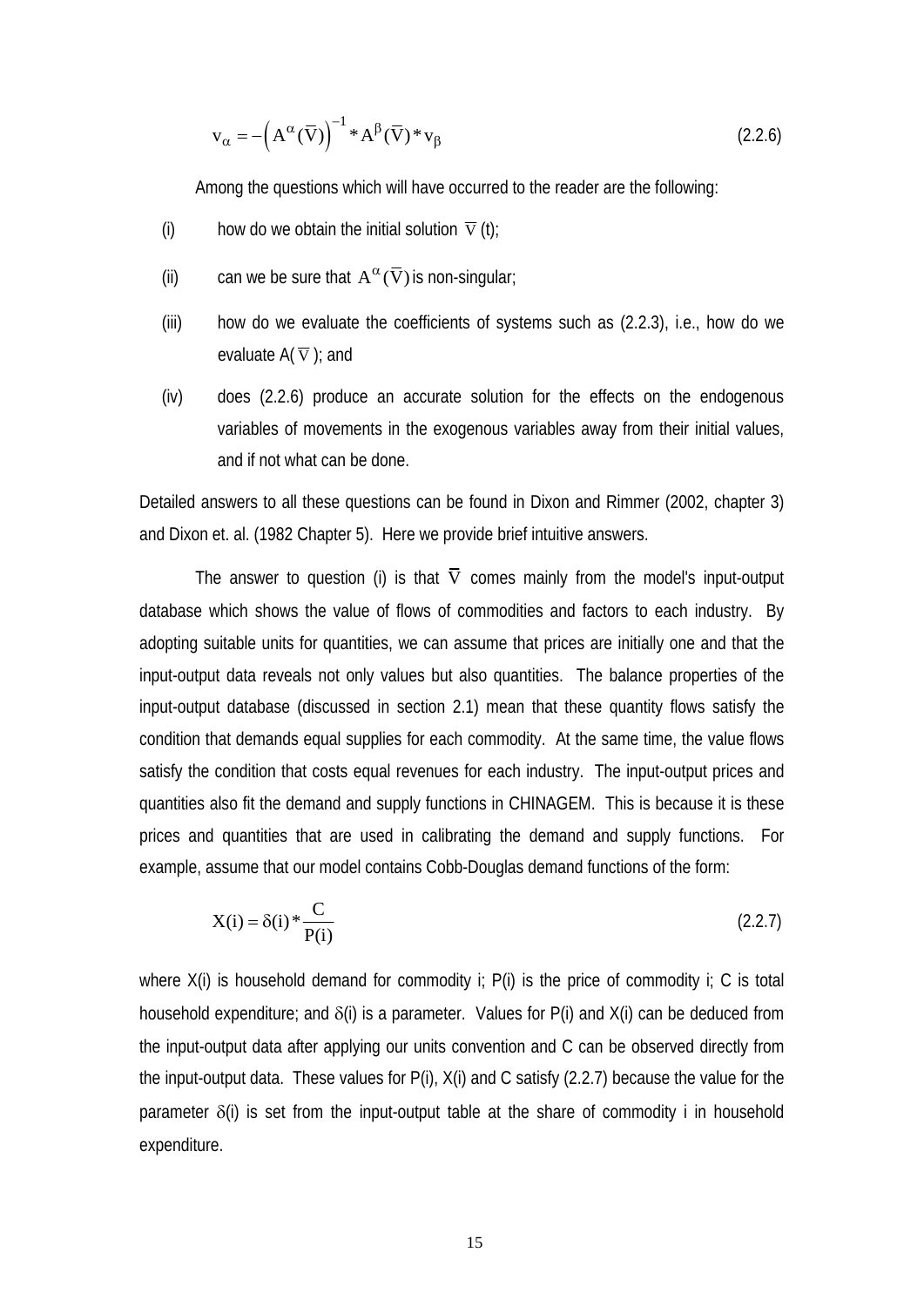The answer to question (ii) is that that singularity of  $A^{\alpha}(\overline{V})$  will cause the Johansen/Euler method to fail. However, this is not really a computational difficulty. Rather, it indicates that we have not set our model a question that it can answer by any computational method. This is because singularity of  $A^{\alpha}(\overline{V})$  implies that the variables we have chosen to be endogenous  $[V_\alpha]$  are not functions of those we have chosen to be exogenous  $[V_\beta]$ . This means that there are either no values or multiple values for the endogenous vector that are compatible with the specified movements in the exogenous vector (see Dixon *et al.* (1982, sections 8, 30-36 and 47).

The answer to question (iii) is that many of the components of  $A(\overline{v})$  are zeros and plus ones or negative ones. For example, (2.2.7) in percentage changes is

$$
x(i) - c - p(i) = 0 \tag{2.2.8}
$$

where x(i), c, and p(i) are percentage changes in the corresponding uppercase variables. The row of  $A(\overline{v})$  corresponding to (2.2.8) would have plus one in the column for x(i), negative one in the column for c, negative one in the column for p(i) and zero in all other columns. Other equations are represented in  $A(\overline{v})$  by more complicated coefficients. However, most of these are evaluated by applying simple formulas to the model's database. Many of these formulas combine cost and sales shares calculated from input-output data with substitution parameters.

Figure 2.4 is a helpful diagram for thinking about the answer to question (iv). The curve in this figure represents (2.2.1) as a one-equation, two-variable model. If we use (2.2.6) to compute the effect of moving  $V_B$  from  $V_B$  (initial) to  $V_B$  (final) then the error is  $V_\alpha$  (1step) - $V_\alpha$ (true). However, we can reduce this error by a multi-step computation. In a two-step procedure, we start by using (2.2.6) to compute the effects of moving  $V_B$  halfway from its initial value to its final value. Then we see what has happened to all prices and quantities and we update the database. In the second step, we compute the effects of  $V_\beta$  moving from its halfway value to its final value. In this second step we use (2.2.6) but with V set at the value it reached at the end of the first step. In effect, we use (2.2.6) with an updated value for the derivative of  $V_\alpha$  with respect to  $V_\beta$ . Note that Figure 2.4 implies that the errors in a one-step procedure are approximately halved in a two-step procedure. This idea can be exploited in GEMPACK to generate highly accurate solutions in a very small number of steps.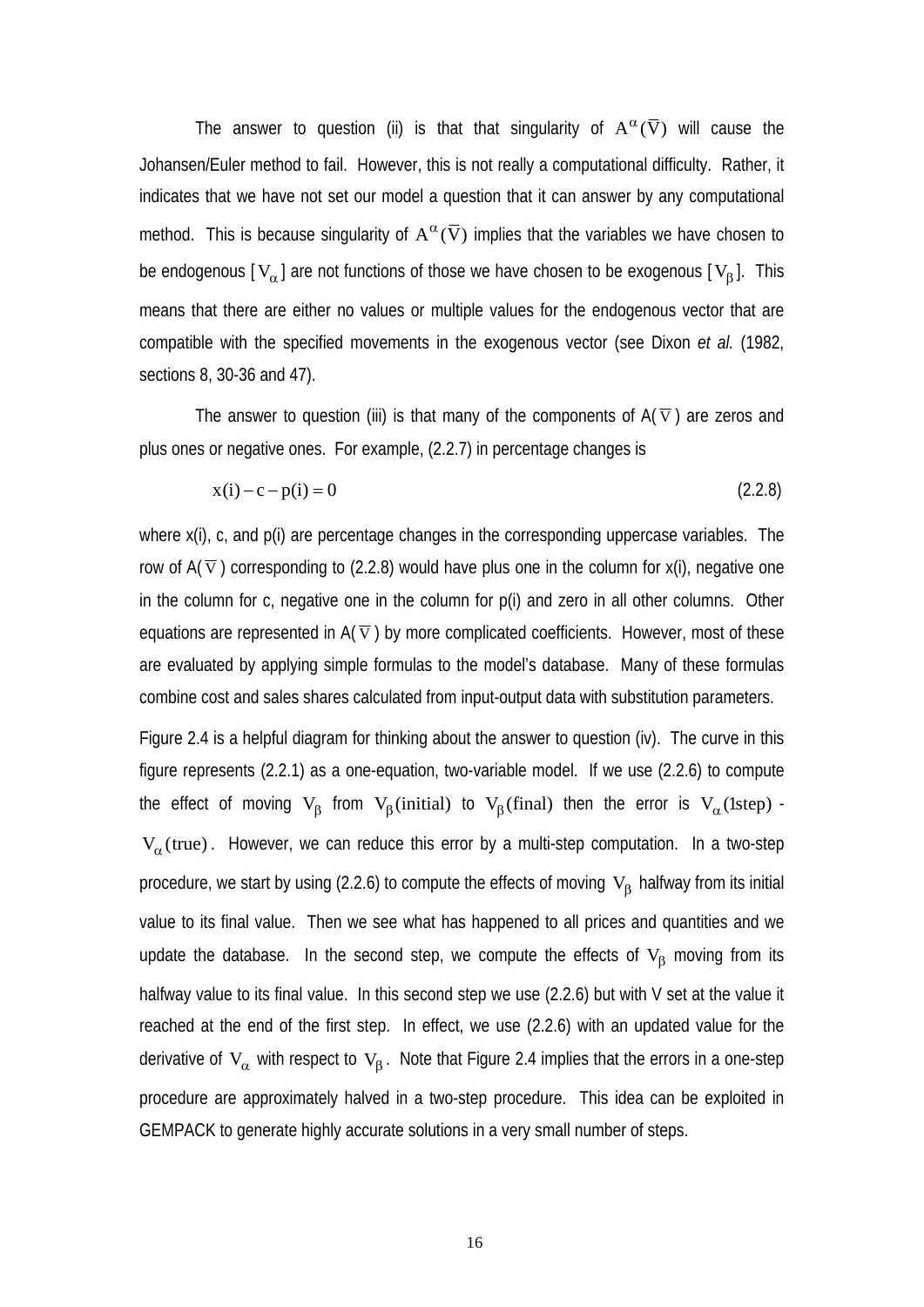

**Figure 2.4. The effects on Vα of moving V<sup>β</sup> from Vβ(initial) to Vβ(final) computed by 1 and 2 step Johansen/Euler procedures**

#### **2.3. Stylised version of the CHINAGEM model**

This section describes a stylized version of CHINAGEM together with a trial closure. Our aim is to give readers an intuitive understanding of where the major groups of CHINAGEM equations fit into the overall structure of the model.

Table 2.1 lists the stylized equations in groups. Table 2.2, which is presented in three parts, defines the notation used in Table 2.1. The first two parts of Table 2.2 list the endogenous and exogenous variables in the trial closure. The third part lists other notation from Table 2.1. In subsection 2.3.1 we work through Table 2.1 and then in subsection 2.3.2 we discuss the closure set out in Table 2.2.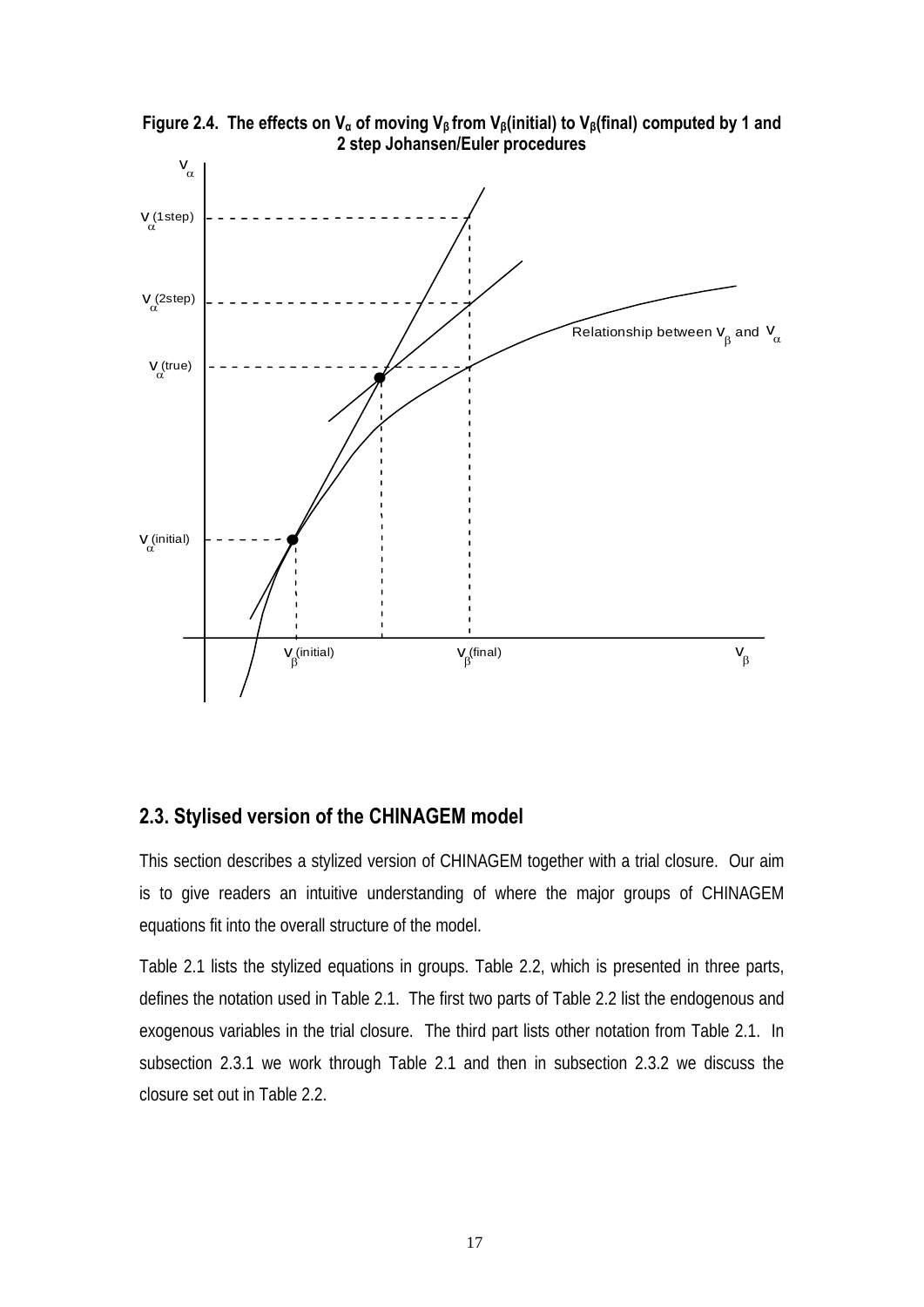#### *2.3.1. Equations in the Stylized version*

#### *(a) Composition of outputs and inputs*

The first five equations in Table 2.1 are concerned with the compositions of industry outputs and inputs. Each industry in CHINAGEM can produce a variety of domestic commodities, (c,1)  $c=1, 2, \ldots$ , N<sub>C</sub>. Industry i chooses the composition of its output to maximize revenue subject to a transformation frontier. This gives commodity supply functions of the forms shown in (2.3.2) and (2.3.1). In (2.3.2) the total output of (c,1) [X0COM(c)] is the sum over industries of outputs  $[XO(c,1,i)]$ , i = 1, 2, ... N<sub>I</sub>, and in (2.3.1) the output of (c,1) by industry i is a function of prices  $(P_1)$  of domestic commodities and of the level of i's activity  $[X1TOT(i)]$ . The level of i's activity determines the distance of i's transformation frontier from the origin. We assume constant returns to scale implying that an x per cent increase in X1TOT(i) allows industry i to produce x per cent more of all commodities. An x per cent increase in activity can be achieved with an x per cent increase in all inputs. Thus, as indicated in equations (2.3.3) to (2.3.5), i's demands for inputs are proportional to X1TOT(i). They also depend on input prices and on technology variables  $(A_{1i}, A_{\text{PE}})$  that affect the location and shape of i's isoquants. The input prices enter i's demand functions via cost-minimizing assumptions. With the particular production functions adopted in CHINAGEM, the demands by industry i for inputs of domestic and imported good c  $[X1(c,s,i)]$ , s= 1,2] depend on the prices  $[P_s(c)]$ , s= 1,2] of the two varieties of good c, and the demands by industry i for primary factors [L(i) and K(i)] depend on the wage rate (W) and the rental price  $[Q(i)]$  of i's capital.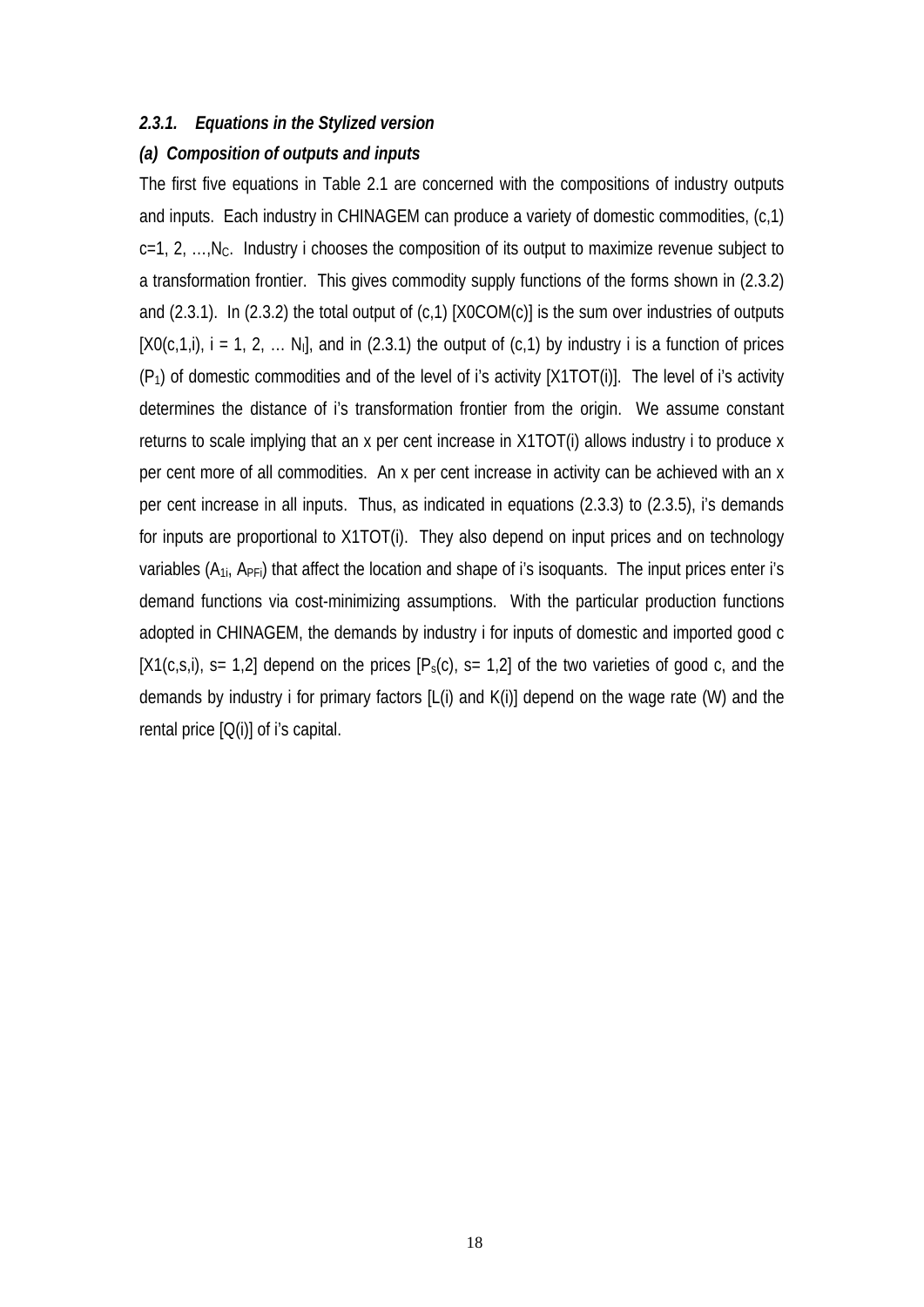|                                                                                       | <b>Dimension</b> | Identifier |
|---------------------------------------------------------------------------------------|------------------|------------|
| <b>Composition of outputs and inputs</b>                                              |                  |            |
| $XO(c, 1, i) = X1TOT(i)*\psi_{0c1i}(P_1)$                                             | $N_C N_I$        | (2.3.1)    |
| $XOCOM(c) = \sum_i XO(c,1,i)$                                                         | $N_{C}$          | (2.3.2)    |
| $X1(c,s,i) = X1TOT(i)*\psi_{1csi} (P_1(c), P_2(c), A_{1i}, A_{TWIST})$                | $N_C N_S N_I$    | (2.3.3)    |
| $L(i) = X1TOT(i)*\psi_{Li}(W, Q(i), A_{PFi})$                                         | $N_I$            | (2.3.4)    |
| $K(i) = X1TOT(i)*\psi_{Ki}(W, Q(i), A_{PFi})$                                         | N <sub>1</sub>   | (2.3.5)    |
| Inputs to capital creation and asset prices                                           |                  |            |
| $X2(i,s,j) = X2TOT(j)*\psi_{2isi}(P_1(i), P_2(i), A_{2j}, A_{TWIST})$                 | $N_C N_S N_I$    | (2.3.6)    |
| $PI(i) = \psi_{PIi}(P_1, P_2, A_{2i})$                                                | $N_I$            | (2.3.7)    |
| <b>Household demands for commodities</b>                                              |                  |            |
| $X3(i,s) = \psi_{3is}(C, P3_1, P3_2, A_3, A_{TWIST})$                                 | $N_C N_S$        | (2.3.8)    |
| <b>Exports</b>                                                                        |                  |            |
| $X4(i) = \psi_{4i} (PE(i)) + A_4(i)$                                                  | $N_{C}$          | (2.3.9)    |
| <b>Government demands</b>                                                             |                  |            |
| $X5(i,s) = A_5(i,s)*A_{(5)}$                                                          | $N_C N_S$        | (2.3.10)   |
| Demands for margin services                                                           |                  |            |
| $X3MAR(k,s,i) = A3MAR(k,s,i)*X3(k,s)$                                                 | $N_c^2 N_S$      | (2.3.11)   |
| Supply equals demand for commodities                                                  |                  |            |
| $XOCOM(i) = \sum_i X1(i, 1, j) + \sum_i X2(i, 1, j) + X3(i, 1)$                       |                  |            |
| +X4(i) + X5(i,1) + $\Sigma_k \Sigma_s$ X3MAR(k,s,i)                                   | $N_{\rm C}$      | (2.3.12)   |
| $X0IMP(i) = \sum_i X1(i,2,i) + \sum_i X2(i,2,i) + X3(i,2) + X5(i,2)$                  | $N_C$            | (2.3.13)   |
| Zero profits in production, importing, exporting and distribution                     |                  |            |
| $\Sigma_i P_1(i)X0(i,1,j) = \Sigma_i \Sigma_s P_s(i)X1(i,s,j) + W^*L(j) + Q(j)^*K(j)$ | N <sub>1</sub>   | (2.3.14)   |
| $P_2(i) = [PM(i)/\Phi]^*TM(i)$                                                        | $N_{C}$          | (2.3.15)   |
| $P_1(i) = [PE(i)/\Phi]/T4(i)$                                                         | $N_{C}$          | (2.3.16)   |
| $P3_s(k) = P_s(k)^*T3(k,s) + \Sigma_i P_1(i)^*A3MAR(k,s,i)$                           | $N_C N_S$        | (2.3.17)   |

*Table 2.1. Stylized Representation of the CHINAGEM Equations* 

….*continued*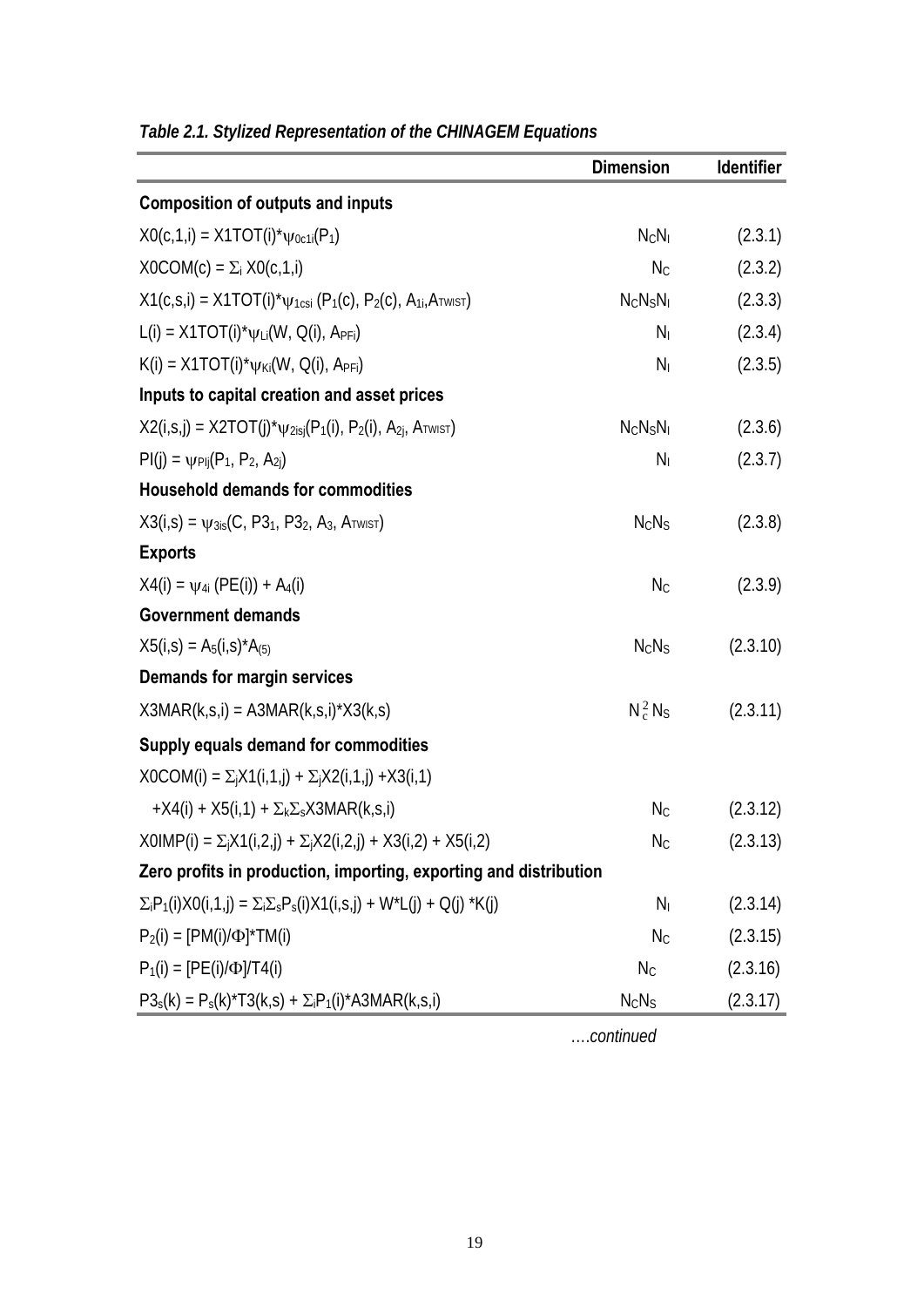*Table 2.1 continued* 

|                                                                                                                                                                                            | <b>Dimension</b> | <b>Identifier</b> |
|--------------------------------------------------------------------------------------------------------------------------------------------------------------------------------------------|------------------|-------------------|
| <b>Indirect taxes</b>                                                                                                                                                                      |                  |                   |
| $T4(i) = A_{0T}(i)^*A_{4T}(i)$                                                                                                                                                             | $N_{C}$          | (2.3.18)          |
| Definitions of macro variables                                                                                                                                                             |                  |                   |
| $CPI = \psi_{CPI}(P3_1, P3_2)$                                                                                                                                                             | 1                | (2.3.19)          |
| $WR = W/CPI$                                                                                                                                                                               | $\mathbf{1}$     | (2.3.20)          |
| $LTOT = \Sigma_j L(j)$                                                                                                                                                                     | $\mathbf{1}$     | (2.3.21)          |
| $KTOT = \sum_j K(j)$                                                                                                                                                                       | $\mathbf{1}$     | (2.3.22)          |
| GDP = C + $\Sigma_jPI(j)^*$ X2TOT(j) + $\Sigma_s\Sigma_iP_s(i)^*X5(i,s)$                                                                                                                   |                  |                   |
| + $\Sigma_i[PE(i)/\Phi]^*X4(i) - \Sigma_i[PM(i)/\Phi]^*X0IMP(i)$                                                                                                                           | 1                | (2.3.23)          |
| Capital stocks, investment and rates of return                                                                                                                                             |                  |                   |
| $K_{+}(i) = (1-D(i))^{*}K(i) + X2TOT(i)$                                                                                                                                                   | $N_I$            | (2.3.24)          |
| $IKRATION(i) = X2TOT(i)/K(i)$                                                                                                                                                              | $N_{\rm I}$      | (2.3.25)          |
| $K_{+}(j)/K(j) - 1 = \psi_{KG}(EROR(j)) + A_{KG}(j) + A_{KG}$                                                                                                                              | $N_{\rm I}$      | (2.3.26)          |
| $EROR(j) = \psi_{ERORj}(Q(j), PI(j)) + A_{EROR}(j)$                                                                                                                                        | N <sub>1</sub>   | (2.3.27)          |
| <b>Balance of payments and GNP</b>                                                                                                                                                         |                  |                   |
| $NFLF_+ = NFLF + CAD^* \Phi$                                                                                                                                                               | 1                | (2.3.28)          |
| CAD = $\Sigma_i(PM(i)/\Phi)^*X0IMP(i) - \Sigma_i(PE(i)/\Phi)^*X4(i) + ROIF^*(NFLF/\Phi)$                                                                                                   | 1                | (2.3.29)          |
| $GNP = GDP - ROIF^*(NFLF/\Phi)$                                                                                                                                                            | 1                | (2.3.30)          |
| Function for private and public consumption                                                                                                                                                |                  |                   |
| $C + \Sigma_s \Sigma_i P_s(i)^* X5(i,s) = A_c^* GNP$                                                                                                                                       | 1                | (2.3.31)          |
| The government accounts                                                                                                                                                                    |                  |                   |
| $PSD = \sum_{s} \sum_{i} P_{s}(i) X 5(i,s) - \sum_{s} \sum_{k} [T3(k,s) - 1] P_{s}(k) X 3(k,s)$                                                                                            |                  |                   |
| - $\Sigma_i$ (TM(i)-1)[PM(i)/ $\Phi$ ]X0IMP(i) - $\Sigma_i$ (T4(i)-1)*P <sub>1</sub> (i)*X4(i)                                                                                             |                  |                   |
| + TRANSFERS                                                                                                                                                                                | 1                | (2.3.32)          |
| Sticky-wage specification for policy simulations                                                                                                                                           |                  |                   |
| $\left\lceil \frac{WR}{WR_f} - 1 \right\rceil = \left\lceil \frac{WR_{lag}}{WR_{flag}} - 1 \right\rceil + \alpha \left\lfloor \frac{\text{LTOT}}{\text{LTOT}_{f}} - 1 \right\rfloor + AWR$ | 1                | (2.3.33)          |

….*continued*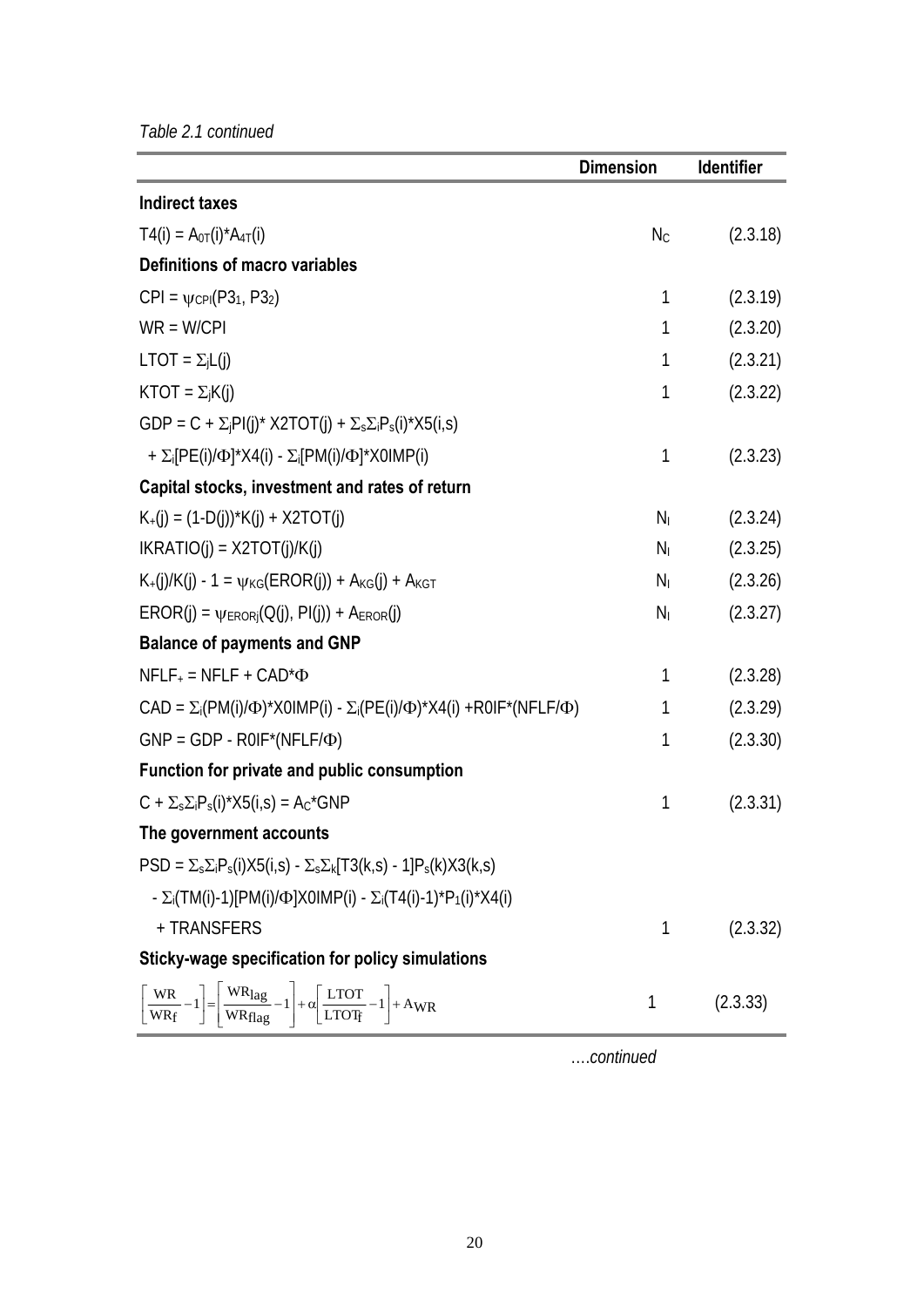|                                                                             | Dimension | <b>Identifier</b> |
|-----------------------------------------------------------------------------|-----------|-------------------|
| Technical and preference change                                             |           |                   |
| $A_3(i) = A_{3G}(i) * A_{3F}(i)$                                            | Nc.       | (2.3.34)          |
| $A_{3G}(i) = A_{CG}(q)$ , $\forall$ i $\in G(q)$                            | Nc.       | (2.3.35)          |
| Equations for facilitating historical and forecast simulations              |           |                   |
| $CG(q) = \sum_{i \in G(q)} \sum_{s} X3(i,s)$                                | Ncg       | (2.3.36)          |
| Total number of equations:                                                  |           |                   |
| $N_c^2 N_S + N_C N_I + 3N_C N_S + 2N_C N_S N_I + 8N_I + 9N_C + N_{CG} + 11$ |           |                   |

#### *(b) Inputs to capital creation and asset prices*

With the capital-creation functions used in CHINAGEM, cost-minimizing assumptions produce input-demand functions of the form (2.3.6): the demand for inputs of commodity i from source s to be used by industry j for capital creation depends on the quantity of capital creation [X2TOT(j)] in industry j, on the prices of domestic and imported commodity i, and on variables  $(A_{2i})$  reflecting the technology for creating units of capital for use in industry j. As implied by (2.3.7), the cost [PI(j)] of a unit of capital in industry j depends on input prices and technology. We assume that the cost of creating a unit of capital is also the price at which a unit can be sold (the asset price).

#### *(c) Household demands for commodities*

 $\overline{a}$ 

Demands for commodities by households are derived in CHINAGEM from utility maximization subject to a budget constraint. A stylized version of the resulting demand functions is given in (2.3.8) which shows household demands as functions: of the household budget (C); of variables reflecting household preferences  $(A_3)$ ; and of purchasers' prices to households of domestic commodities (P31) and imported commodities (P32). In CHINAGEM, *all* demands for commodities depend on purchasers' prices. In the stylized version we simplify CHINAGEM by assuming that margins occur only on commodity flows to households and that the only indirect taxes are tariffs, export taxes and taxes on consumption. Thus, in (2.3.3), (2.3.6) and (2.3.7) we used basic prices.10

<sup>&</sup>lt;sup>10</sup> The basic price of a domestic commodity is the price received by producers and the basic price of an imported commodity is the landed-duty-paid price.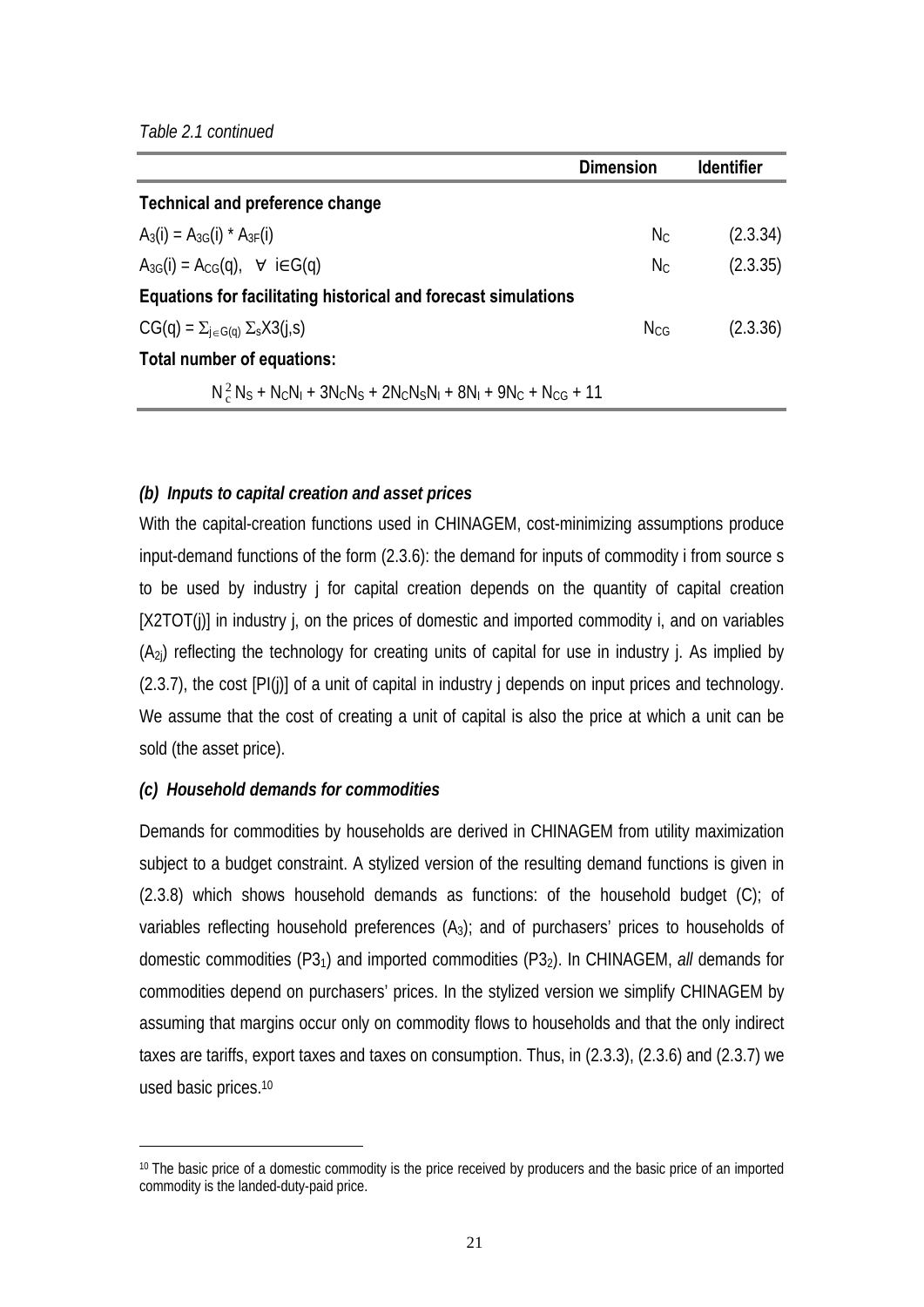|                |                                                         | <b>Dimension</b>              | <b>Determining</b><br>equation |
|----------------|---------------------------------------------------------|-------------------------------|--------------------------------|
|                | I. Endogenous variables in the trial closure            |                               |                                |
| T4(i)          | Power of tax on exports of commodity i                  | $N_{C}$                       | (2.3.18)                       |
| $P_1$          | Basic prices of domestic commodities                    | $N_{C}$                       | (2.3.16)                       |
| P <sub>2</sub> | Basic prices of imported commodities                    | $N_{\rm C}$                   | (2.3.15)                       |
| $P3_1, P3_2$   | Vectors of household purchasers' prices                 | $N_C N_S$                     | (2.3.17)                       |
|                | for domestic and imported commodities                   |                               |                                |
| <b>CPI</b>     | Consumer price index                                    | 1                             | (2.3.19)                       |
| W              | Wage rate                                               | 1                             | (2.3.20)                       |
| Q(j)           | Rental rate on capital in industry j                    | $N_I$                         | (2.3.14)                       |
| X1TOT(j)       | Activity level in industry j                            | $N_{I}$                       | (2.3.5)                        |
| X0(i, 1, j)    | Output of commodity (i, 1) by industry j                | $N_C N_I$                     | (2.3.1)                        |
| X0COM(i)       | Total output of commodity (i,1)                         | $N_{C}$                       | (2.3.2)                        |
| X1(i, S, j)    | Input of (i,s) to production in industry j              | $N_C N_S N_I$                 | (2.3.3)                        |
| L(j)           | Employment in industry j                                | $N_I$                         | (2.3.4)                        |
| PI(j)          | Asset price of capital in industry j                    | $N_I$                         | (2.3.7)                        |
| EROR(j)        | Expected rate of return in industry j                   | $N_I$                         | (2.3.27)                       |
| $K_{+}(j)$     | End-of-year stock of capital in industry j              | $N_I$                         | (2.3.26)                       |
| X2TOT(j)       | Investment in industry j                                | $N_I$                         | (2.3.24)                       |
|                | IKRATIO(j) Ratio of investment to capital in industry j | N <sub>1</sub>                | (2.3.25)                       |
| X2(i, S, j)    | Input of (i,s) to j's capital creation                  | $N_C N_S N_I$                 | (2.3.6)                        |
| $A_3(i)$       | Household preferences with respect to good i            | $N_{C}$                       | (2.3.34)                       |
| X3(i, s)       | Household consumption of commodity (i,s)                | $N_C N_S$                     | (2.3.8)                        |
| X5(i,s)        | Government consumption of good (i,s)                    | N <sub>c</sub> N <sub>S</sub> | (2.3.10)                       |
|                | X3MAR(k,s,i) Margin use of domestic good i in           | $N_c^2 N_S$                   | (2.3.11)                       |
|                | facilitating the flow of (k,s) from producers           |                               |                                |
|                | and ports of entry to households                        |                               |                                |
| X4(i)          | Exports of commodity i                                  | $N_{C}$                       | (2.3.12)                       |
| X0IMP(i)       | Total imports of commodity i                            | $N_{\rm C}$                   | (2.3.13)                       |
| $A_4(i)$       | Slack in export-demand function for i                   | $N_{C}$                       | (2.3.9)                        |

#### *Table 2.2. Notation in the Stylized Model*

….*continued*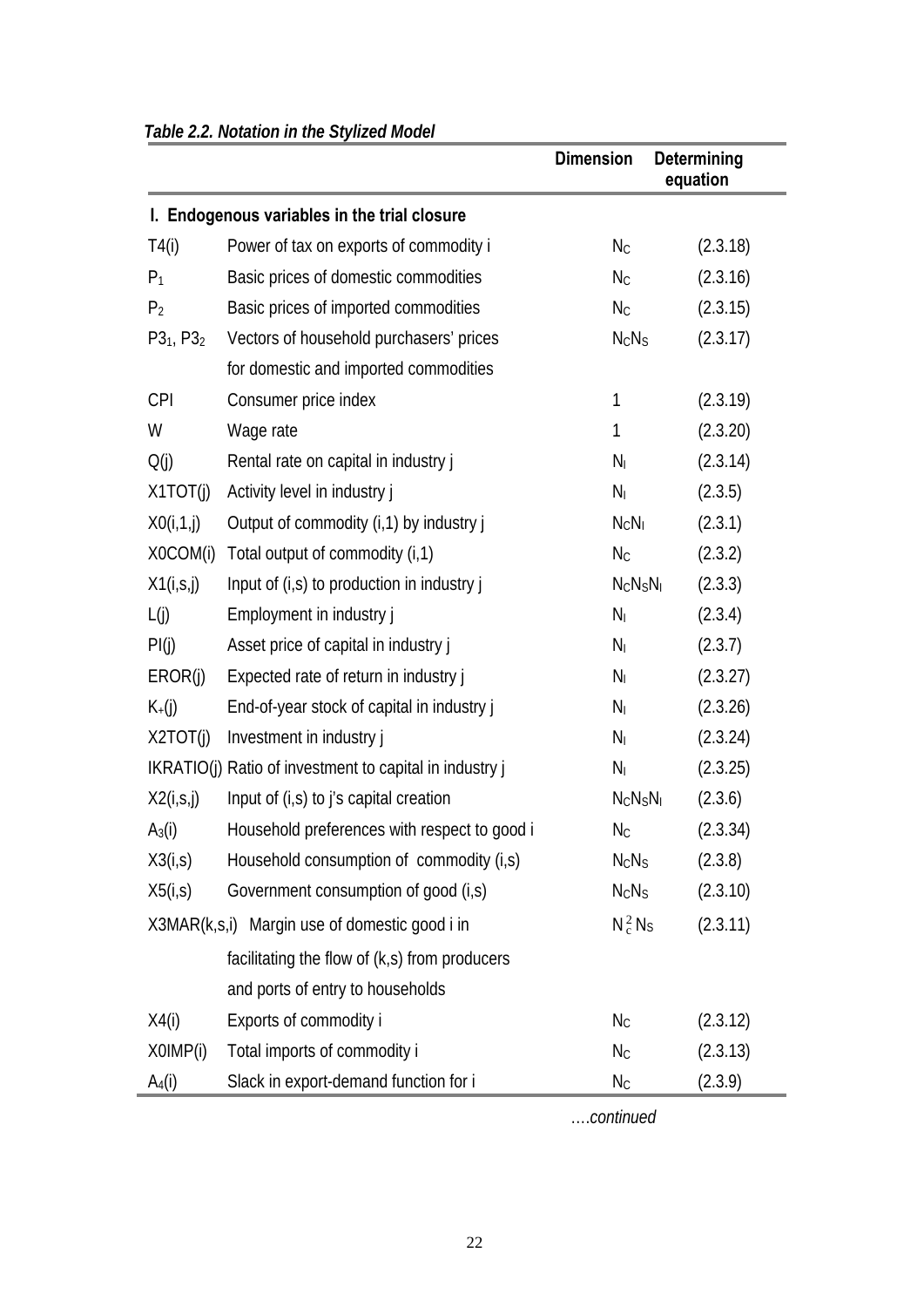|                  |                                                                             | <b>Dimension</b> | Determining<br>equation |  |  |
|------------------|-----------------------------------------------------------------------------|------------------|-------------------------|--|--|
| <b>LTOT</b>      | Total employment                                                            | 1                | (2.3.21)                |  |  |
| <b>KTOT</b>      | Total start-of-year capital stock                                           | 1                | (2.3.22)                |  |  |
| GDP              | Gross domestic product                                                      | 1                | (2.3.23)                |  |  |
| CG(q)            | Consumption in qth group of<br>commodities                                  | $N_{CG}$         | (2.3.36)                |  |  |
| A <sub>WR</sub>  | Slack in wage-determination equation                                        | 1                | (2.3.33)                |  |  |
| <b>PSD</b>       | Public sector deficit                                                       | 1                | (2.3.32)                |  |  |
| CAD              | Current account deficit                                                     | 1                | (2.3.29)                |  |  |
| $NFLF+$          | End-of-year net foreign liabilities in                                      | 1                | (2.3.28)                |  |  |
|                  | foreign currency                                                            |                  |                         |  |  |
| <b>GNP</b>       | Gross national product                                                      | 1                | (2.3.30)                |  |  |
| $A_{C}$          | Aggregate propensity to consume                                             | 1                | (2.3.31)                |  |  |
| $A_{3G}(i)$      | Household preferences corresponding to $A_{CG}(q)$                          | $N_{\rm C}$      | (2.3.35)                |  |  |
|                  | Total number of endogenous variables:                                       |                  |                         |  |  |
|                  | $N_c^2 N_S + N_C N_I + 3N_C N_S + 2N_C N_S N_I + 8N_I + 9N_C + N_{CG} + 11$ |                  |                         |  |  |
|                  | II. Exogenous variables in the trial closure                                |                  |                         |  |  |
| K(j)             | Start-of-year capital stock in industry j                                   |                  |                         |  |  |
| <b>NFLF</b>      | Start-of-year net foreign liabilities in foreign currency                   |                  |                         |  |  |
| WRlag            | Real wage rate in previous year                                             |                  |                         |  |  |
| WRflag           | Forecast for real wage rate in previous year                                |                  |                         |  |  |
| <b>WRf</b>       | Forecast for real wage rate                                                 |                  |                         |  |  |
| <b>LTOTf</b>     | Forecast for total employment                                               |                  |                         |  |  |
| TM(i)            | Power (one plus the rate) of tariff on imports of commodity i               |                  |                         |  |  |
| T3(k, s)         | Power of tax on household consumption of good (k,s)                         |                  |                         |  |  |
| <b>TRANSFERS</b> | Transfers from the public sector to households, e.g.,                       |                  |                         |  |  |
|                  | unemployment benefits and interest on the public debt                       |                  |                         |  |  |
| PM(i)            | Foreign currency c.i.f. price of imports of commodity i                     |                  |                         |  |  |
| <b>ROIF</b>      | Rates of interest or dividends applying to net foreign liabilities          |                  |                         |  |  |

Φ Exchange rate

C Total household expenditure

WR Real wage rate

….*continued*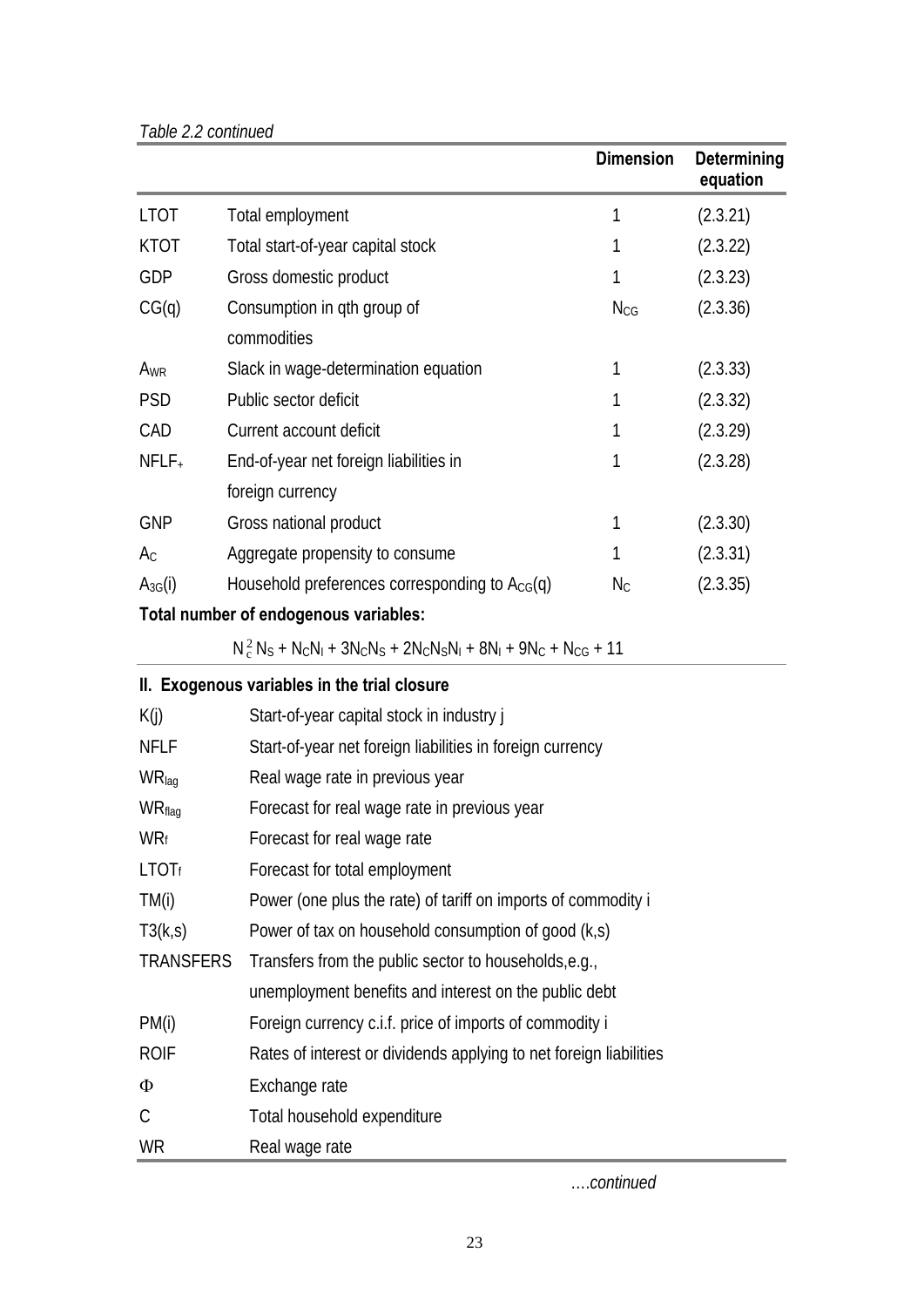*Table 2.2 continued*

| Foreign-currency price of exports of commodity i                    |  |  |  |
|---------------------------------------------------------------------|--|--|--|
| Potential slack variables and variables used to represent shifts in |  |  |  |
| technology and preferences                                          |  |  |  |
|                                                                     |  |  |  |
| $A_4(i)$ , $A_{3G}(i)$ and $A_3(i)$                                 |  |  |  |
|                                                                     |  |  |  |
| III. Other notation                                                 |  |  |  |
| Number of commodities (The latest version of CHINAGEM has           |  |  |  |
| 137 commodities)                                                    |  |  |  |
| Number of industries (The latest version of CHINAGEM has            |  |  |  |
| 137 industries)                                                     |  |  |  |
| Number of sources (2 in CHINAGEM, namely domestic and imported)     |  |  |  |
| Number of commodity groups for which data on household              |  |  |  |
| consumption are available                                           |  |  |  |
| Depreciation rate in industry j, treated as a parameter             |  |  |  |
| Set of industries in the group q                                    |  |  |  |
| Positive parameter                                                  |  |  |  |
|                                                                     |  |  |  |

#### *(d) Exports*

The treatment of exports in CHINAGEM differs between two groups of commodities. In the stylized version we show only one treatment: we relate foreign demand for domestic good i  $[X4(i)]$  to the foreign-currency price  $[PE(i)]$  and to a shift variable  $[A_4(i)]$ . If the shift variable is exogenous, then by shocking it we can simulate the effects of movements in the foreigndemand curve for commodity i. If the shift variable is endogenous, then it can be allowed to adjust to accommodate an exogenous forecast for either X4(i).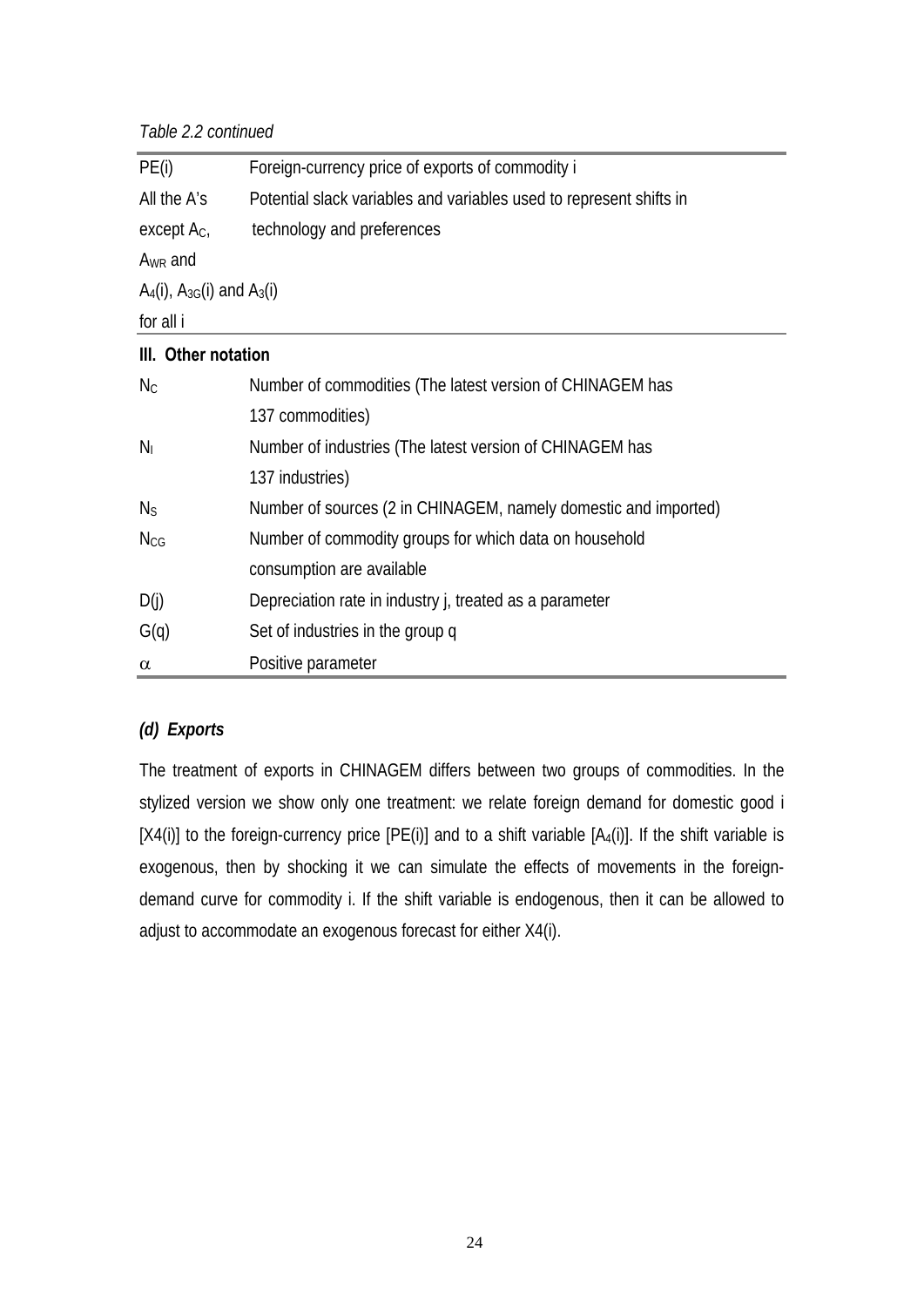#### *(e) Government demands*

In CHINAGEM, equations such as (2.3.10) allow for different treatments of government demands for commodities. Changes in government demand for a particular commodity (i,s) or for all commodities can be introduced by shocks to  $A_5(i,s)$  or  $A_{(5,i)}$ . Alternatively  $A_{(5,i)}$  can be used as an endogenous variable which adjusts so that government spending meets a budget constraint.

#### *(f) Demands for margin services*

With A3MAR(k,s,i) set exogenously, (2.3.11) implies that the use of commodity i (e.g. retail trade) as a margin service in facilitating the flow of commodity (k,s) from producers or ports of entry to households is proportional to household demand for (k,s). CHINAGEM contains equations similar to (2.3.11) for flows of commodities to all users. As mentioned in the discussion of (2.3.8), in the stylized version we assume that there are no margins services associated with commodity flows except those to households.

#### *(g) Supply equals demand for commodities*

In  $(2.3.12)$  we equate the supply (output) of commodity  $(i,1)$  to the sum of demands for  $(i,1)$ . Similarly, in (2.3.13) we equate the supply (imports) of (i,2) to the sum of demands for (i,2). Consistent with CHINAGEM, imported commodities are not directly exported or used to satisfy margin demands.

#### *(h) Zero profits in production, importing, exporting and distribution*

Equations (2.3.14) to (2.3.17) are stylized versions of the CHINAGEM zero-pure-profits conditions for production, importing, exporting and distribution. The LHS of (2.3.14) is revenue in industry j and the RHS is costs. The LHS of  $(2.3.15)$  is the price  $[P_2(i)]$  received by importers of commodity i and the RHS is the cost of importing a unit of i made up of the foreign-currency price [PM(i)] converted to domestic currency via the exchange rate [Φ] and inflated by the power of the tariff [TM(i)]. The LHS of (2.3.16) is the cost of exporting a unit of commodity i (that is the revenue foregone by not selling on the domestic market) and the RHS is the revenue received per unit of export made up of the foreign-currency price [PE(i)] converted to domestic currency and deflated by the power of the export tax [T4(i)]. The LHS of (2.3.17) is the price paid by households for commodity (k,s). This is equal to the cost of supplying a unit of  $(k,s)$  to households and is made up of the price received by producers or importers  $[P_s(k)]$ inflated by the power of the consumption tax [T3(k,s)] *plus* the costs of transferring units of (k,s)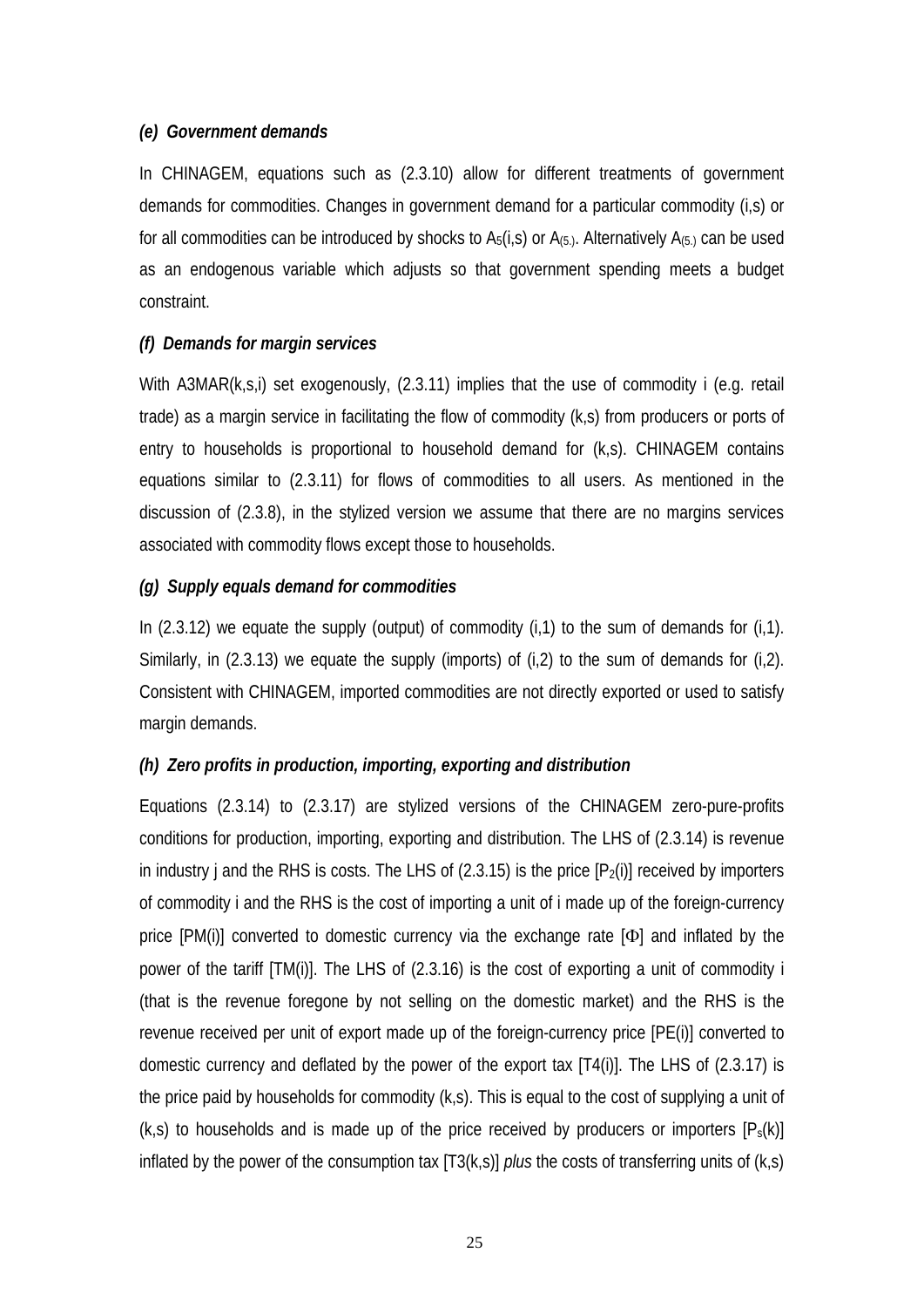from producers or ports of entry to households. As mentioned in our discussion of (2.3.12) and (2.3.13), we assume that transferring (margin) activities use only domestic commodities, e.g. domestic transport and domestic retail trade. Thus the cost of commodity i used in transferring a unit of (k,s) to households is the price of domestic commodity i  $[P_1(i)]$  multiplied by the number of units of i [A3MAR(k,s,i)] required per unit of transfer.

#### *(i) Indirect taxes*

CHINAGEM contains many equations expressing the power (one plus the rate) of an indirect tax as the product of various shift variables. Equation (2.3.18) is an example. The shift variable  $A<sub>0T</sub>(i)$  in (2.3.18) links the power of export tax for a commodity to the power of tax for consumer, intermediate, investment use of the commodity. With this facility, we can simulate a reduction in the power of tax for a commodity (e.g. petrol) to all users.

#### *(j) Definitions of macroeconomic variables*

Equations (2.3.19) to (2.3.23) are a sample of the macro definitions used in CHINAGEM. Equation (2.3.19) defines the consumer price index (CPI) as a function of the vectors  $[P3<sub>1</sub>$  and P32] of consumer prices for domestic and imported goods. Equation (2.3.20) defines the real wage rate as the nominal wage rate deflated by the CPI. Equations (2.3.21) and (2.3.22) define total employment and total capital stock as sums across industries, and equation (2.3.23) is the GDP identity in nominal terms.

#### *(k) Capital stocks, investment and rates of return*

Equation (2.3.24) relates capital stock in industry j at the end of the year  $[K_{+}(i)]$  to depreciated capital stock from the beginning of the year  $[(1-D(j))^*K(j)]$  and investment during the year [X2TOT(j)]. Equation (2.3.25) defines the ratio of investment to capital in industry j. When the shift variable,  $A_{KG}(i)$ , in (2.3.26) is exogenous, capital growth in industry j during the year, and hence investment, is determined by  $i$ 's expected rate of return [EROR(i)]. If  $A_{KG}(i)$  is endogenous, then investment in industry j can be determined by an alternative mechanism, for example via (2.3.25) with IKRATIO(j) set exogenously. With its shift variable  $[A_{EROR}(j)]$  set exogenously, (2.3.27) determines the expected rate of return in industry j as a function of the current rental rate  $[Q(i)]$  and asset price  $[Pl(i)]$  of i's capital. Under this treatment, expectations are static or adaptive.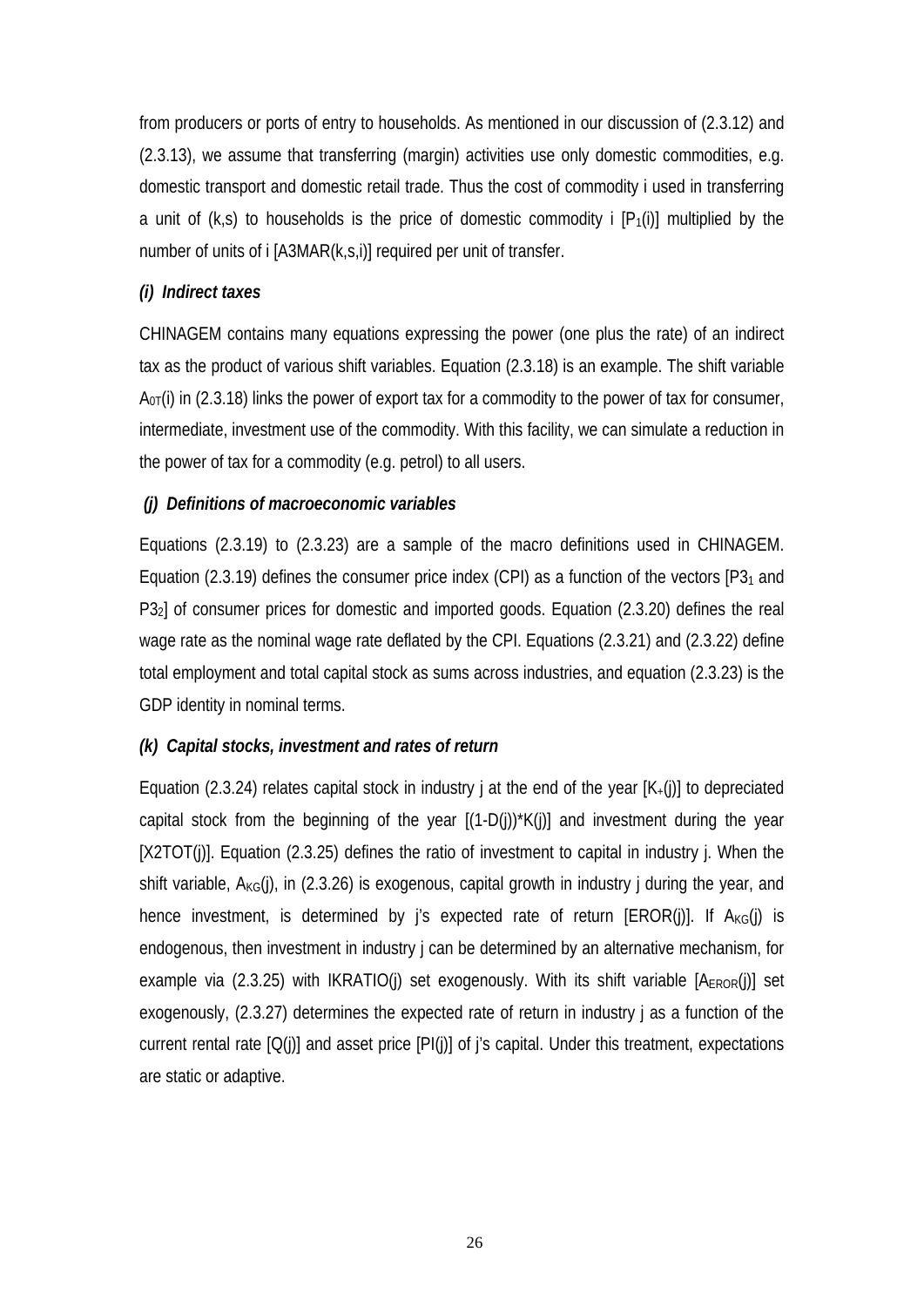#### *(l) Balance of payments and GNP*

CHINAGEM contains a detailed description of the balance of payments. This includes equations for the year-to-year accumulation of different types of foreign assets and liabilities and equations for associated incomes and payments. In the stylized version given in (2.3.28) and (2.3.29), we show a single accumulation equation relating the end-of-year foreign-currency value of net foreign liabilities to the start-of-year value and to the foreign-currency value of the current account deficit (CAD\*Φ). The current account deficit is shown as the trade deficit (imports less exports) plus interest and dividend payments on net foreign liabilities.

Equation (2.3.30) defines GNP as GDP less the domestic-currency value of net interest and dividend payments to foreigners.

#### *(m) Function for private and public consumption*

With the shift variable  $A<sub>C</sub>$  set exogenously, (2.3.31) links movements in total household and government expenditure to movements in GNP.

#### *(n) The government accounts*

Equation (2.3.32) defines the public sector deficit (PSD) as government consumption expenditures *less* tax collections *plus* transfers*.* In this stylized equation, we recognize only the taxes (consumption taxes, import duties and export taxes) appearing in other stylized equations and we treat transfers as a single item with no explaining equations. The core CHINAGEM also contains other taxes and other sources of government income.

#### *(o) Sticky-wage specification for policy simulations*

Policy results are generated in CHINAGEM as deviations from explicit forecasts. This requires several equations that relate policy values for variables to forecast values. For example, as indicated by (2.3.33), we often assume in policy simulations that the proportionate deviation in year t in the real wage rate from its forecast value  $[WR/WR_f - 1]$  equals the proportionate deviation in year t-1 [WRlag/WRflag – 1] *plus* a positive multiple of the proportionate deviation in year t in total employment [LTOT/LTOT<sub>f</sub>  $-$  1]. In other words, we assume that while employment is above its forecast level, the real wage deviation will be increasing. In simulations in which we want a different approach to wage determination, we can endogenize the shift variable A<sub>WR</sub>.

#### *(p) Technical and preference change*

CHINAGEM contains many equations that represent various technical and preference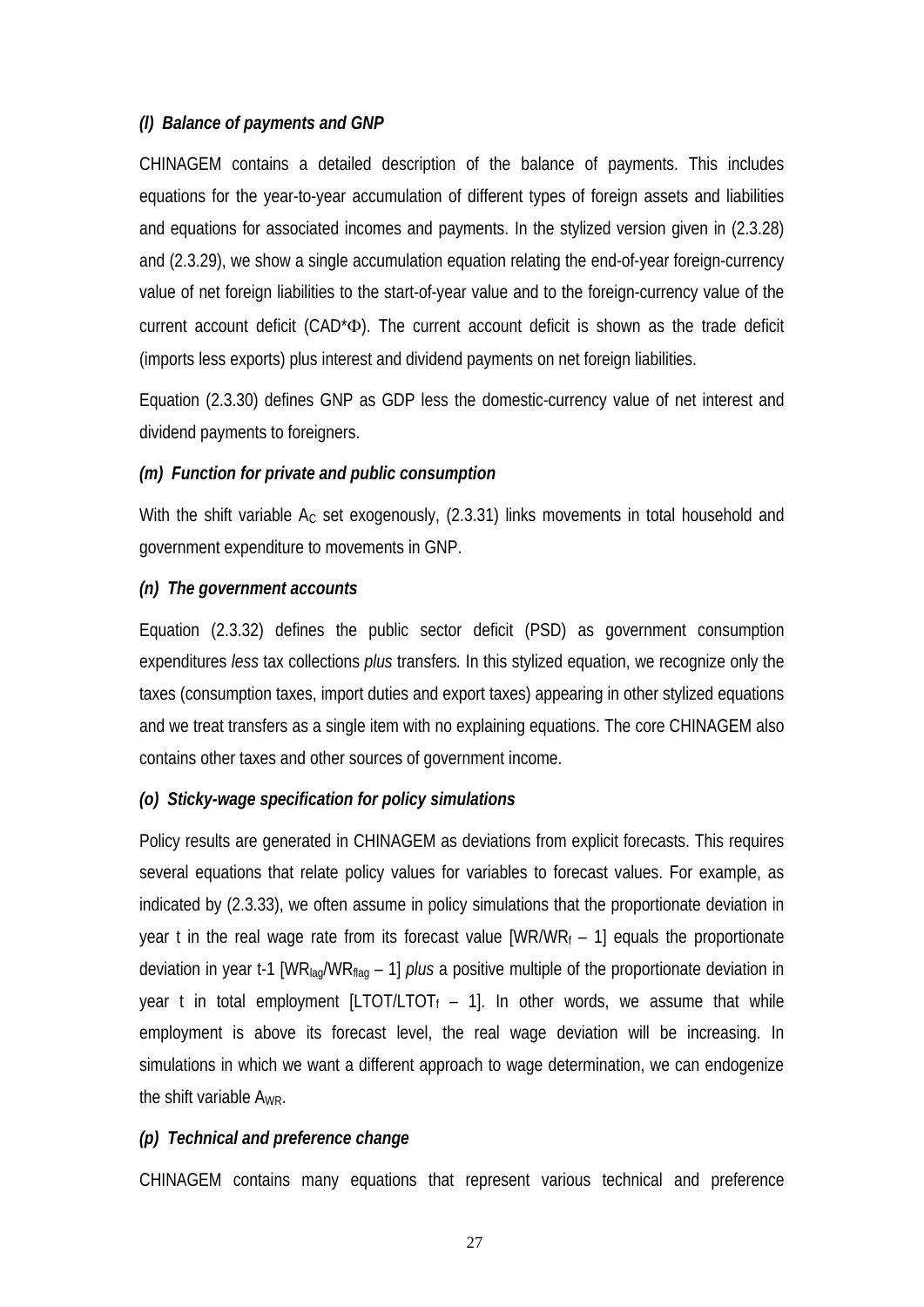changes. Equation (2.3.34) gives an example. Variable  $A_{3G}(q)$  is consumer preference with respect to groups of consumption goods (for example, food, consumer durables and household services). Each of these groups contains many commodities. The variable  $A_{3G}(q)$  allow a change in consumer preference in favor of, for example, consumer durables to be simulated.

In CHINAGEM, this subsection of the model code also contains other technical change equations that allow changes in the ratio of capital to labour, domestic to imported goods, etc.

#### *(q) Equations for facilitating historical and forecast simulations*

Available data in China on outputs, inputs, prices, consumption, and other variables occur in various industrial/commodity classifications. So that we can use these data, we include in CHINAGEM many equations that define variables at different levels of aggregation. This is illustrated by  $(2.3.36)$  which defines consumption  $[CG(q)]$  in the qth group of commodities, e.g. all commodities in the agricultural sector. In most simulations, sectoral variables such as CG(q) are endogenous. However, in historical simulations they may be exogenized and given shocks reflecting observed movements. When  $CG(q)$  is exogenized, we endogenize a variable,  $A_{3G}(q)$ in Euqation (2.3.34), which moves the preference of commodities in group q.

#### *2.3.2. A trial closure of the stylized version of CHINAGEM*

 $\overline{a}$ 

To check our understanding of the stylized model, it is useful to write a trial list of exogenous variables that we think should constitute a closure. We have composed such a list in part II of Table 2.2. If we cannot show that our trial list constitutes a closure, then we should check the list and equations. If we fail to find an error, then we should reassess our understanding of how the stylized model transforms values of exogenous variables into outcomes for endogenous variables.

In writing our trial list, we had in mind a short-run policy closure<sup>11</sup>. In such a closure we would expect to be able to include on the exogenous list all start-of-year stock variables, all lagged variables, all forecast variables and all policy instruments. This explains the inclusion in part II of Table 2.2 of the variables from K(j) down to TRANSFERS. PM(i) and ROIF are included because both are naturally exogenous: there are no equations in the stylized model (or in

<sup>11</sup> By a short-run closure, we mean one that is used in computing a solution for year t+1 starting from a solution for year t. By a policy closure, we mean one that is used in computing deviations from a forecast path caused by changes in policy variables or in other naturally exogenous variables.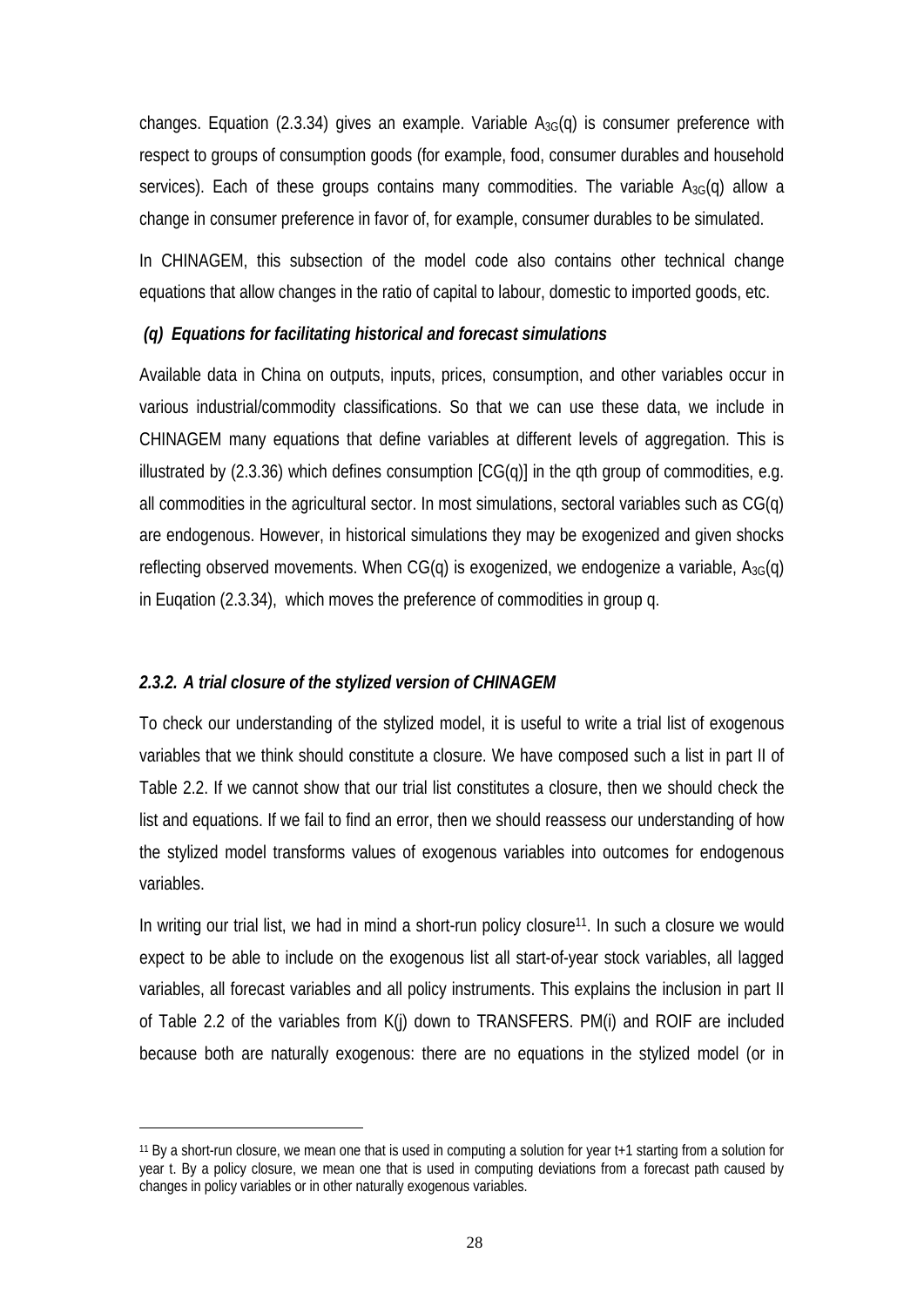CHINAGEM) for explaining either foreign-currency import prices or foreign rates of interest. For the numeraire in our trial closure we use the exchange rate  $(\Phi)$ .

In a short-run policy simulation, none of the next three variables [C, WR and PE(i)] in part II of Table 2.2 would normally be exogenous. We would expect to explain: movements in C by movements in national income via (2.3.31); movements in WR by deviations in total employment and lagged deviations in WR via (2.3.33); and movements in PE(i) by movements in exports of i via (2.3.9). In the trial closure we exogenize C, WR and PE(i) because, as we will see shortly, this makes it easy to establish that our trial exogenous list is a closure. To exogenize C, WR and PE(i), we endogenize the shift variables  $A_{C}$ ,  $A_{WR}$  and  $A_{4}(i)$  appearing in (2.3.31), (2.3.33) and (2.3.9). Because we would expect in a short-run policy simulation to exogenize taste and technology variables, almost all the other A variables are exogenous. The only exception is  $A_3(i)$  which is endogenized due to equation (2.3.34).

Establishing the validity of our trial closure now becomes easy because with this particular list of exogenous variables our stylized model is recursive. As indicated by the last column in part I of Table 2.2, we can start a solution of the stylized model by using (2.3.18) to determine T4(i). Having determined T4(i) we can then use (2.3.16) to determine  $P_1(i)$  for all i. Equation (2.3.15) can be used to determine  $P_2(i)$  for all i, then allowing us to use (2.3.17) to determine P3<sub>1</sub> and P32. Proceeding in this way through part I of Table 2.2, we establish the validity of our trial closure by showing that a value for each endogenous variable can be determined for any given values of the exogenous variables.

The only slight difficulty occurs when we reach the rental rate on j's capital, Q(j). As indicated in part I of Table 2.2,  $Q(i)$  can be computed using (2.3.14) after the determination T4(i),  $P_1, P_2, ...,$ W. This can be done by first using (2.3.1), (2.3.3), (2.3.4) and (2.3.5) to eliminate the quantity variables  $[XO(i,1,j), X1(i,s,j), L(j)$  and  $K(j)]$  from  $(2.3.14)$  and then cancelling out  $X1TOT(j),$ thereby creating an equation in which  $Q(i)$  is the only unknown. In effect, we create an equation which exploits constant returns to scale to express the rental rate on j's capital purely in terms of input prices and technology variables.

We develop new closures for CHINAGEM by starting from a simple closure and making variable-by-variable modifications. This process can be visualized via our stylized model. For example, starting from the exogenous list in part II of Table 2.2, we could develop a more interesting short-run policy closure by endogenizing C, WR and PE(i) and exogenixing  $A_C$ ,  $A_{WR}$ ,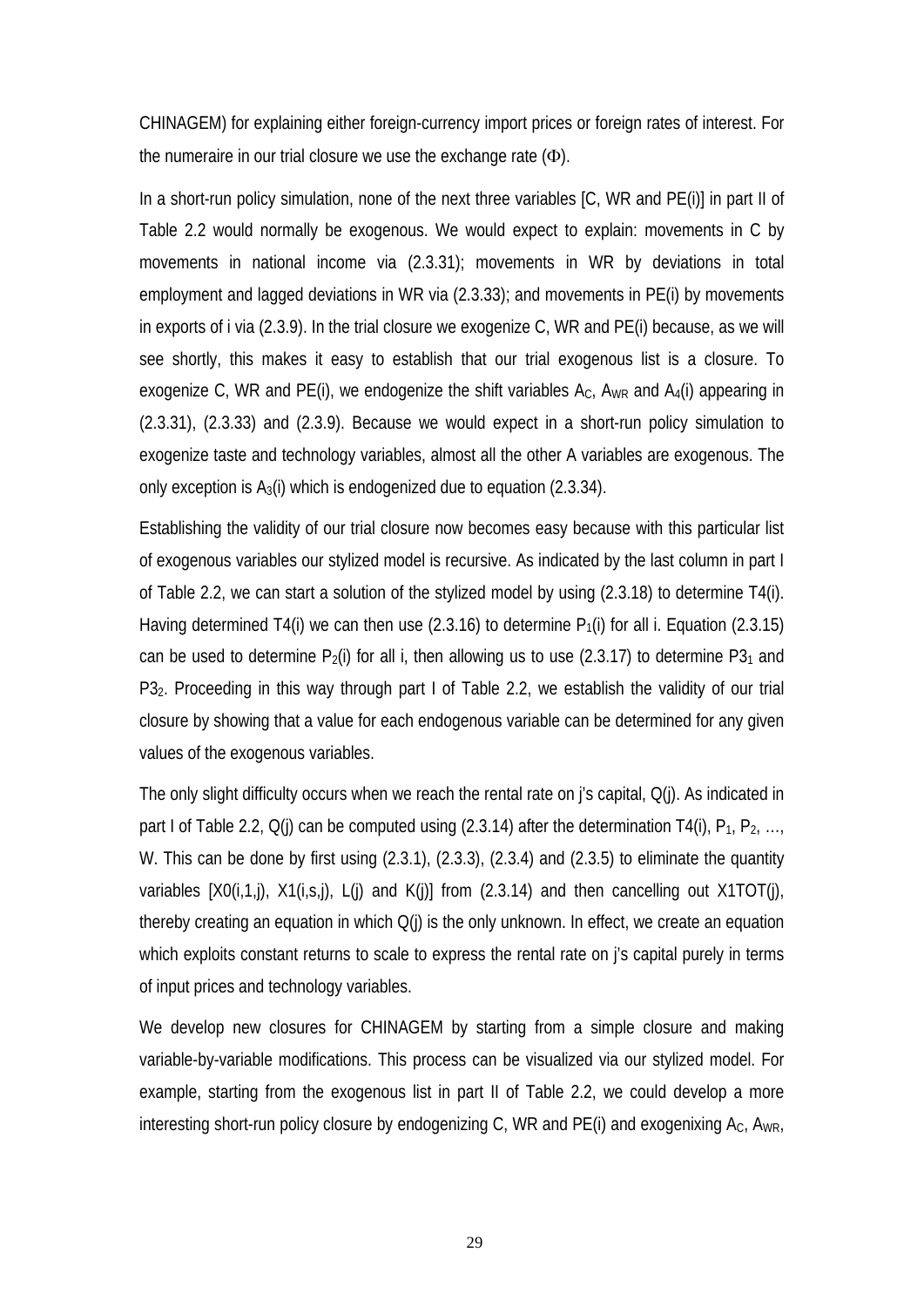A4(i). This would give us a closure in which policy shocks could affect aggregate consumption, the real wage and export prices by affecting natonal income, employment and export volumes.

We could then move to a long-run closure by: endogenizing the start-of-year capital stock, K(j) and exogenizing  $EROR(j)$ ; by endogenizing  $A_{KG}(j)$  and exogenizing  $IKRATION(j)$ ; and by endogenizing AWR and exogenizing LTOT.

Table 2.3 presents the list of exogenous variable of the long-run closure for the stylised version of CHINAGEM. It also presents swaps between endogenous and exogenous variables performed to generate this long-run closure from the trial closure presented in Table 2.2.

Finally, we could move towards forecast and historical closures by exogenizing variables for which we have either forecasts or historical observations and endogenizing corresponding A terms representing shifts in technologies, consumer preferences and export-demand functions. For example, by exogenizing  $CG(q)$  and endogenizing  $A_{3G}(q)$ , we can inform model observed changes to the consumption of groups of commodities (household appliances, food and household services), and solve for changes in consumer preferences with respect to these commodity groups using a simulation with the historical closure.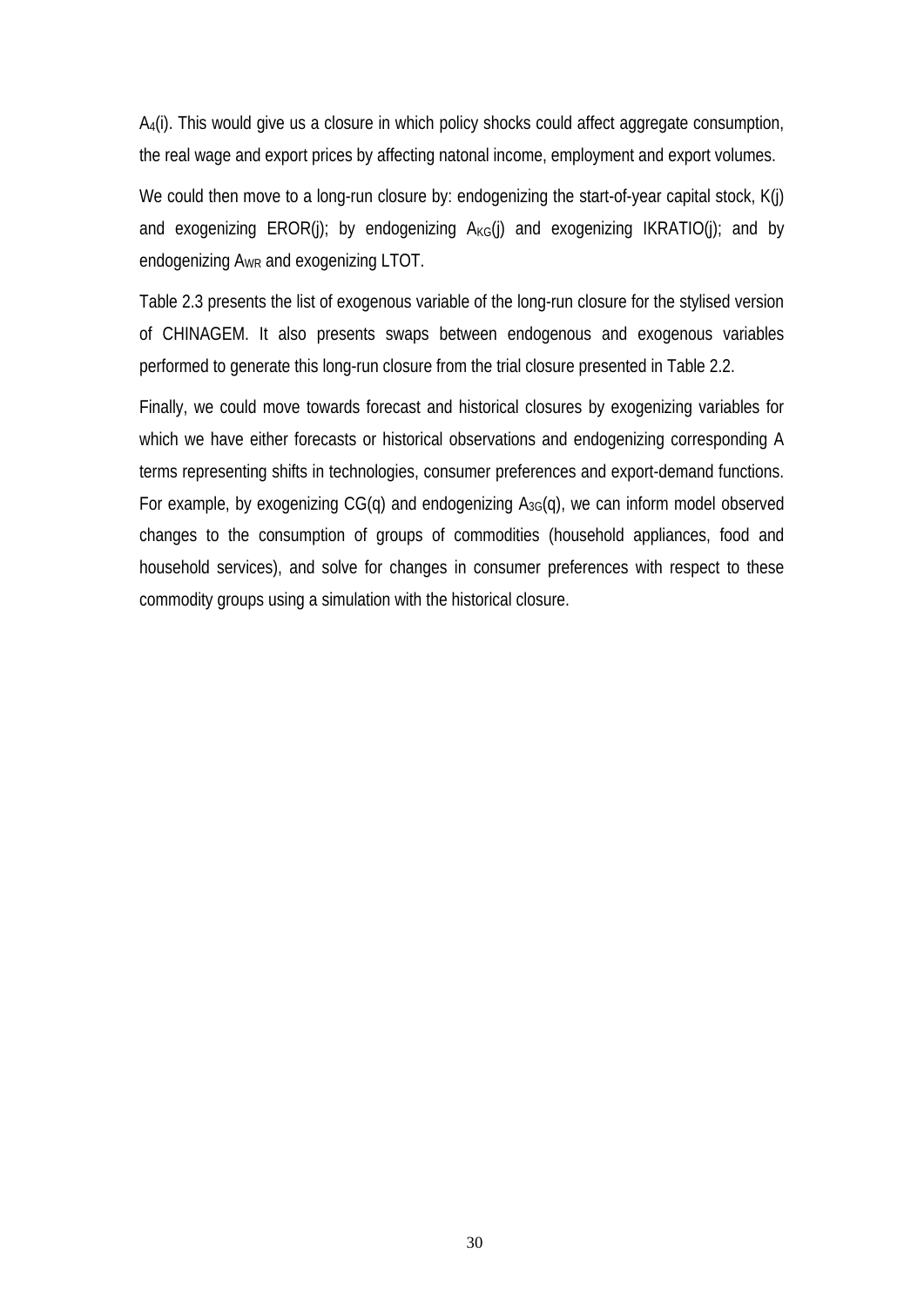| Table 2.3. A long-run closure for CHINAGEM |  |  |
|--------------------------------------------|--|--|
|--------------------------------------------|--|--|

|                                            | I. list of exogenous variables of the trial closure presented in Table 2.2 |
|--------------------------------------------|----------------------------------------------------------------------------|
| EROR(j)                                    | Expected rate of return in industry j                                      |
| <b>NFLF</b>                                | Start-of-year net foreign liabilities in foreign currency                  |
| WRlag                                      | Real wage rate in previous year                                            |
| WRflag                                     | Forecast for real wage rate in previous year                               |
| <b>WRf</b>                                 | Forecast for real wage rate                                                |
| <b>LTOTf</b>                               | Forecast for total employment                                              |
| TM(i)                                      | Power (one plus the rate) of tariff on imports of commodity i              |
| T3(k,s)                                    | Power of tax on household consumption of good (k,s)                        |
| <b>TRANSFERS</b>                           | Transfers from the public sector to households, e.g.,                      |
|                                            | unemployment benefits and interest on the public debt                      |
| PM(i)                                      | Foreign currency c.i.f. price of imports of commodity i                    |
| <b>ROIF</b>                                | Rates of interest or dividends applying to net foreign liabilities         |
| Φ                                          | Exchange rate                                                              |
| $A_{C}$                                    | Aggregate propensity to consume                                            |
| <b>LTOT</b>                                | Total employment                                                           |
| IKRATIO(j)                                 | Ratio of investment to capital in industry j                               |
| $A_4(i)$                                   | Slack in export-demand function for i                                      |
| All the A's                                | Potential slack variables and variables used to represent shifts in        |
| Except A <sub>WR.</sub>                    | technology and preferences                                                 |
| $A_{KG}(j)$ , $A_{3G}(i)$ , and $A_{3}(i)$ |                                                                            |
| for all i                                  |                                                                            |

**II. Swap of exogenous and endogenous variables from trial closure of Table 2.2 to generate a long-run closure presented below** 

| Swap | $WR = LTOT$              |
|------|--------------------------|
| Swap | $K(i) = EROR(i)$         |
| Swap | $A_{KG}(j) = IKRATIO(i)$ |
| Swap | $PE(i) = A_4(i)$         |
| Swap | $= A_C$<br>C.            |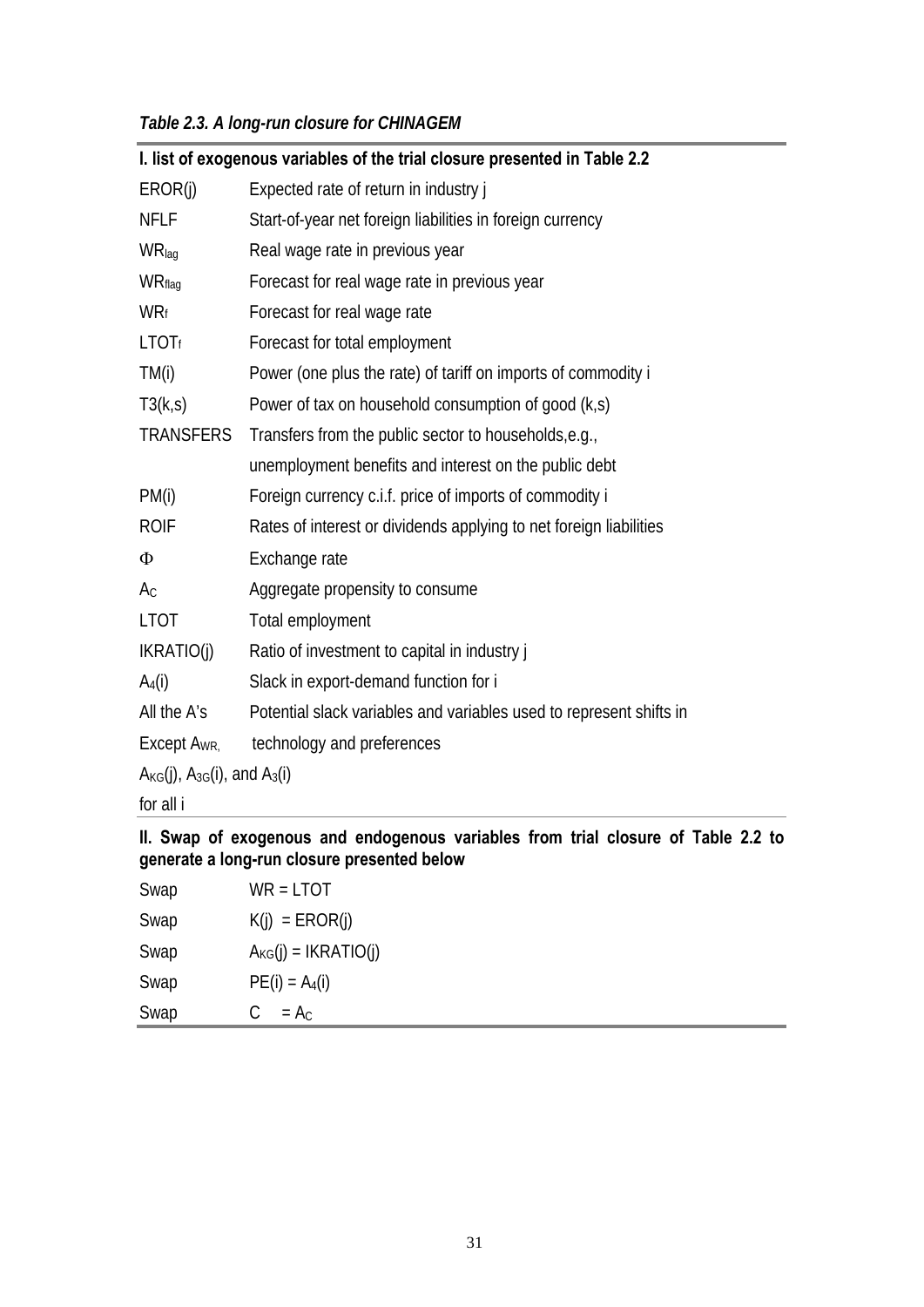## **3. THE HISTORICAL SIMULATION**

In this section, we demonstrate how to incorporate historical data into CHINAGEM in order to understand how the Chinese economy evolved from one year to another. For this purpose, we start from the 2002 input-output database and perform historical simulations to the year 2009. In section 3.1 we explain the choice of endogenous/exogenous variables for the historical simulation. In section 3.2 we present how we inform CHINAGEM changes in macroeconomic variables. In section 3.3 we demonstrate how we inform CHINAGEM changes in commodity and industry variables using energy sectors as an example.

#### **3.1. How to develop closure for historical simulation**

The long-run closure presented in Table 2.3 is a typical closure used in simulations with CGE models. In this closure, quantities and prices of production outputs and inputs, consumption, and international trade are endogenous variables; while production technology and consumer preferences are exogenous variables. In a conventional policy simulation, the CGE model is informed of a change in a technology or policy variables (such as a deterioration in agricultural productivity or a tariff cut), and the model calculates the resulting changes to GDP, consumption, output, employment and other endogenous variables.

In a historical simulation, the model operates in a reverse fashion with GDP, production, consumption and international trade exogenous, and the corresponding technical and preference change variables (such as multi-factor productivity) endogenous. In a historical simulation, the model is informed of changes in GDP, consumption, investment, and other observed variables during a historical period. It then calculates the necessary changes in technology and preferences.

In this section, we discuss how to develop a closure for the historical simulation from the longrun closure presented in Table 2.3. Our experience in the past two decades shows that the following practice is desirable for the historical simulations to be informative.

- 1. It is important to first inform the model observed changes to macroeconomic variables before introducing industry and commodity details.
- 2. It is important to incorporate data step by step into the historical simulation instead of introducing all data in one go.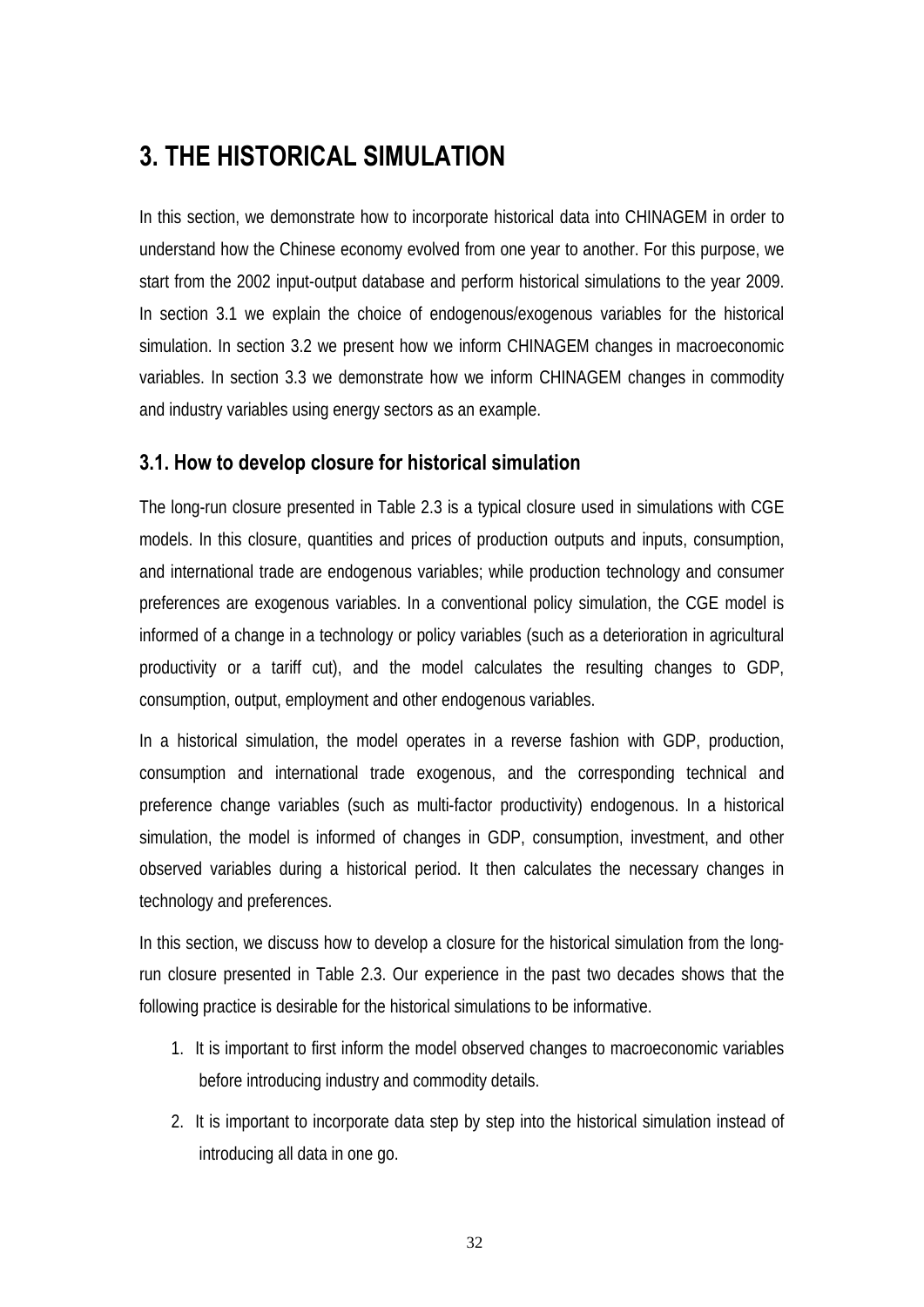3. It is important to employ Back-Of-The-Envelop (BOTE) analysis to verify simulation result as each piece of information is incorporated into the model.

CHINAGEM is a very large model that can have up to millions of equations and variables, depending on the version of the database and additional modules attached to the core model. The detail is necessary for answering practical policy questions. However, the few equations listed in Box 3.1 can provide a good understanding of the fundamentals of the model. Together they form the BOTE model that is very useful in explaining simulation results12. In the following paragraphs, we use the BOTE model presented in Box 3.1 to explain how to conduct a historical simulation.

The historical simulation is an effort to understand how the various economies in the model evolved from 2002 to 2009. In the context of the BOTE model, we force the model to replicate observed growth in the following macroeconomic variables for the period 2002-2009:

- consumption (C), investment (I), government expenditure (G), exports (X) and imports (M);
- GDP price index  $(P_q)$ , and

 $\overline{a}$ 

• Population (POP) and employment (L).

The model has dynamic equations that link the economies from one year to the next. One such equation block models the accumulation of physical capital where the capital stock in the following year equals the capital stock in the current year plus investment in the current year minus depreciation (Equation (3.5) in Box 3.1; or Equation (2.3.24) in the stylised version of CHINAGEM presented in Table 2.1).

For the first year of the historical simulation, the growth in K is determined by I in the database. In the subsequent years, once we inform the model the growth in investment (I), the growth in aggregate capital stock (K) is determined by the equation block modelling the accumulation of capital stock through investment in the model.

 $12$  The BOTE model can have more or less equations than those listed in Box 3.1. For a detailed discussion about the BOTE analysis, see Dixon et. al. 1982 and Dixon and Rimmer 2002)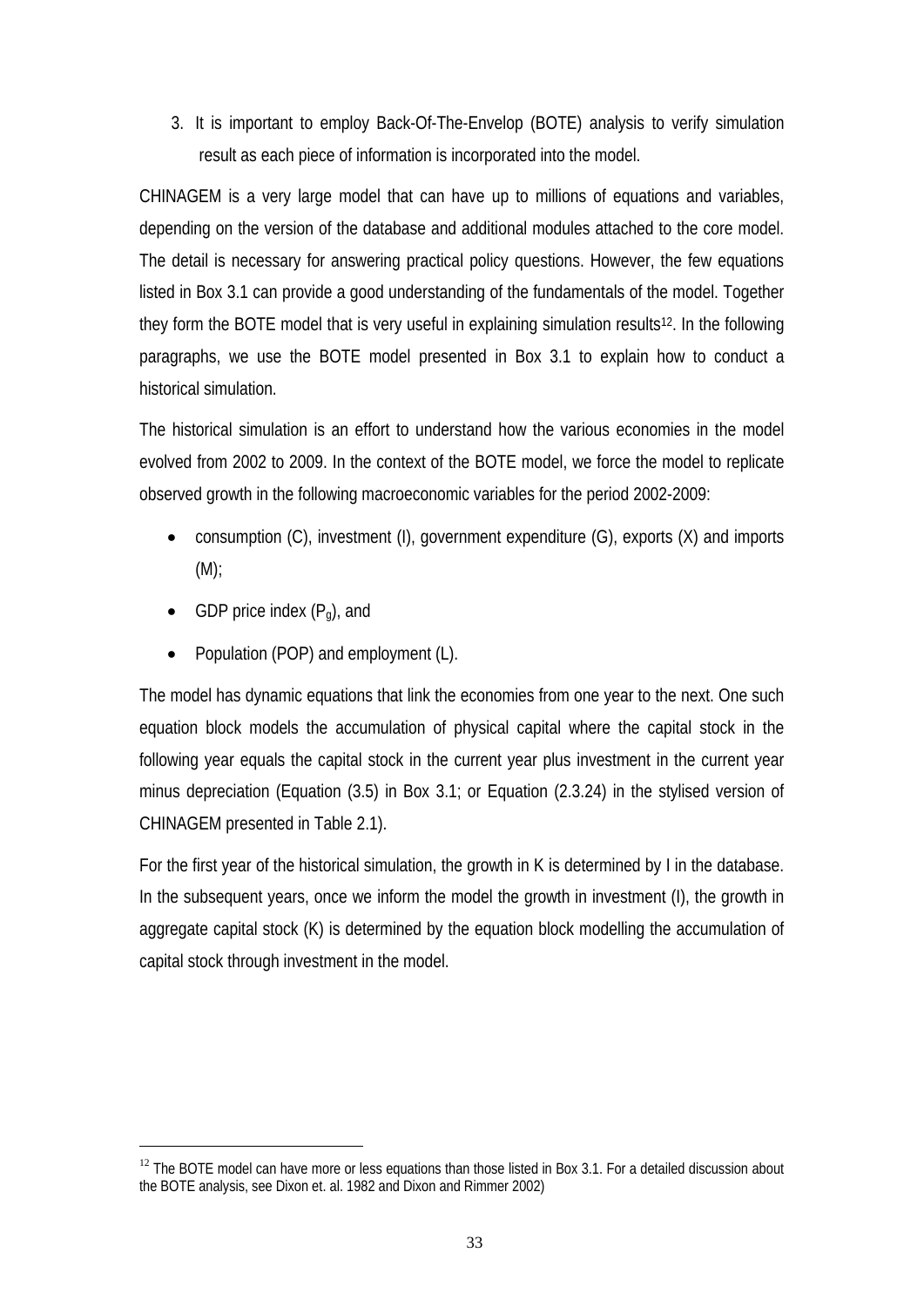#### **Box 3.1 The BOTE Model**

The two most important relationships in the MMC model are the GDP identity and the aggregate production function:

$$
Y = C + I + G + X - M, \quad \text{and} \tag{3.1}
$$

$$
Y = \frac{1}{A} * F(K, L) \tag{3.2}
$$

where Y is GDP; C is consumption; I is investment; G is government expenditure; X is exports; M is imports; K is aggregate capital stock; L is aggregate employment; and decreases in A allow for technological progress.

Equilibrium in the capital market requires the real cost of capital to be equal to the marginal physical product of capital. Hence:

$$
\frac{Q}{P_g} = \frac{1}{A} * F_k(K/L) \tag{3.3}
$$

where

Q is the rental per unit of capital;

Pg is the price of a unit of GDP; and

 $F_k$  is the partial derivative of F with respect to K. We write  $F_k$  as a function of K/L under the assumption that F is homogenous of degree one.

Labour-market equilibrium requires:

$$
\frac{W}{P_g} = \frac{1}{A} * F_{\ell}(K/L) \tag{3.4}
$$

where

W is the wage rate; and  $F_\ell$  is the partial derivative of F with respect to L.

The final equation in our BOTE model explains capital in the current plus one year as the sum of net capital in the current year plus investment. Hence:

$$
K_1 = K + I - D. \tag{3.5}
$$

where

K and  $K_1$  are the capital stock in the current and following year respectively; and I and D are investment and depreciation in the current year.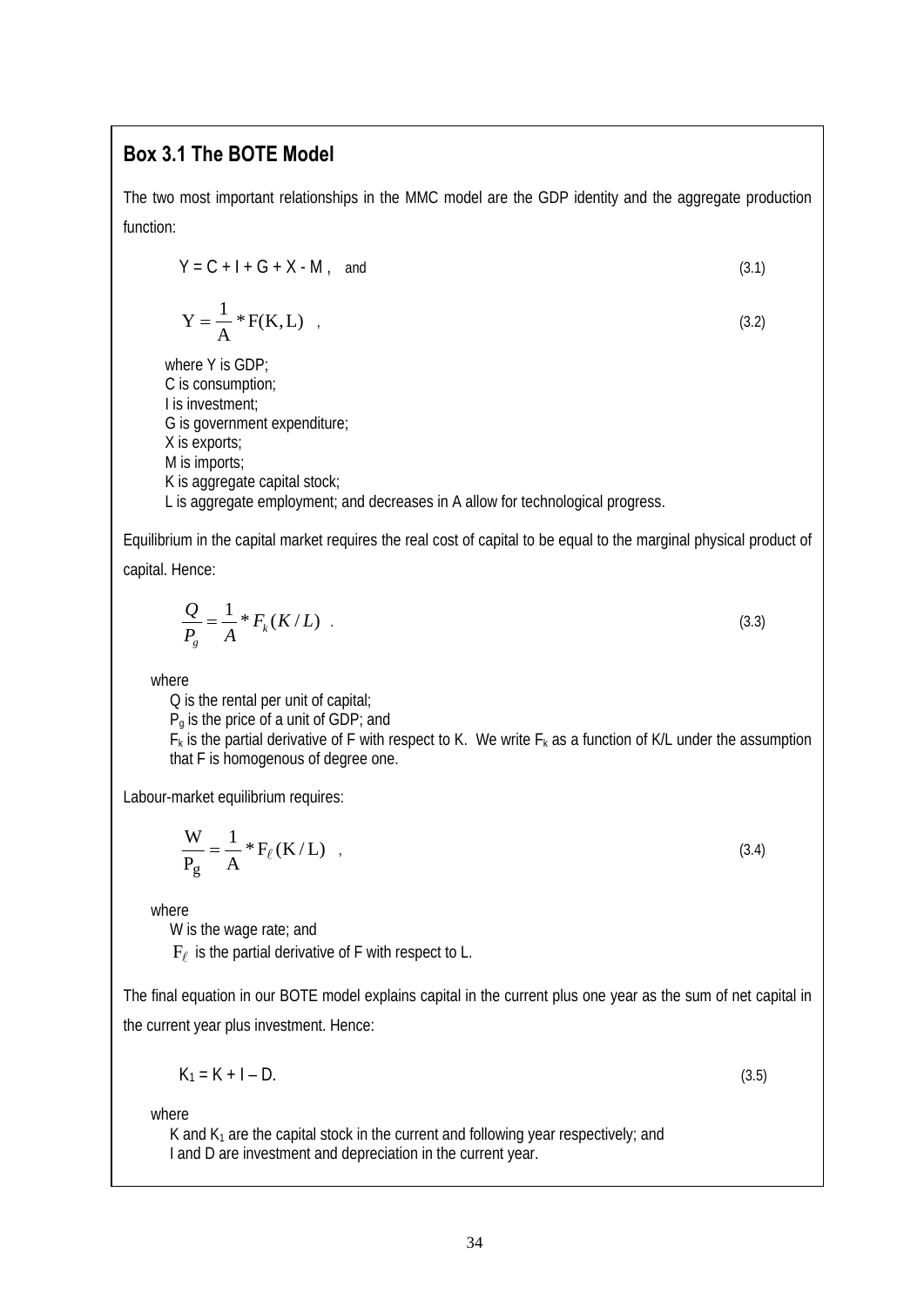We start the historical simulation by informing the model C, I, G, X, and M; Y is thus determined by Equation (3.1) in Box 3.1. Since we have informed the model I, K is determined by Equation (3.5). Since Y and K have been determined, once we inform the model L, changes in technology (A) will be solved for by the aggregate production function, Equation (3.2). Since growth in the GDP price index  $(P_q)$  is also tied down, Equation (3.3) will solve for the capital rental (Q) and Equation (3.4) will solve for the wage level (W).

At the industry level, we force the model to replicate historical growth for output (Yi), employment (L<sub>i</sub>), wages (W<sub>i</sub>) and the price of output  $(P_i)^{13}$ . Consequently, the industry versions of the aggregate production function (3.2) and factor market equilibrium conditions (3.2) and  $(3.3)$  can jointly solve for industry specific capital stock  $(K_i)$ , rental  $(O_i)$  and technology  $(A_i)$ .

Starting from the long-run closure (Table 2.3), we make the following closure changes as we introduce macroeconomic data into CHINAGEM.

- **Step 1**. Closure changes to activate capital supply and accumulation equations. For this purpose, we exogenise  $A_{KG}(i)$  and endogenise IKRATIO(i) (see equations (2.3.25 and 2.3.26) in Table 2.1). We should also endogenise expected rate of return EROR(j) and allow K(j) to be determined by total investment in database – this is equivalent to K(j) being exogenous.
- **Step 2**. To incorporate historical changes in C, we exogenise C and endogenise average propensity to consume  $A<sub>C</sub>$  (see equation (2.3.31) in Table 2.1)<sup>14</sup>.
- **Step 3**. To incorporate historical changes in I, we exogenise I and endogenise the shift in capital supply curve (a non-industry specific equivalent of  $A_{KG}(j)$  in (2.3.26) in Table 2.1).
- **Step 4**. To incorporate historical changes in G, we exogenise G and endogenise A(5) (see equation (2.3.10) in Table 2.1).
- **Step 5**. To incorporate historical changes in M, we exogenise M and endogenise the preference change variable in favour of imports relative to domestically produced goods  $A_{TWST}$  (equations 2.3.3, 2.3.6, and 2.3.8 in Table 2.1).

<sup>&</sup>lt;sup>13</sup> i denotes industry i. In the 2002 database, there are 137 industries.

<sup>&</sup>lt;sup>14</sup> At this step, we should also incorporate historical changes in population due to the way consumption demand is specified in CHINAGEM. Population is an exogenous variable in the long-run closure, we therefore do not need to change closure to incorporate historical changes in population into CHINAGEM.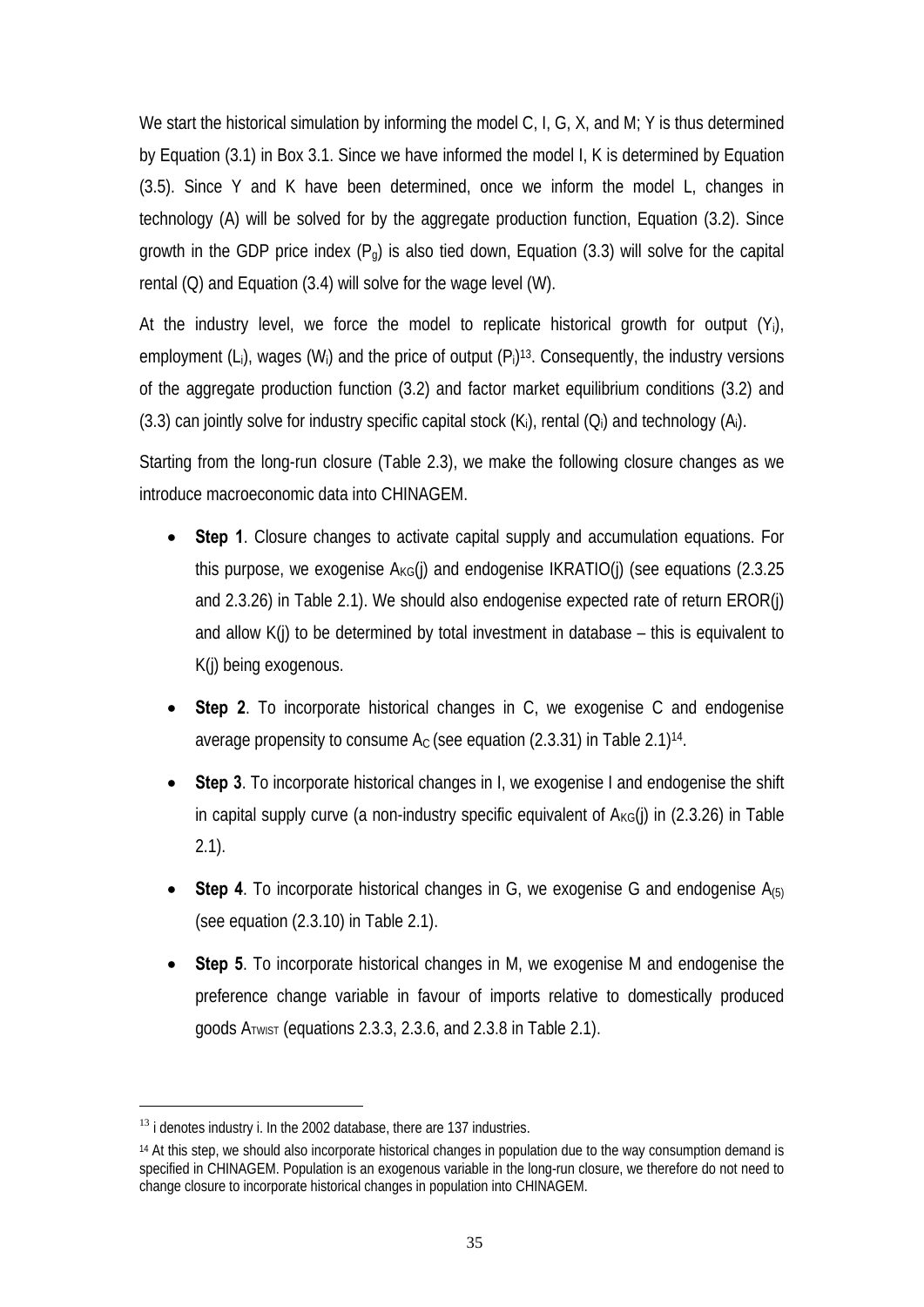- **Step 6**. To incorporate historical changes in X, we exogenise X and endogenise shift of export demand curve (a non-commodity specific equivalent of  $A_4(i)$  in (2.3.9) in Table 2.1). At this step, it is also necessary to endogenise A; otherwise, we have overidentified GDP (structural singularity). Up to this step, on the left hand side of (3.1), GDP is determined by C+I+G+X-M. On the right hand side, K is pre-determined by I in database; and A and LTOT are exogenous and zero. To endogenise A, we exogenise the GDP price index and incorporate its historical change into CHINAGEM.
- **Step 7**. LTOT is exogenous in the long-run closure. We therefore do not need to make closure changes to incorporate historical changes in LTOT.

The above steps are necessary for CHINAGEM to replicate how macroeconomic environment has evolved for China during a given historical period. It is important to at least inform the model how income and expenditure side of GDP evolved and how price level changed. This provides a macroeconomic framework for industry/commodity part of the historical simulation to begin. In CoPS Dynamic GE training courses, participants practice to implement this step by step using a training course model.

In practical policy analysis, a lot more macroeconomic information is required to produce a sensible baseline, such as:

- changes in wage level if the change produced by the model after implementing the above seven steps does not agree with historical data;
- changes in foreign assets and liability related variables; and
- changes in import prices by commodity.

To gain a good sense of how this work, CoPS offers consultation via CHINAGEM projects where a baseline suitable for a particular policy question is developed.

When introducing historical changes of industry/commodity variables into CHINAGEM, a good strategy is to first look at changes to aggregate sectors, such as output and employment changes by agricultural, industry, and services sectors. Close study of more detailed industries, such as output, exports, imports, and employment in the coal mining and wheat industries can follow afterwards. As discussed in section 2.3, via variables like  $CG(q)$  and  $A_{3G}(q)$ , users can incorporate, e.g. consumption data by main categories (grain, fruit and vegetables, meat and egg, beverages, consumer durables and various services) instead of by all 137 commodities for which statistics are not available.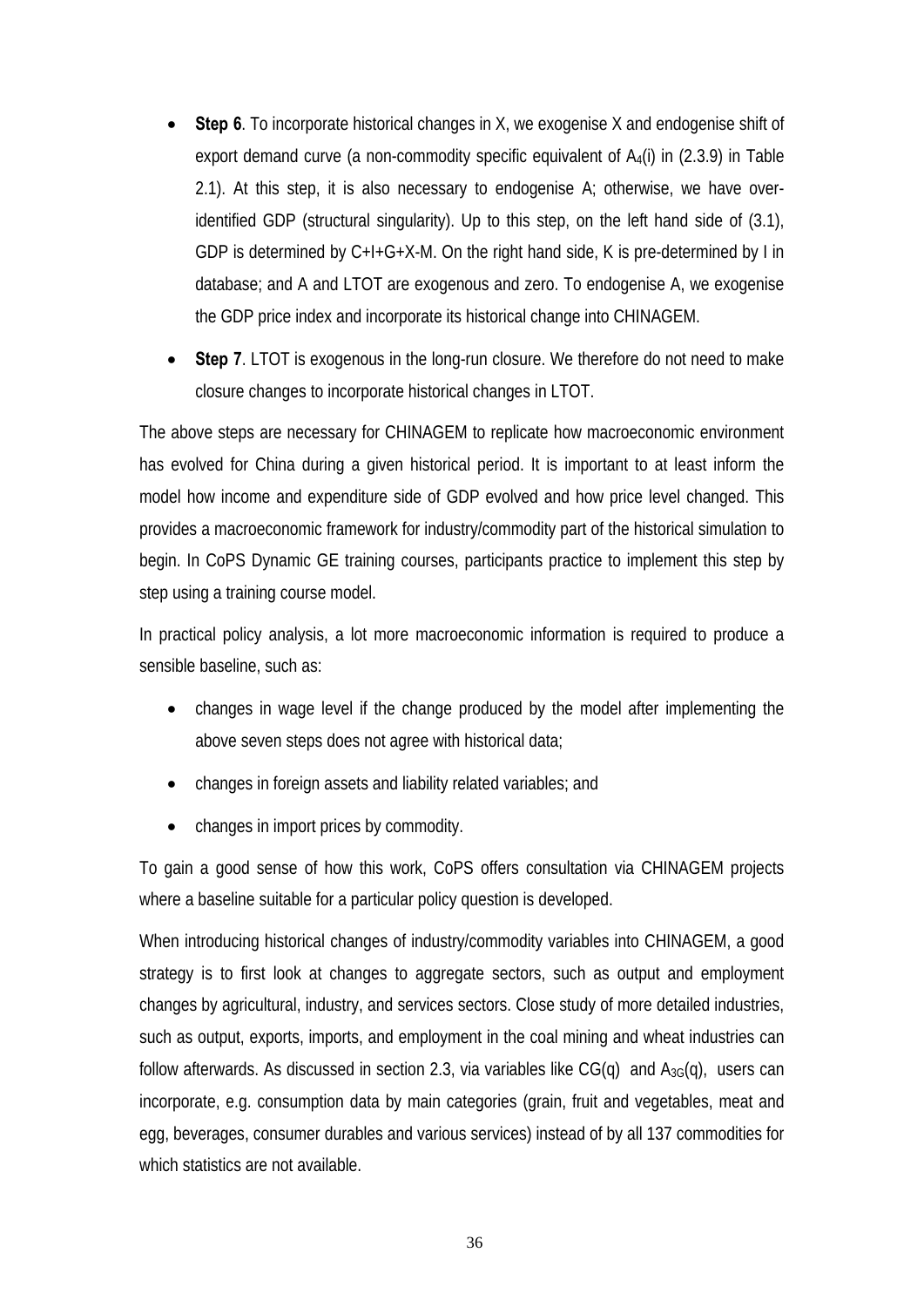#### **3.2. Data sources and data consistency issues**

The following is a list of useful data for developing historical simulations for China:

- World Bank: World Development Indicators for data on income and expenditure side GDP in both constant and current prices in local currency or USD; population and working age population;
- IMF: data on foreign assets and liabilities;
- China input-output tables 1992, 1997, 2002 and 2007;
- China Statistical Yearbook: income and expenditure side GDP; price indices; industry output; wages; etc.
- China Labour Statistical Yearbook: employment and wage by industries;
- United National Population Division: population and labour force data;
- China Rural Statistical Yearbook and the Cost and Revenue of Agricultural Products in China: agricultural output and labour productivity;
- United Nation: COMTRADE for trade statistics
- China Energy Statistical Yearbook: energy balance tables;
- BP and International Energy Agency: energy data;
- EAI: CO2 emission data:
- United Nation Industrial Development Organisation: manufacturing data
- Food and Agriculture Organisation: data on agricultural products;
- Various China statistical yearbooks on investment, high tech industries, trade, and various services sectors; and
- CoPS' population and labour force forecast based on China population data rather than model life tables.

The list above contains multiple sources for data on the same variable; because it is very useful to cross verify data from different sources and see if they tell the same story. The most rewarding experience of historical simulation for an economist is that CHINAGEM provides a framework for putting economic data from different sources into a coherent picture. The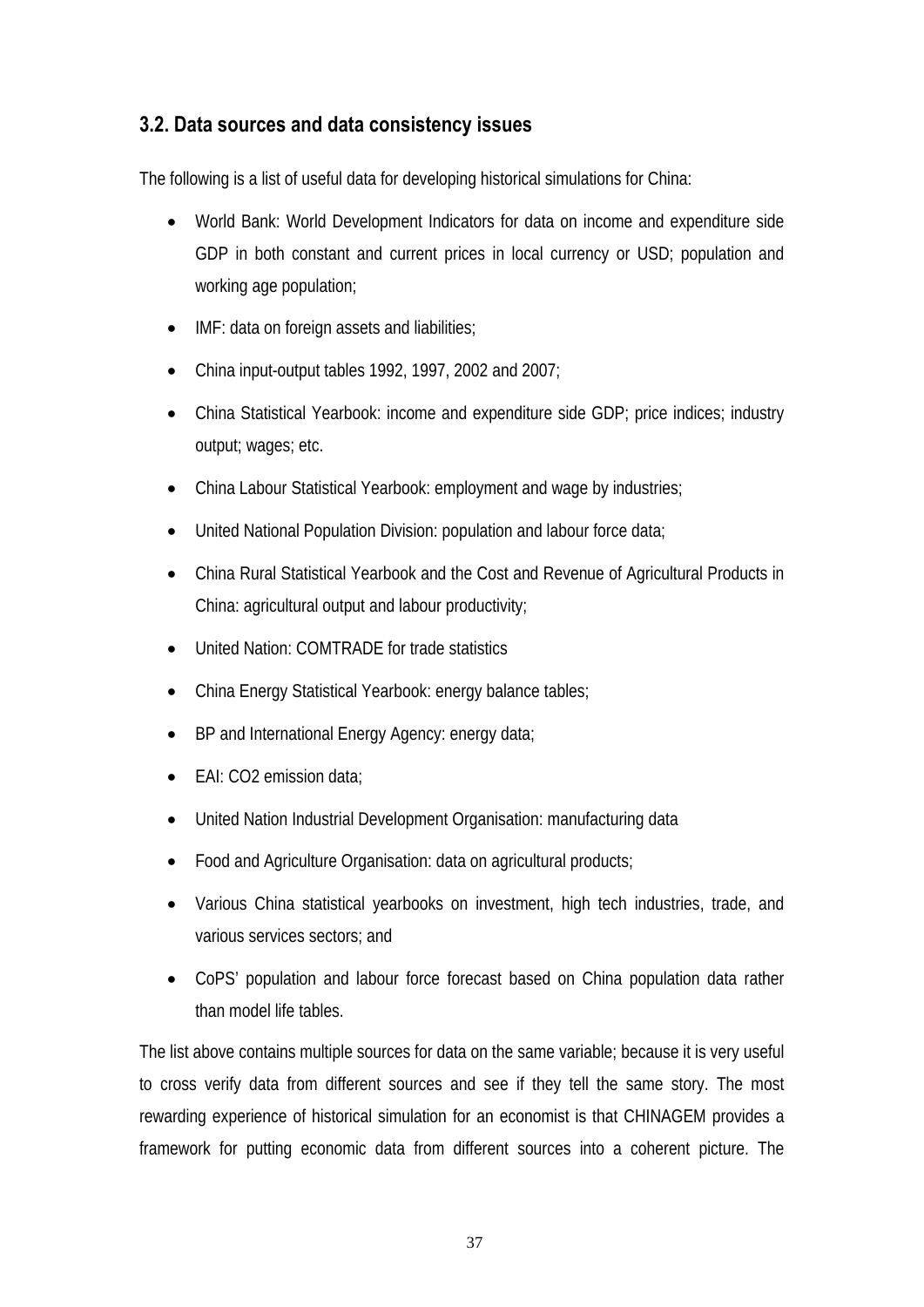strategy for incorporating seemingly contradictory information is to decide which number or source has priority. Box 3.2 shows an example of the practice.

In Box 3.2, value of GDP is considered as most important or most widely cited. To understand China's growth pattern, we adjusted expenditure components of GDP accordingly. For a baseline that is developed for the purpose of trade analysis, one may take, for example, the values of total exports and imports as the most important numbers and adjust GDP level and the rest of the components accordingly.

Similarly, when we obtain consumption growth by various consumption categories, the implied change by commodity most likely do not add up to the change in total consumption calculated from the growth rate in aggregate consumption that is consistent with GDP growth. A good strategy is to take the aggregate consumption number as the one with higher priority. However, we do want to maintain changes in the patterns of consumption by commodity such as consumption of grain grew slower than that of meat and eggs, and consumption of transport and communication grew faster than that of food and clothing.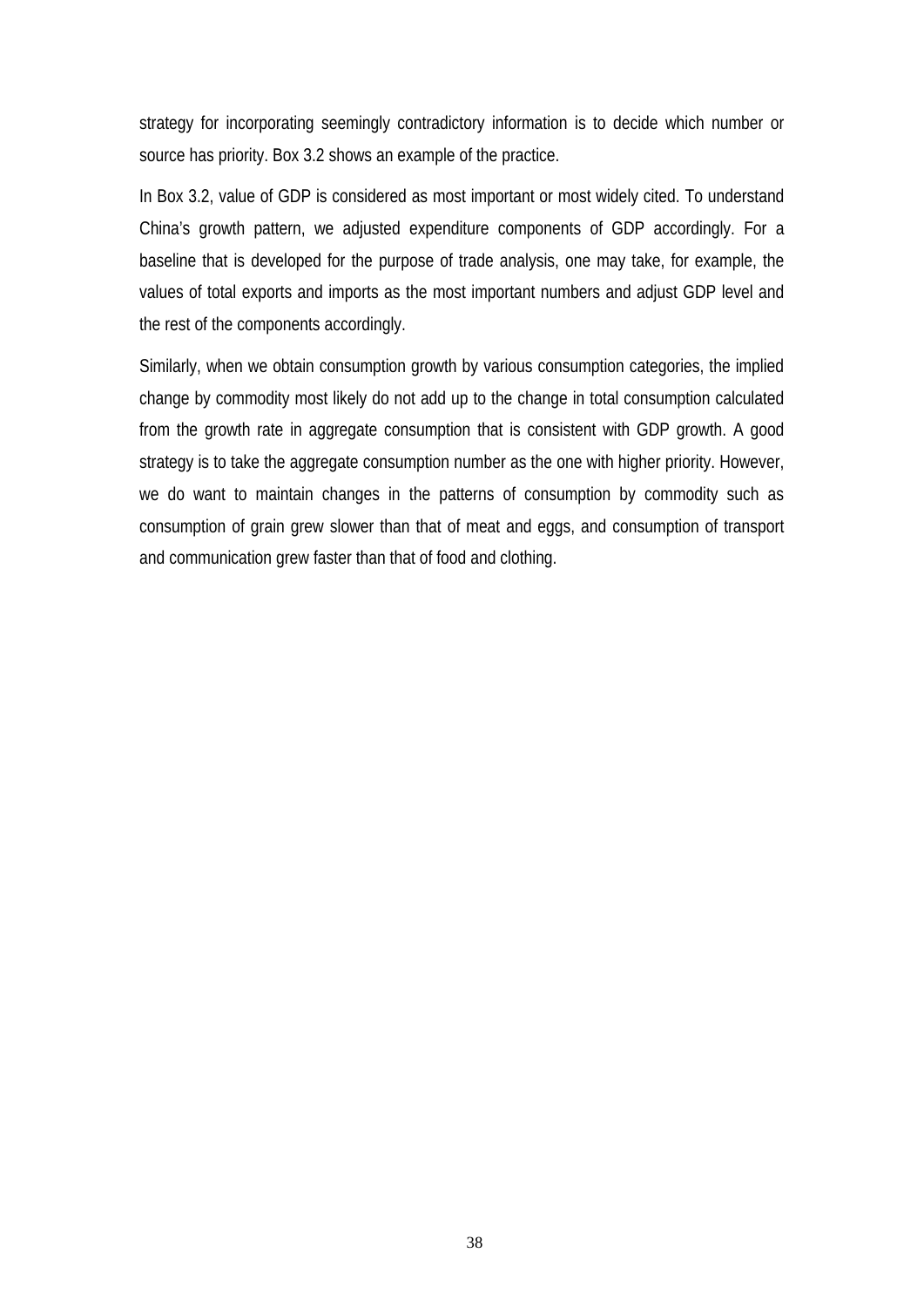#### **Box 3.2 Data Consistency Issues**

Data from different sources are invariably inconsistent with one another; even data from the same source could be inconsistent for various reasons. To understand what occurred to the Chinese economy during 2002-2009, a major task involved is to absorb information presented from various data sources and make them coherent.

For example, the growth rates of consumption, investment, government expenditure, exports, imports and real GDP during 2002-2009 should be coherent in terms of the GDP identity. Here we take *World Development Indicators* (WDI) as the data source for the growth rates of real GDP and its expenditure components. Before we impose on the model these growth rates, we check whether the real GDP growth and the growth rates of its components satisfy the GDP identity:

 $Y = C + I + G + X - M$  (3.1)

Where GDP, C, I, G, X, and M are levels of GDP, consumption, investment, government expenditure, exports and imports.

To do this, we multiply the levels of C, I, G, X and M in the 2002 CHINAGEM database (for which the main source of data is the 2002 input-output table) with the respective WDI growth rates to see if the implied changes in GDP components sum to the level of GDP in the CHINAGEM database multiplied by the WDI growth rate for real GDP. We illustrate this here for the year 2003.

|                          | 2002 levels in<br><b>CHINAGEM</b><br>database | WDI rates of<br>growth in 2003 | Resulting<br>changes in 2003 | Scaled rates of<br>growth |
|--------------------------|-----------------------------------------------|--------------------------------|------------------------------|---------------------------|
|                          | (a)                                           | (b)                            | $(a)$ <sup>*</sup> (b)/100   |                           |
| Consumption              | 528793                                        | 6.3                            | 33395                        | 5.4                       |
| Investment               | 436551                                        | 17.5                           | 76316                        | 14.8                      |
| Government               | 188600                                        | 5.8                            | 10888                        | 4.9                       |
| <b>Stock</b>             | 17122                                         | $0.0*$                         | $\mathbf 0$                  | 0.0                       |
| Exports                  | 307920                                        | 26.8                           | 82447                        | 22.7                      |
| Imports                  | $-219955$                                     | 24.8                           | $-54461$                     | 21.0                      |
| Real GDP                 | 1259030                                       | 10.0                           | 125903                       |                           |
| Sum of GDP<br>components |                                               |                                | 148584                       |                           |

Note: \* changes in stock are assumed to be zero.

We can see from the above calculation that the growth rates of GDP components imply a larger change in real GDP (148584) than that suggested by the real GDP growth rate of 10 per cent (125903).

To deal with this inconsistency in data, we scale the growth rates of GDP components proportionally so that they are consistent with the real GDP growth rate of 10 per cent for the year 2003 (in terms of GDP identity). In this case, we choose to consider real GDP growth as being more reliable than the growth rates of its components. We therefore maintain the real GDP growth as 10 per cent for China in 2003.

While the growth rates of GDP components are adjusted, the pattern presented by the WDI data is preserved. That is, consumption grew slower and investment grew faster than real GDP (see the middle and last column in the table above), and trade grew much faster than real GDP.

This way, we have incorporated information presented by the WDI database regarding the growth rates of all the six macroeconomic variables into the historical simulation while maintaining the data coherence in terms of the GDP identity.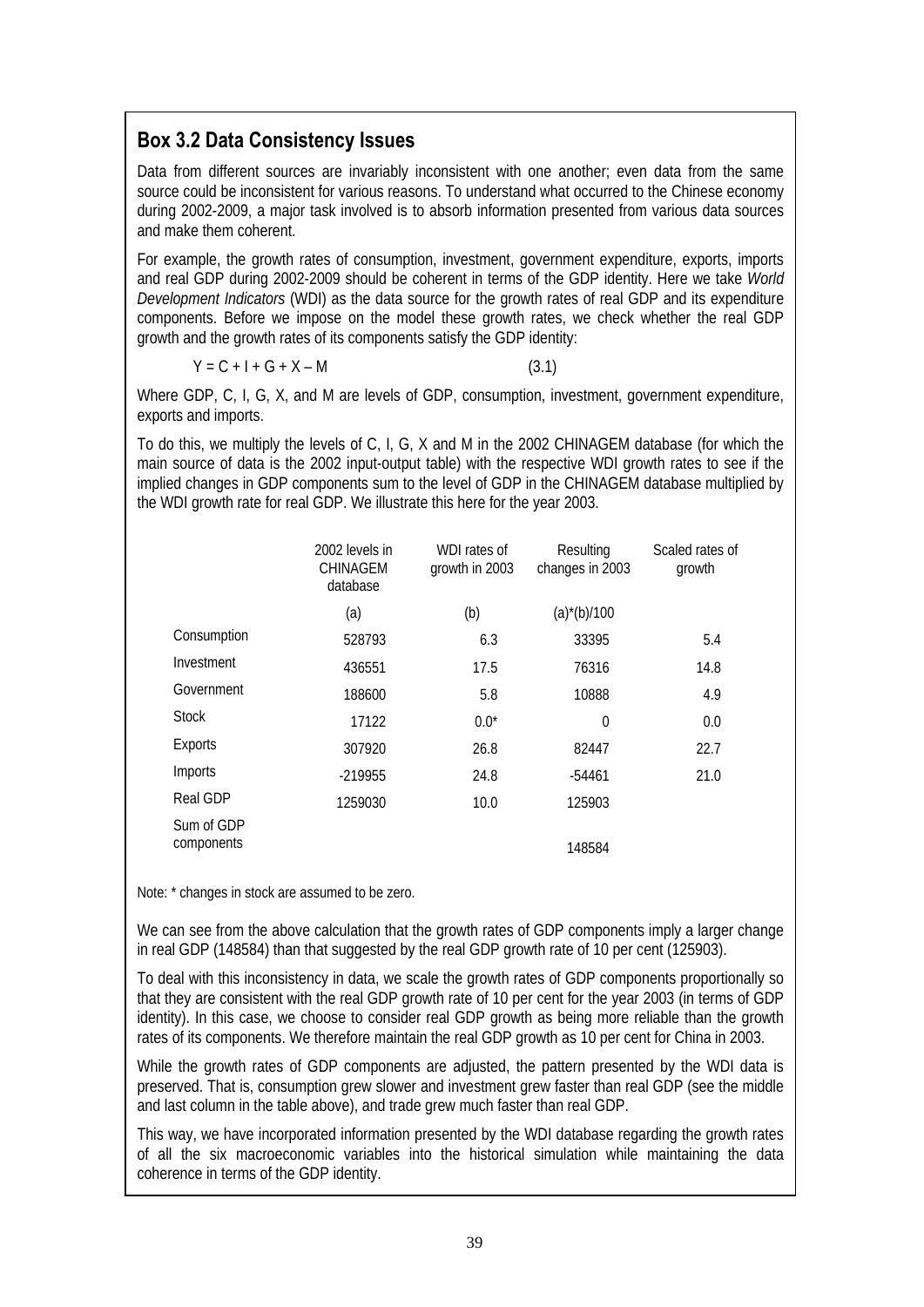Tables 3.2 presents the growth rates of GDP and its expenditure components during 2002- 2009 from the historical simulation. For comparison, WDI data is presented in Table 3.1.

|           | Real GDP | GDP price<br>index | Real<br>Consumption | Real<br>Investment | Government<br>Expenditure | Export<br>Volumes | Import<br>Volumes |
|-----------|----------|--------------------|---------------------|--------------------|---------------------------|-------------------|-------------------|
| 2003      | 10.0     | 2.6                | 6.3                 | 17.5               | 5.8                       | 26.8              | 24.8              |
| 2004      | 10.1     | 6.9                | 6.6                 | 12.0               | 6.9                       | 28.4              | 22.5              |
| 2005      | 10.4     | 3.8                | 8.4                 | 14.3               | 11.4                      | 24.3              | 11.4              |
| 2006      | 11.6     | 3.6                | 9.6                 | 13.3               | 9.8                       | 23.3              | 14.3              |
| 2007      | 13.0     | 7.4                | 8.9                 | 10.0               | 9.5                       | 19.9              | 13.9              |
| 2008      | 9.0      | 7.2                | 7.0                 | 8.8                | 10.7                      | 7.8               | 3.6               |
| 2009*     | 8.7      | n.a.               | n.a.                | n.a.               | n.a.                      | n.a.              | n.a.              |
| 2002-2008 | 10.7     | 5.3                | 7.8                 | 12.6               | 9.0                       | 21.5              | 14.9              |

#### **Table 3.1. WDI: growth rates of real GDP and components 2002-2009, per cent**

n.a. not available. \* The 2009 GDP growth number is from China Statistical Yearbook. Source: World Bank, *World Development Indicators*, on-line data.

#### **Table 3.2. Historical simulation: growth rates of real GDP and components**

**2002-2009, per cent** 

|           | Real GDP | GDP price<br>index | Real<br>Consumption | Real<br>Investment | Government<br>Expenditure | Export<br>Volumes | Import<br>Volumes |
|-----------|----------|--------------------|---------------------|--------------------|---------------------------|-------------------|-------------------|
| 2003      | 10.0     | 2.6                | 5.4                 | 14.8               | 4.9                       | 22.7              | 21.0              |
| 2004      | 10.1     | 6.9                | 5.9                 | 10.7               | 6.1                       | 25.2              | 20.0              |
| 2005      | 10.4     | 3.8                | 5.7                 | 9.7                | 7.8                       | 16.5              | 7.8               |
| 2006      | 11.6     | 3.6                | 7.7                 | 10.7               | 7.9                       | 18.8              | 11.5              |
| 2007      | 13.0     | 7.4                | 9.5                 | 10.7               | 10.2                      | 21.4              | 15.0              |
| 2008      | 9.0      | 7.2                | 6.9                 | 8.7                | 10.5                      | 7.7               | 3.5               |
| 2009      | 8.7      | 5.3                | 6.7                 | 8.5                | 10.3                      | 7.5               | 3.4               |
| 2002-2009 | 10.4     | 5.3                | 6.8                 | 10.5               | 8.2                       | 17.1              | 11.7              |

Source: simulation results.

Tables 3.1 and 3.2 shows that China enjoyed a high average GDP growth of 10.4 per cent from 2002 to 2009. Within Gross National Expenditure (GNE), real investment (or gross fixed capital formation) grew much faster than real private and government consumption indicating a high saving rate in China. Both export and import volumes grew at double digits, much faster than real GDP and GNE. The volume of export grew faster than the volume of imports contributing to China's current account surplus during the period.

Table 3.3 shows that China's total employment has been declining in the past ten or so years due to a long-term trend of declining in working age population. The reduction in the growth rate of employment is larger than that in population due to shift in population structure.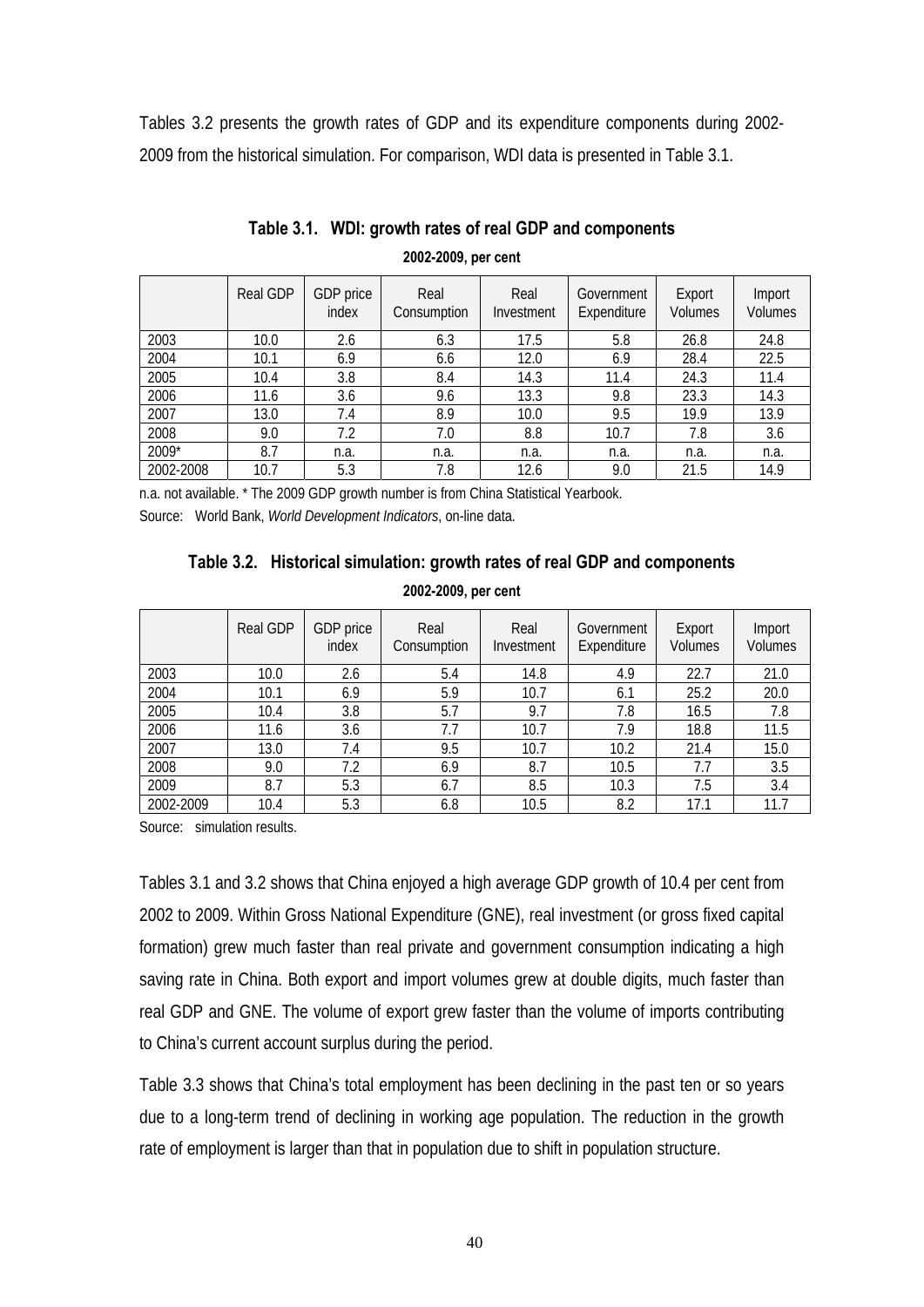|           | China Statistical<br>Yearbook<br>(number of persons<br>employed) | <b>UNPD</b><br>(population<br>aged 15-64) | <b>UNPD</b><br>(total<br>population) | <b>CHINAGEM</b><br>baseline from<br>2002<br>database<br>(number of<br>persons<br>employed) | <b>CHINAGEM</b><br>baseline from<br>2002<br>database<br>(total<br>population) |
|-----------|------------------------------------------------------------------|-------------------------------------------|--------------------------------------|--------------------------------------------------------------------------------------------|-------------------------------------------------------------------------------|
| 1998      | 1.2                                                              | n.a.                                      | n.a.                                 | n.a.                                                                                       | n.a.                                                                          |
| 1999      | 1.1                                                              | n.a.                                      | n.a.                                 | n.a.                                                                                       | n.a.                                                                          |
| 2000      | 1.0                                                              | n.a.                                      | n.a.                                 | n.a.                                                                                       | n.a.                                                                          |
| 2001      | 1.3                                                              | n.a.                                      | n.a.                                 | n.a.                                                                                       | n.a.                                                                          |
| 2002      | 1.0                                                              | n.a.                                      | n.a.                                 | n.a.                                                                                       | n.a.                                                                          |
| 2003      | 0.8                                                              | n.a.                                      | n.a.                                 | 0.8                                                                                        | 0.6                                                                           |
| 2004      | 1.1                                                              | n.a.                                      | n.a.                                 | 1.1                                                                                        | 0.6                                                                           |
| 2005      | 0.8                                                              | n.a.                                      | n.a.                                 | 0.8                                                                                        | 0.6                                                                           |
| 2006      | 0.8                                                              | n.a.                                      | n.a.                                 | 0.8                                                                                        | 0.6                                                                           |
| 2007      | 0.8                                                              | n.a.                                      | n.a.                                 | 0.8                                                                                        | 0.5                                                                           |
| 2008      | 0.6                                                              | n.a.                                      | n.a.                                 | 0.6                                                                                        | 0.5                                                                           |
| 2009      | n.a.                                                             | n.a.                                      | n.a.                                 | 0.7                                                                                        | 0.5                                                                           |
|           |                                                                  |                                           |                                      |                                                                                            |                                                                               |
| 2002-2009 | 0.8 <sup>a</sup>                                                 | n.a.                                      | n.a.                                 | 0.8                                                                                        | 0.6                                                                           |
| 2005-2010 | n.a.                                                             | 1.0                                       | 0.6                                  | 0.7                                                                                        | 0.6                                                                           |
| 2010-2015 | n.a.                                                             | 0.5                                       | 0.6                                  | 0.5                                                                                        | 0.6                                                                           |
| 2015-2020 | n.a.<br>$\cdots$                                                 | $-0.0$                                    | 0.5                                  | 0.3                                                                                        | 0.5                                                                           |

## **Table 3.3. Labour force and employment growth**

**Annual and average annual growth rates, per cent** 

a 2002-2008. n.a. not available.

Source: China Statistical Yearbooks, WDI, and United Nation Population Division (UNPD), and simulation results

Table 3.4 shows that agricultural, forestry and fishing sector grew much slower than industry and services. The growth in the services sector starts to catch up to that of industry. In a number of years during 2002-2009, services sector grew faster than industry. The CHINAGEM baseline maintains this pattern shown in WDI data. However, the numbers are different because they are adjusted to agree with 2002 input-output database and real GDP growth. The adjustment was carried out in a similar manner as with GDP expenditure components discussed in Box 3.2.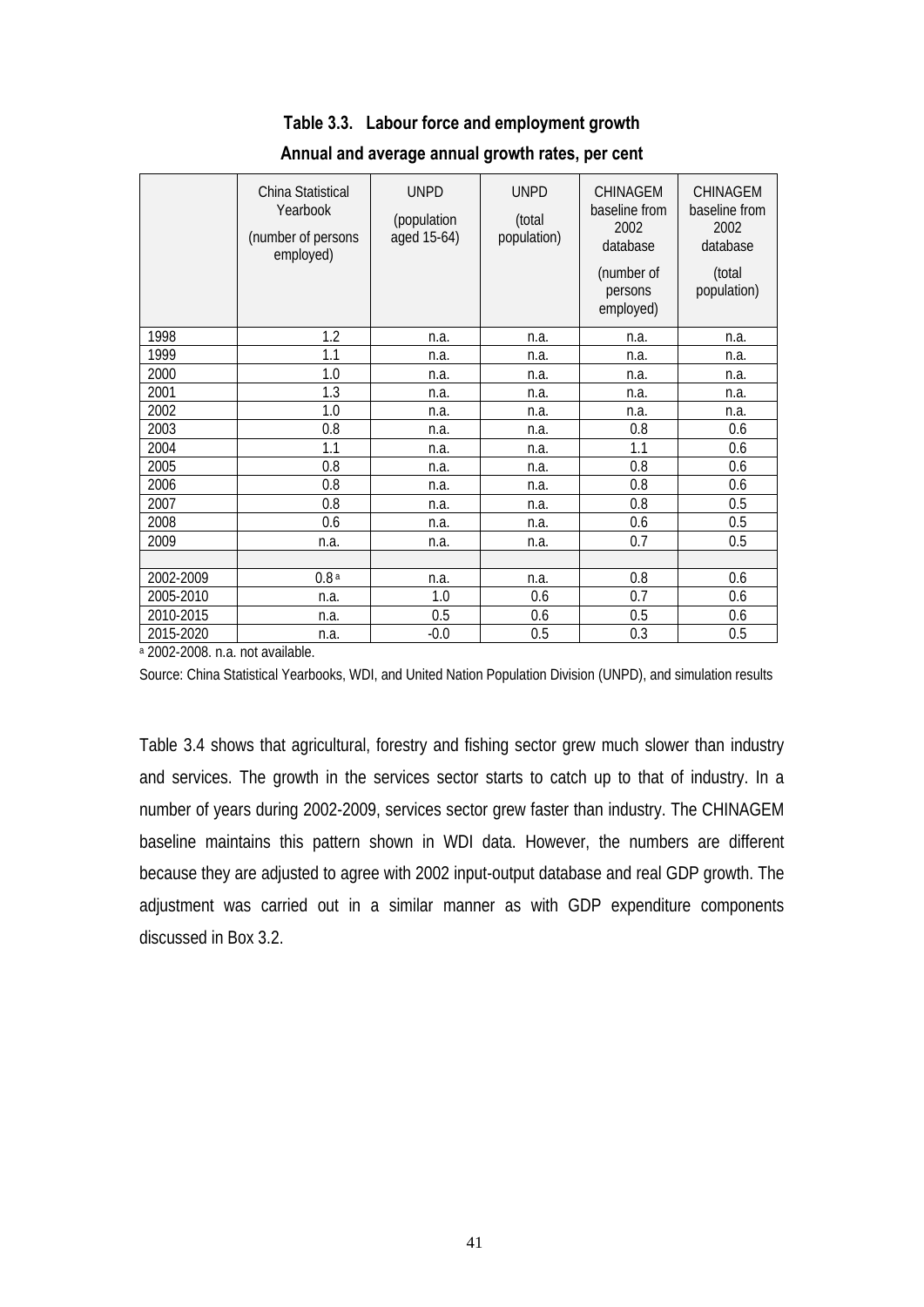|           | Agriculture                        | Industry | <b>Services</b> |  |  |  |
|-----------|------------------------------------|----------|-----------------|--|--|--|
|           | <b>CHINAGEM</b> simulation results |          |                 |  |  |  |
| 2003      | 2.1                                | 10.4     | 12.2            |  |  |  |
| 2004      | 6.8                                | 12.0     | 9.7             |  |  |  |
| 2005      | 5.6                                | 12.6     | 10.2            |  |  |  |
| 2006      | 4.9                                | 12.7     | 12.8            |  |  |  |
| 2007      | 3.4                                | 13.6     | 15.5            |  |  |  |
| 2008      | 5.3                                | 8.9      | 10.1            |  |  |  |
| 2009      | 3.7                                | 9.4      | 9.6             |  |  |  |
| 2002-2009 | 4.5                                | 11.4     | 11.4            |  |  |  |
| WDI data  |                                    |          |                 |  |  |  |
| 2003      | 2.5                                | 12.7     | 14.9            |  |  |  |
| 2004      | 6.3                                | 11.1     | 9.0             |  |  |  |
| 2005      | 5.2                                | 11.7     | 9.5             |  |  |  |
| 2006      | 5.0                                | 13.0     | 13.1            |  |  |  |
| 2007      | 3.7                                | 14.7     | 16.7            |  |  |  |
| 2008      | 5.5                                | 9.3      | 10.5            |  |  |  |
| 2002-2008 | 4.7                                | 12.1     | 12.3            |  |  |  |

**Table 3.4. Growth of value added by industry groups** 

Source: CHINAGEM simulation results; The World Bank, WDI, on-line data.

Table 3.5 shows the preference, technology, shift in export demand and other behaviour and structural changes calculated from the historical simulation. These behaviour and structural change will be used to project Chinese economy forward in the forecast simulations subject to the following considerations:

1. The large outward shift in export demand curve (rapid growth in feq\_qen) was due to rapid growth in exports for heavy manufacturing industries such as iron and steel. This is a special feature of the period 2002-2007 when China started to export TVs, refrigerators, washing machines, iron and steel, etc. in addition to clothing and toys. The heavy manufacturing industries was liberalised to foreign and domestic private capital following China's WTO entry in 2001 (Mai 2001). The reform greatly facilitated the production and export growth for these goods. When projecting forward, it is better to use historical simulation results for a longer time period, say for the period 1997- 2007. The historical simulation for the period 1992-1997 is not recommended because it showed a rapid growth in the output and exports of light manufacturing industries. During 1992-1996, light manufacturing industries experienced a much more rapid growth in productivity relative to heavy manufacturing and services sectors (Mai et. al 2003). China's light manufacturing industries took off in the early 1990s When Den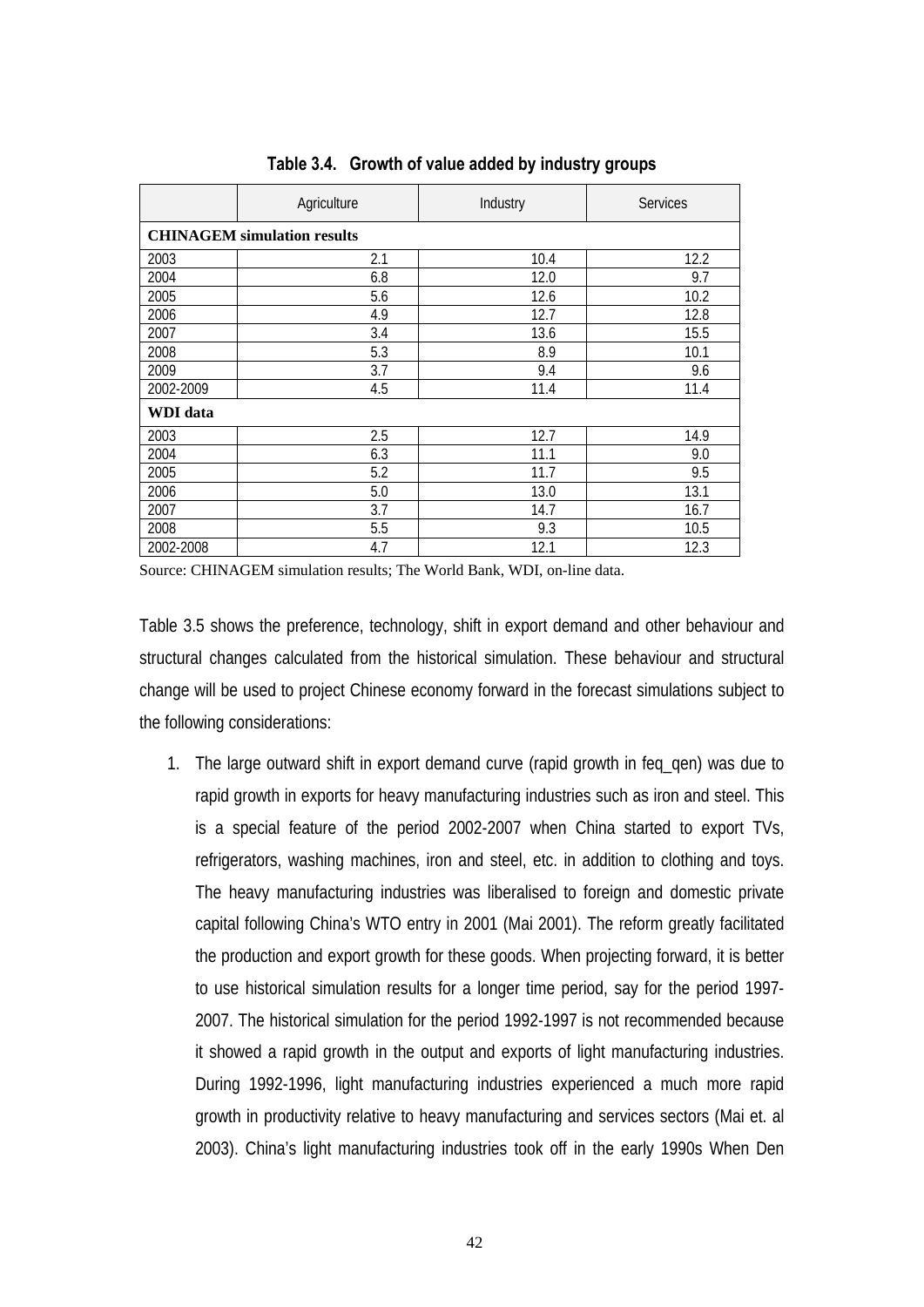Xiaoping went to Southern China and encouraged reform that moved Hong Kong and Taiwan's clothing and shoe factories into Southern China.

- 2. Preference in favour of imports grew positively during 2002-2007 (see column 5 in Table 3.5) reflecting a global trend repeatedly shown in historical simulations for different time periods and for different countries. Due to reduced trade during the 2008- 2009 global recession, preference in favour of imports was not evident for the period 2002-2009 (see column 6 of Table 3.5). The slowing down in export growth led to a significant reduction in imports growth. It is preferable to use 2002-2007 results (column 5 in Table 3.5) when projecting forward.
- 3. Table 3.5 also shows that China's average propensity to consume declined during 2002-2009. This trend was also evident from historical simulations from 1997 database. This is the fundamental cause of China's growing trade surplus in the past two decades.
- 4. a1primgen in Table 3.5 should not be considered as overall productivity improvement. In the simulations, many other productivity variables with industry and commodity dimension also changed. The resulting total factor productivity improvement for 2002- 2009 was estimated to be about 5 per cent per annum.

| Macro variables   | 2002-2007<br>per cent | 2002-2009<br>per cent | Corresponding<br>preference and<br>technical change<br>variables | 2002-2007<br>per cent | 2002-2009<br>per cent |
|-------------------|-----------------------|-----------------------|------------------------------------------------------------------|-----------------------|-----------------------|
| Consumption       | 6.8                   | 6.8                   | apc_gnp                                                          | $-4.1$                | $-3.3$                |
| Investment        | 11.3                  | 10.5                  | d_f_eeqror*                                                      | $-0.003$              | $-0.003$              |
| Government        | 7.4                   | 8.2                   | f5tot                                                            | 7.4                   | 8.2                   |
| Exports           | 20.9                  | 17.1                  | feq_gen                                                          | 48.1                  | 42.3                  |
| Imports           | 15.0                  | 11.7                  | twistsrc_c                                                       | 6.3                   | $-0.1$                |
| GDP price index   | 4.9                   | 5.3                   | a1primgen                                                        | $-6.7$                | $-6.3$                |
| Output by         |                       |                       | $fac_a$                                                          |                       |                       |
| aggregate sectors |                       |                       |                                                                  |                       |                       |
| Agriculture       | 4.6                   | 4.5                   | $fac_a(aff)$                                                     | $-6.4$                | $-5.4$                |
| Industry          | 12.3                  | 11.4                  | $fac_a(ind)$                                                     | 0.0                   | $-0.4$                |
| <b>Services</b>   | 12.1                  | 11.4                  | $fac_a(srv)$                                                     | 2.0                   | 1.7                   |

**Table 3.5. Historical simulation: changes in preference and technology etc variables** 

Note: \* This is a change variable instead of a percentage change variable. Source: simulation results.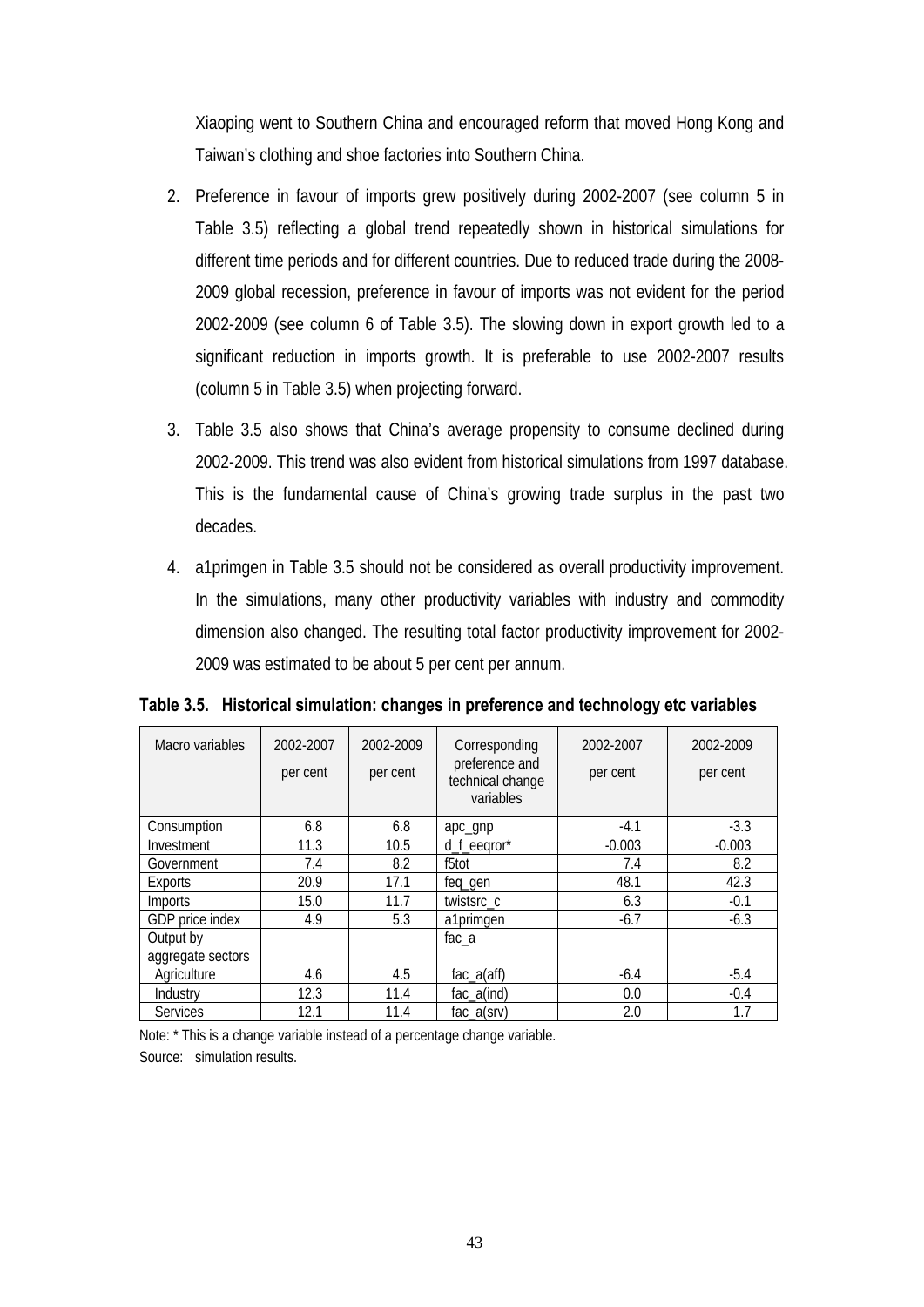## **4. FORECAST AND POLICY SIMULATIONS**

In section 4.1 we demonstrate how to use preference and technical changes derived from historical simulations to project model forward into a future year. This portraits how the Chinese economy is likely to evolve if historical trends prevail. In section 4.2 we illustrate how to take into account possible future changes that may cause the Chinese economy to deviate from its historical trend of growth.

#### **4.1. China to 2020: what if historical trends prevail**

The second and third column of Table 4.1 contains estimation obtained from historical simulation for the period 2002-2009. The fourth column of Table 4.1 contains changes in preference and technology used to project the Chinese economy forward to 2020. Due to reasons discussed in Section 3.2, we referenced estimates from 1997-2002 historical simulations to determine trends in the outward shift of export demand curve (feq qen) and preference in favour of imports (twistsrc\_c) for the forecast period.

| Preference and technical<br>change variables | <b>Historical simulation</b><br>2002-2007<br>per cent | <b>Historical simulation</b><br>2002-2009<br>per cent | Forecast simulation<br>2009-2020<br>per cent |
|----------------------------------------------|-------------------------------------------------------|-------------------------------------------------------|----------------------------------------------|
| apc_gnp                                      | $-4.1$                                                | $-3.3$                                                | $-3.3$                                       |
| d_f_eeqror*                                  | $-0.003$                                              | $-0.003$                                              | $-0.003$                                     |
| f5tot                                        | 7.4                                                   | 8.2                                                   | 8.2                                          |
| feq_gen                                      | 48.1                                                  | 42.3                                                  | 24.3                                         |
| twistsrc_c                                   | 6.3                                                   | $-0.1$                                                | 8.9                                          |
| a1primgen                                    | $-6.7$                                                | $-6.3$                                                | $-6.3$                                       |
| $fac_a$                                      |                                                       |                                                       |                                              |
| $fac_a(aff)$                                 | $-6.4$                                                | $-5.4$                                                | $-5.4$                                       |
| $fac_a$ (ind)                                | 0.0                                                   | $-0.4$                                                | $-0.4$                                       |
| $fac_a(srv)$                                 | 2.0                                                   | 1.7                                                   | 1.7                                          |

**Table 4.1. Historical and forecast simulation: changes in preference and technology** 

Note: \* This is a change variable instead of a percentage change variable. Source: simulation results.

In addition to preference and technical change variables presented in Table 4.1, we also incorporated into the forecast simulation preference and technical change variables by commodity and industry. Furthermore, we also inform CHINAGEM changes to other exogenous variables such as labour supply and population. For these variables, we take on board trends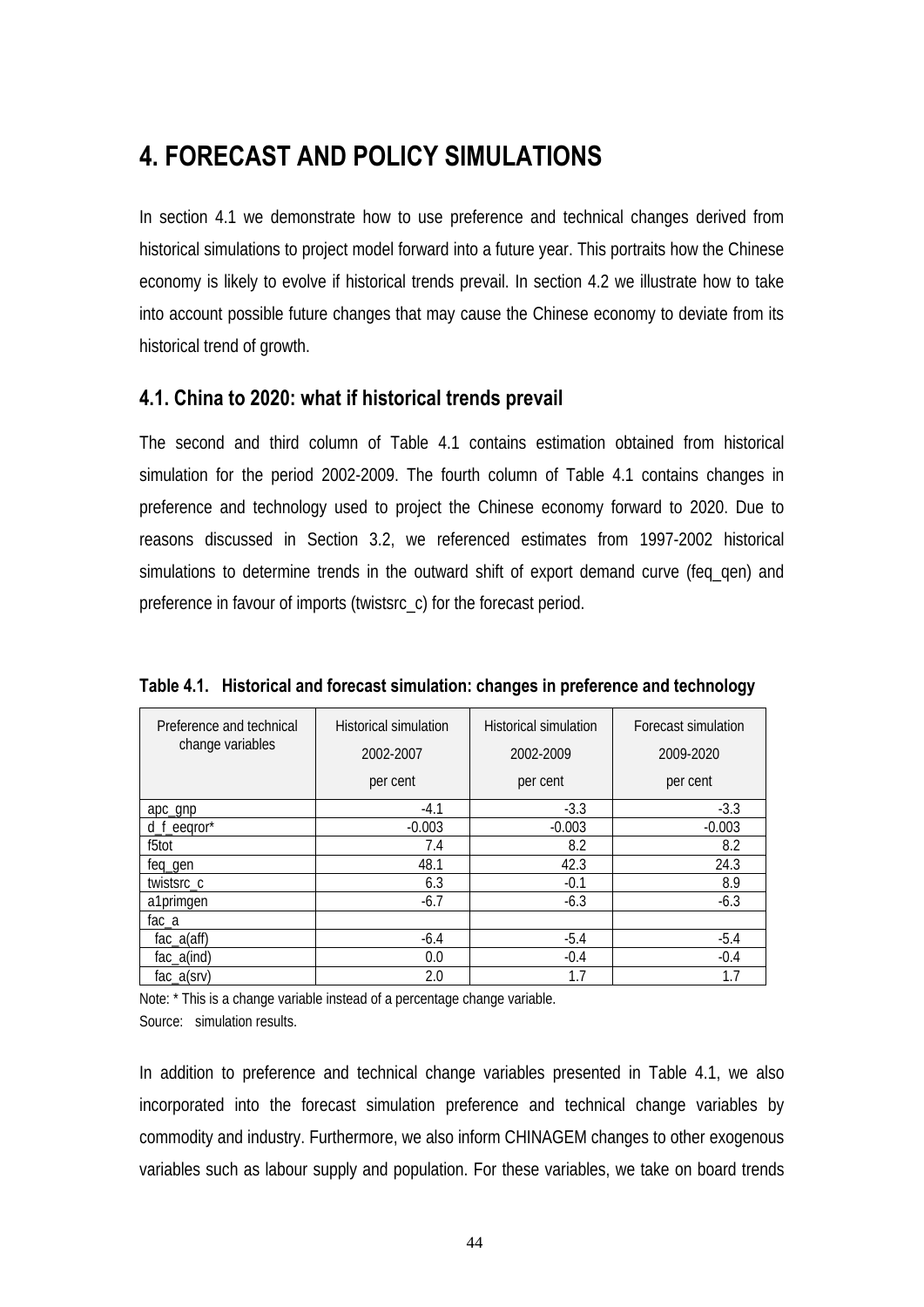predicted by UNPD forecasts, such as a larger reduction in the growth rates of working age population relative to that of total population.

To assign values presented in the fourth column of Table 4.1 to the preference and shift variables in the forecast simulation, the closure swaps adopted in the historical simulation is reversed:

- 1. Consumption is endogenised and average propensity to consume is exogenised;
- 2. Investment is endogenised and shift in capital supply curve exogenised;
- 3. Government expenditure is endogenised and the corresponding shift variable is exogenised;
- 4. Imports is endogenised and preference in favour of imports is exogenised;
- 5. Exports is endogenised and shift in export demand curve is exogenised; and
- 6. GDP price index is endogenised and economy-wide all primary factor productivity is exogenised.

Similar closure reverse from the historical-simulation closure is also performed for preference and technology variables by commodity and industry.

The average annual percentage changes in macroeconomic variables for the historical and forecast simulations are presented in Table 4.1. The key features of the forecast-simulation results are the following:

- 1. Real GDP growth in the forecast period is lower than in the historical period mainly due to lower growth in employment and the consequent lower growth in capital stock. The lower growth in employment is due to a rapid reduction in the growth of working age population.
- 2. Due to declining average propensity to consume, the forecast period continue to see slower growth in consumption than in GDP resulting increasing trade surplus.
- 3. Agricultural sector continue to grow slower than industry and services and the service sector grows as fast as the industrial sector.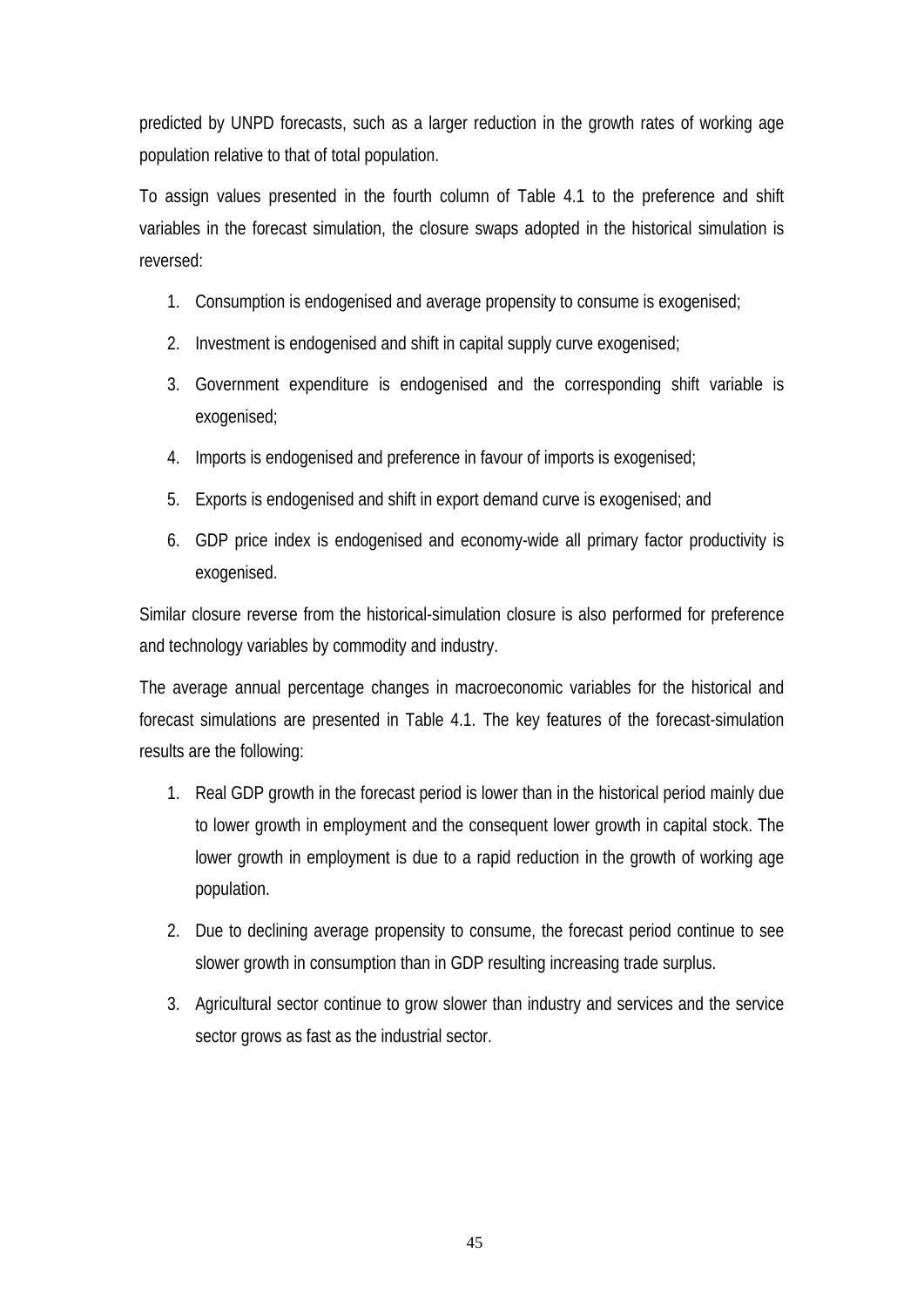|                                           | <b>History</b>        | Forecast              |
|-------------------------------------------|-----------------------|-----------------------|
|                                           | Average annual growth | Average annual growth |
|                                           | 2002-2009             | 2009-2020             |
| <b>Real GDP</b>                           | 10.4                  | 8.9                   |
| All Primary Factor Augmented Productivity | 4.9                   | 4.9                   |
| Capital stock                             | 9.0                   | 8.1                   |
| Effective labour input                    | 1.4                   | 0.7                   |
| Employment (persons)                      | 0.8                   | 0.4                   |
| Real wage                                 | 11.6                  | 8.9                   |
| Rate of return                            | $-2.9$                | $-5.8$                |
| GDP price index                           | 5.3                   | 1.3                   |
| Consumption                               | 6.8                   | 4.1                   |
| Investment                                | 10.5                  | 6.7                   |
| Government                                | 8.2                   | 8.2                   |
| Exports                                   | 17.1                  | 14.2                  |
| Imports                                   | 11.7                  | 10.6                  |
|                                           |                       |                       |
| Output of aggregate sectors               |                       |                       |
| <b>Agriculture Forestry Fishing</b>       | 4.5                   | 3.8                   |
| Industry                                  | 11.4                  | 9.7                   |
| <b>Services</b>                           | 11.4                  | 9.8                   |

**Table 4.2. Historical and forecast simulation: macroeconomic indicators, per cent** 

Source: simulation results.

Figure 4.1 shows the level of GDP in current prices obtained from the historical and forecast simulations. If historical trends adopted for the forecast simulation prevails, China's GDP is likely to be about 95 trillion RMB by 2019.



**Figure 4.1. Historical and forecast simulation: Current price GDP 2002-2020, trillion RMB**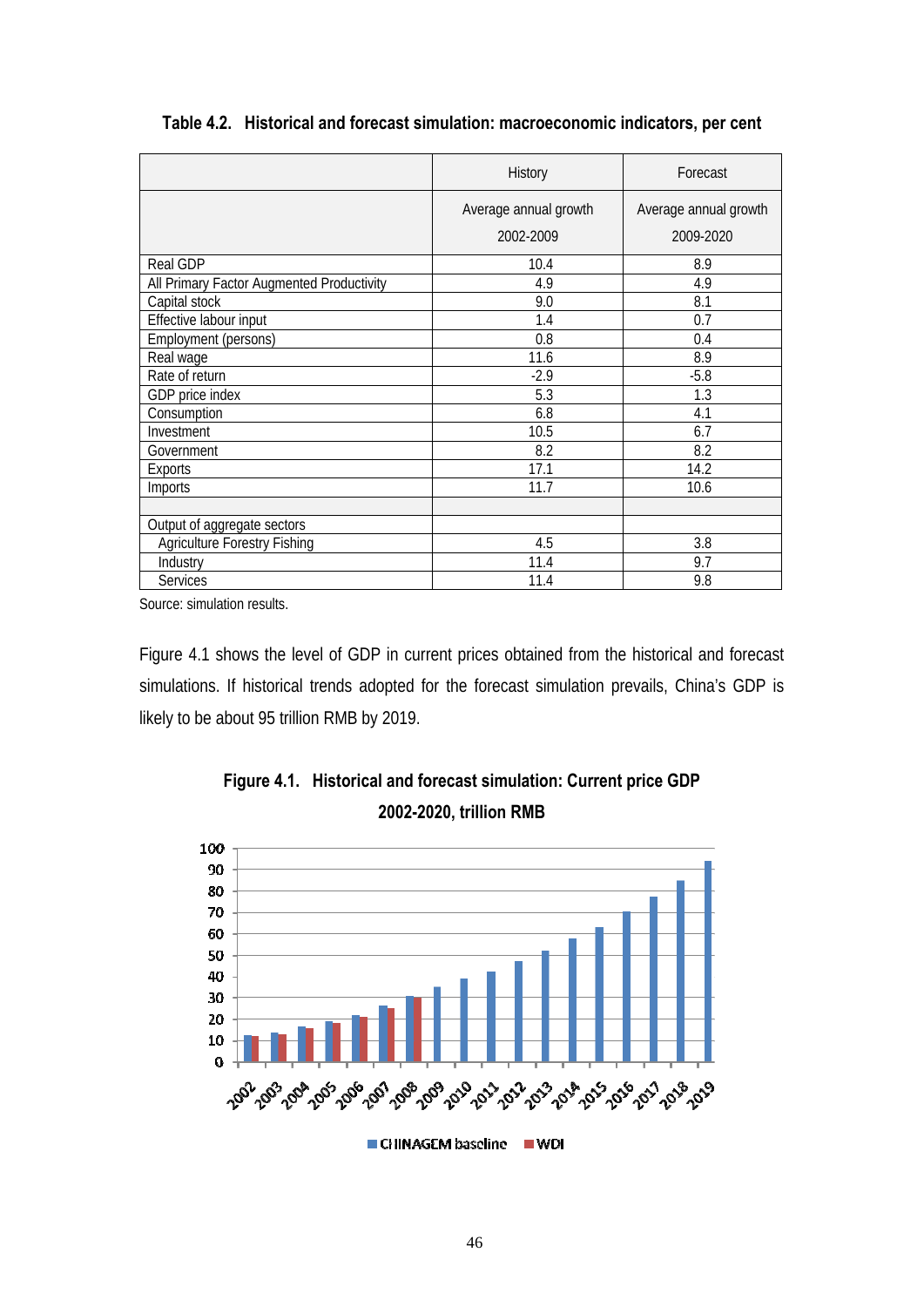Figures 4.2 and 4.3 present share of agriculture, industry and services in GDP. The forecast period continue to see a declining share of agriculture sector and increasing share of the industry as well as the service sectors.



**Figure 4.2. Historical and forecast simulation: share of agriculture, industry and services in GDP, 2002-2020, per cent**

#### **4.2. China to 2020: how would the future be different from history**

Policy simulations serve to show how the Chinese economy would evolve differently from the historical trends due to various changes in economic policy and economic environment. To investigate how future is likely to be different from history, it is preferable to investigate the following issues:

- 1. **Rising savings rate and declining average propensity to consume**. This trend has prevailed for thirty years for China. The resulting trade surplus has been the main cause of trade disputes with the US. With an under-developed financial sector, household savings lack ways of preserving its value, reinforcing the feeling of insecurity that was the cause for high savings in the first place. Cash holdings in the hands of households lead to various speculative activities especially in the property market, causing housing price to rise.
- 2. **Less favourable export demand**. The recent global economic downturn raised the alarm for China that revenues from exports may no longer be as reliable as they were in the past. Export demand conditions look less promising with increasing anti-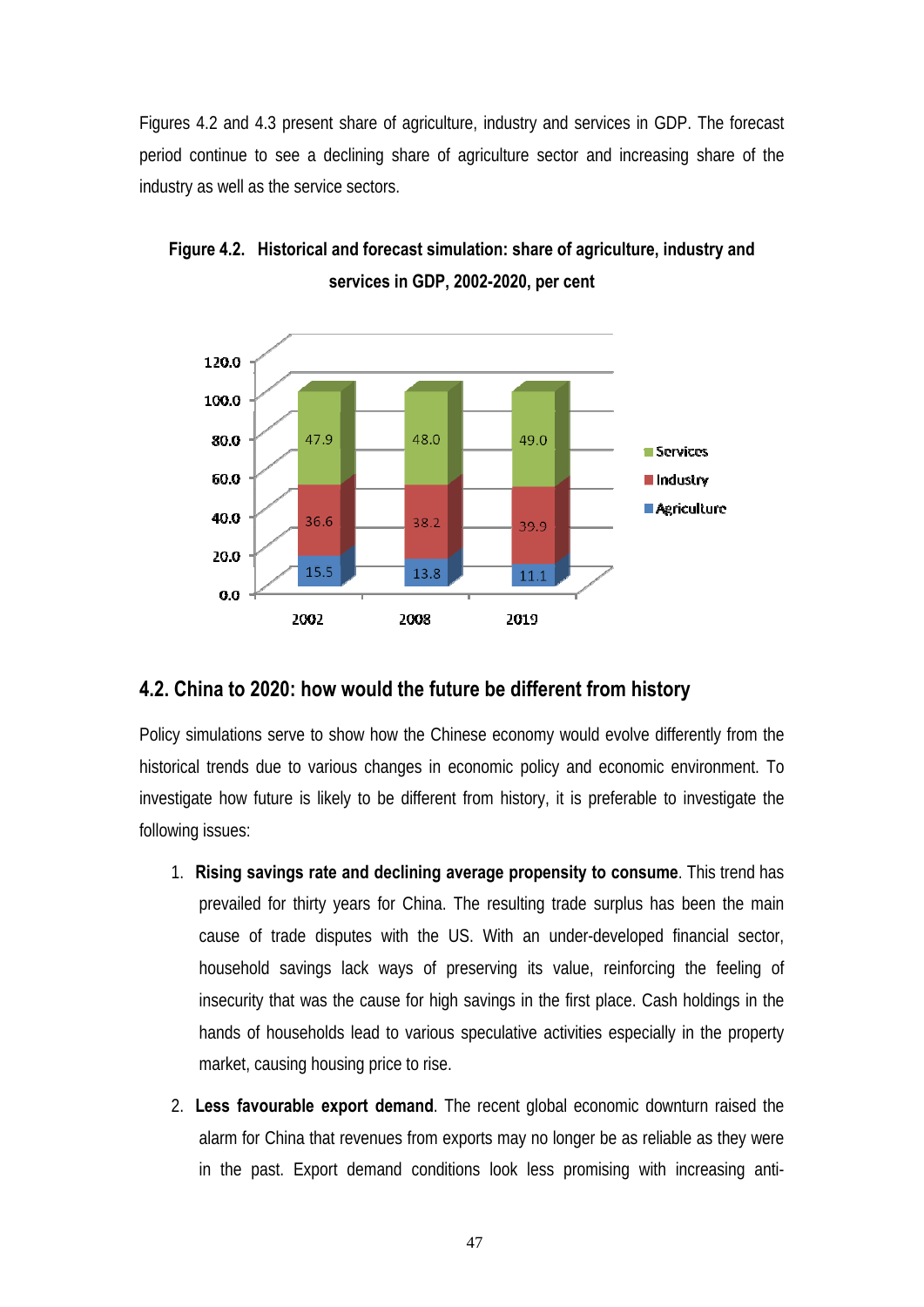dumping and other trade dispute cases with the US and EU, rising labour costs, looming labour rights and intellectual property rights issues, and potential carbon tariffs levied by the EU.

- 3. **Rising labour costs**. While establishing social security schemes brings benefits in the long-run, in the short-run, contributions to such schemes raise labour costs. Recently, the central government was also considering increasing minimum wage as a way to improve income distribution.
- 4. **China has achieved industrialisation**. After thirty years of industrialisation, the industry share in GDP has been close to forty per cent in the past few years<sup>15</sup>. China's light manufacturing industries boomed in the 1990s and the heavy manufacturing industries started to grow rapidly since the early 2000. The development was due to entry of domestic and foreign private capital into these industries (Mai 2001 and Mai et. al. 2003). The rapid growth in heavy manufacturing industries in recent years served to boost the health of state controlled share holding companies, paving way for the reform in the financial and other services sectors.
- 5. **It is the services sector's turn to grow**. When China joined the WTO in 2001, China made an effort to open up its services sectors as well as the heavy manufacturing sectors (Mai 2001). However, reform in the services sector did not proceed as fast as those in manufacturing. The benefits from services sector reform can be many folds:
	- a. Facilitate the development of small- to medium-sized firms and preserve the value of household savings. A highly active black financial market (民间金融) indicates that the formal financial sector is not meeting the demand for financial services of households and small- to medium-sized enterprises.
	- b. Reduce reliance on exports and generate domestic-demand driven growth. The less favourable export conditions might become a blessing facilitating reform in the services sector and thus begin a period of domestic-demand driven growth.
	- c. Boost household consumptions and thus reduce trade surplus. An increase in the varieties and quality of services may well boost household consumption in services. Furthermore, development of services industries requires

 $\overline{a}$ 

<sup>15</sup> The WDI data shows that China's industry share has been over forty per cent in the past decade. Input-output data, however, shows a higher services share and a lower industry share relative to what the WDI data indicates.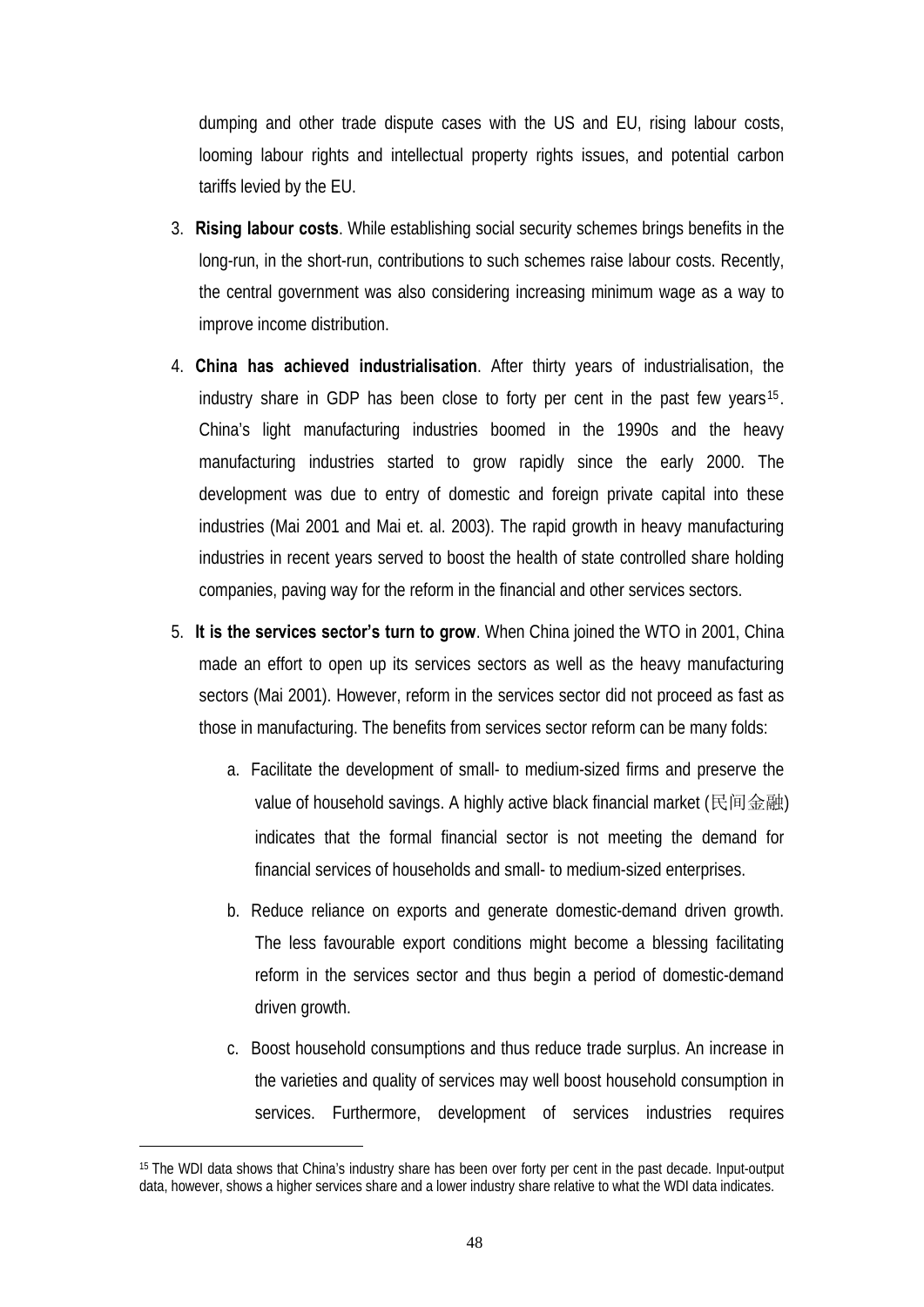accumulation of human capital which leads to increased consumption in education and training which, in turn, leads to higher income.

6. **Greenhouse gas abatement policies**. With increased awareness of climate change issue, carbon tax and emission trading schemes are under policy consideration for China. However, a preferable way to achieve greenhouse gas abatement is to improve energy efficiency. China's energy efficiency in electricity generation is much lower than that of developed countries.

When conducting a policy simulation, the closure is similar to that of forecast simulation described in section 4.1. However, in a policy simulation, we may choose to activate sticky wage adjustment equation (equation (2.3.33) in Table 2.1). This is done by endogenise aggregate employment and exogenise the shift variable in the wage adjustment equation (AWR in equation (2.3.33) in Table 2.1).

In the coming section, we illustrate how to design simulations to assess the effects of achieving greenhouse gas abatement via improving energy efficiency in electricity generation.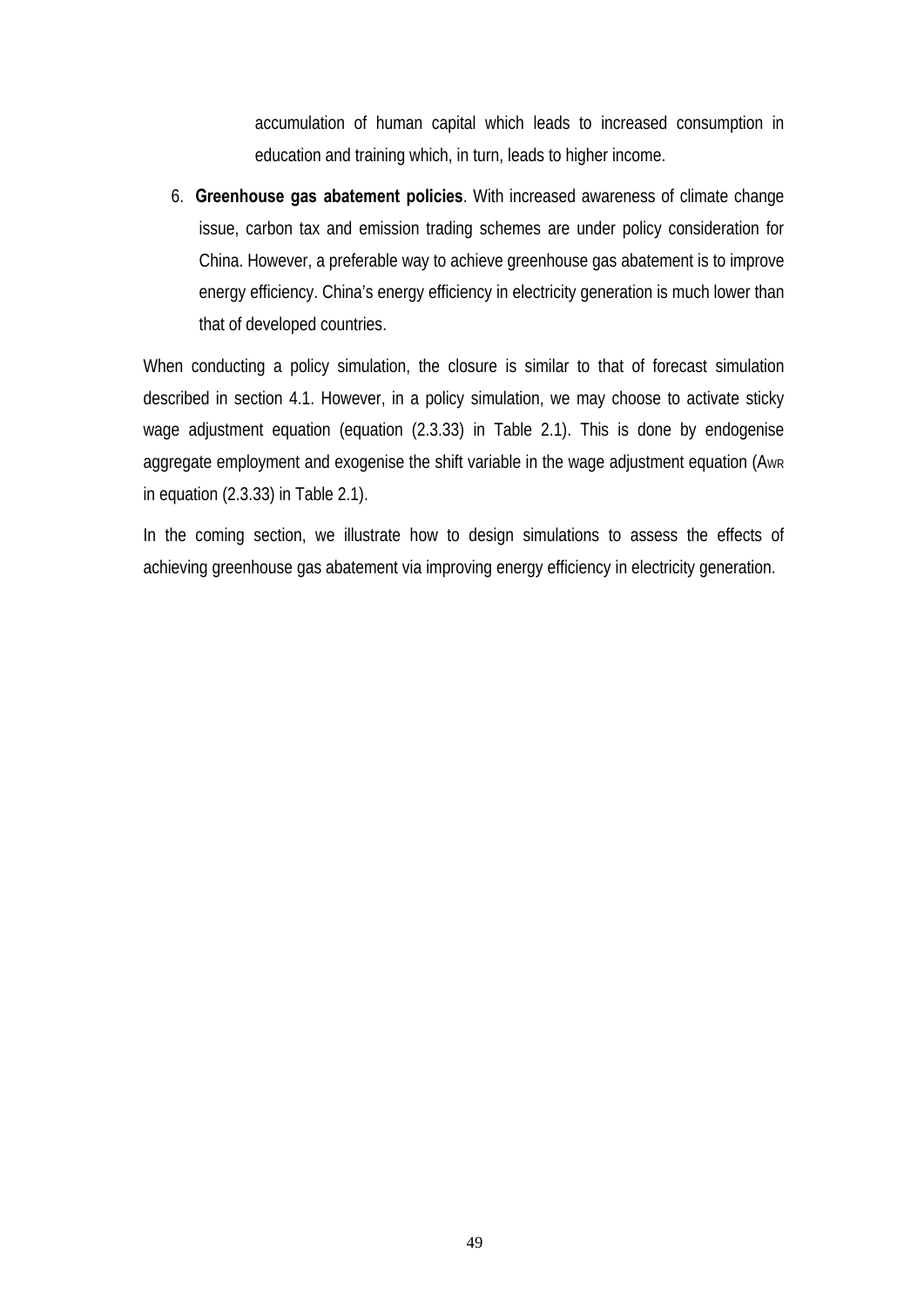## **5. FURTHER DEVELOPMENT OF CHINAGEM**

This document accompanies the release of CHINAGEM version 1.01. An updated version CHINAGEM 1.02 will be available later in the year. Currently, we are working on the following:

- 1. Documentation: we are working on a user manual for CHINAGEM that provides a detailed discuss on every equation blocks. The manual would be useful to users who wish to conduct model development work starting from CHINAGEM.
- 2. 2007 input-output database: CHINAGEM version 2.01 with 2007 input-output database will be released early next year. The 2007 database will be equipped to address many greenhouse gas related issues. For example, it will have electricity generation by types of fuels and an electricity distribution industry. This allows user of electricity to respond to relative cost changes of electricity generated by different fuels.
- 3. Various modules are being developed that can readily be attached to the core model for more specialised analysis such as climate change module, rural-urban migration module, population module, a module that calculates accumulation of social security funds, accumulation of human capital, and top down regional module with margin demands.
- 4. CHINAGEM-REG: a bottom-up regional version of CHINAGEM.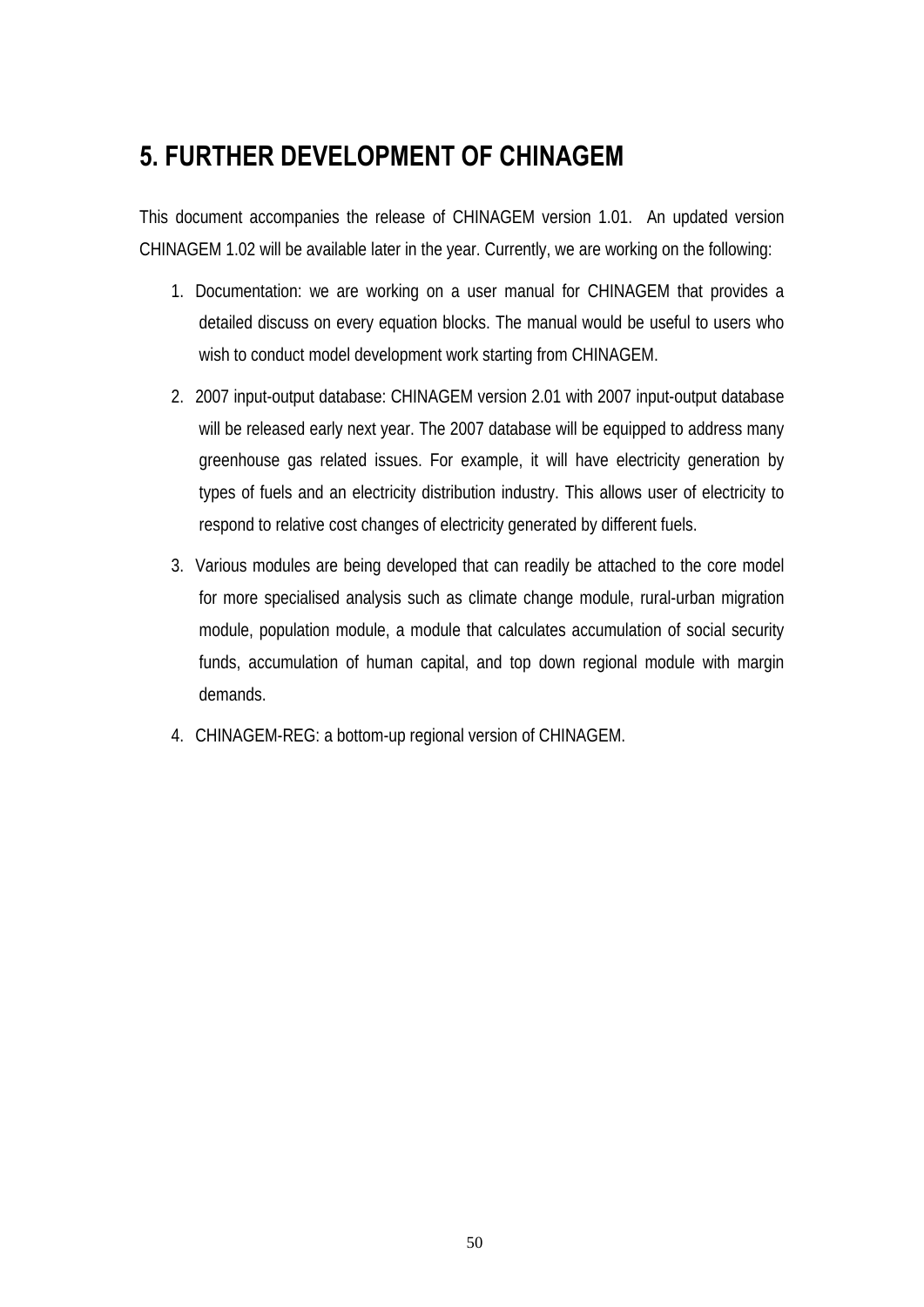#### **References**

- Dixon, P.B., B.R. Parmenter, G.J. Ryland and J. Sutton (1977), *ORANI, A General Equilibrium Model of the Australian Economy: Current Specification and Illustrations of Use for Policy Analysis,* Vol. 2 of the First Progress Report of the IMPACT Project, Australian Government Publishing Service, Canberra, pp. xii + 297.
- Dixon, P.B., Parmenter, B.R., Sutton, J., and Vincent, D.P., (1982) *ORANI: A Multisectoral Model of the Australian Economy*, North-Holland, Amsterdam.
- Dixon, P.B. and M.T. Rimmer (2002) *Dynamic General Equilibrium Modelling for Forecasting and Policy: a Practical Guide and Documentation of MONASH*, North-Holland Publishing Company, Amsterdam.
- Dixon, P.B., Pearson, K.R., Picton, M.R., and Rimmer, M.T. (2005) "Rational expectations for large CGE models: a practical algorithm and a policy application", Economic Modelling, Vol. 22(6), pp.1001-1019.
- Johansen, L. (1960), *A Multisectoral Study of Economic Growth*, North-Holland, Amsterdam (enlarged edition, 1974).
- Keller, W.J. (1980), *Tax Incidence: A General Equilibrium Approach,* North-Holland, Amsterdam.
- Mai, Y., (2001) "China's WTO Entry and Reform of state owned enterprises" in: Li Xuesong and Arjan Lejour, Eds., *WTO Membership and Prospects of Chinese Economy*, China Financial Publishing House, Beijing, pp.204-221.
- Mai, Y., Horridge, M. and Perkins, F. (2003) 'Estimating the Effects of China's accession to the World Trade Organisation', paper presented at the 6<sup>th</sup> Annual Conference on Global Economic Analysis June 12-14 2003, Scheveningen, The Hague, The Netherlands.
- Mai, Y. Adams, P. and Dixon, P. B. (2009) "China's Growing Demand for Energy and Primary Inputs – terms of trade effects on neighbouring countries," CoPS Working Paper G-196, Centre of Policy Studies, Monash University, Melbourne. (available at http://www.monash.edu.au/policy/elecpapr/g-196.htm)
- Staelin, C.P. (1976), "A General Equilibrium Model of Tariffs in a Noncompetitive Economy", *Journal of International Economics,* Vol. 6(1), pp. 39-63.
- Taylor, L. and S.L. Black (1974), "Practical General Equilibrium Estimation of Resources Pulls under Trade Liberalization", *Journal of International Economics,* Vol. 4(1), April, pp. 37- 58.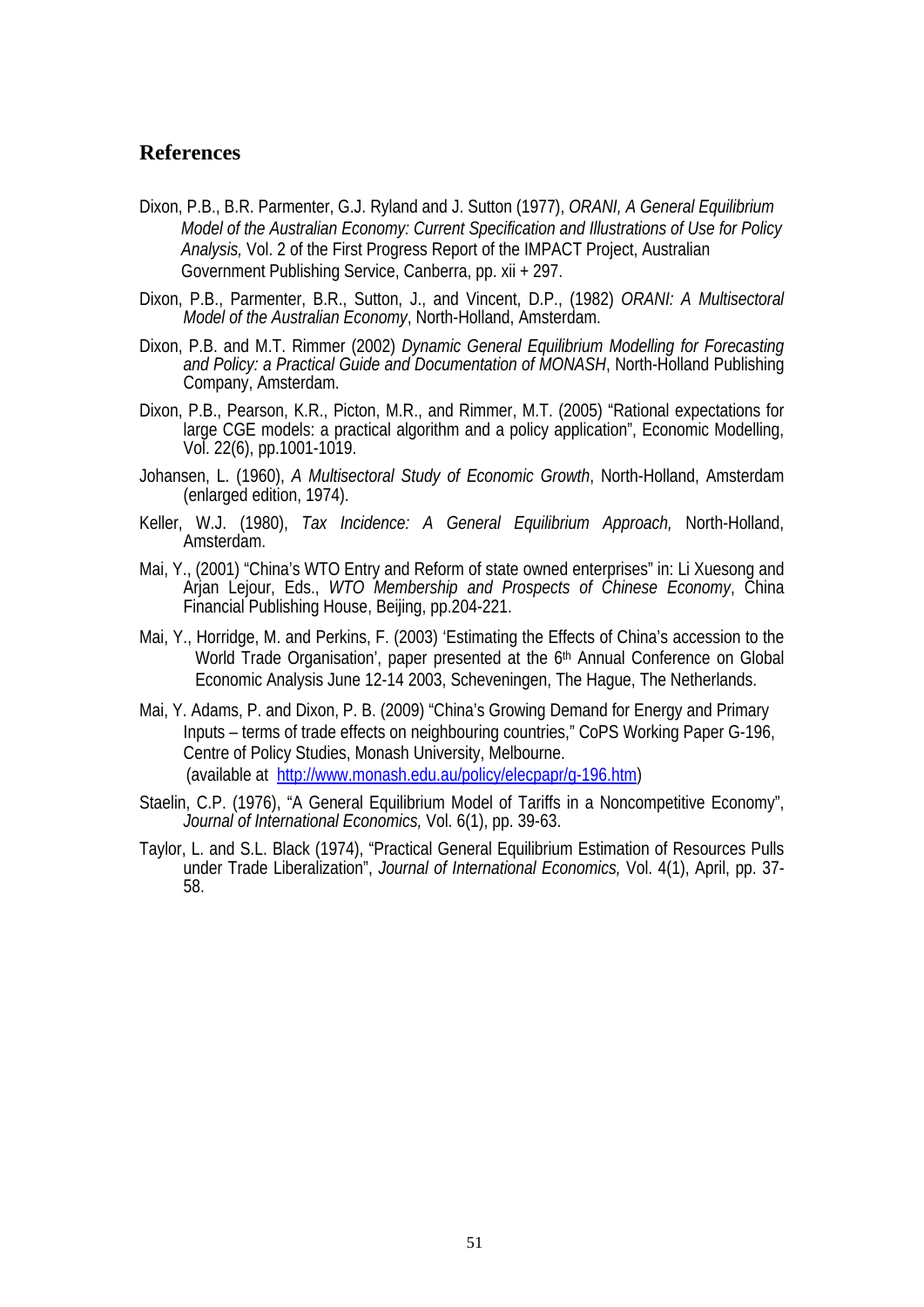| 1              | <b>SOYBEANS</b>   | 39 | WoolTextiles        |
|----------------|-------------------|----|---------------------|
| $\overline{2}$ | <b>CORN</b>       | 40 | <b>SilkTextiles</b> |
| $\overline{3}$ | <b>WHEAT</b>      | 41 | <b>TextProc</b>     |
| 4              | <b>RICE</b>       | 42 | KnitMill            |
| 5              | Millet            | 43 | ClothesShoes        |
| 6              | VEGETABLES        | 44 | Leather             |
| $\overline{1}$ | <b>APPLES</b>     | 45 | Sawmills            |
| 8              | Citrus            | 46 | Furniture           |
| 9              | Grapes            | 47 | PaperProd           |
| 10             | OtherCrops        | 48 | Printing            |
| 11             | Pigs              | 49 | <b>CultureGoods</b> |
| 12             | <b>SheepGoats</b> | 50 | ToysSportEqp        |
| 13             | OthLivestock      | 51 | PetrolRef           |
| 14             | Cotton            | 52 | Coking              |
| 15             | Pork              | 53 | <b>BasicChem</b>    |
| 16             | OthMeat           | 54 | Fertlizr            |
| 17             | Eggs              | 55 | Pesticide           |
| 18             | Milk              | 56 | PaintsDyes          |
| 19             | Forest            | 57 | OrganChem           |
| 20             | Logging           | 58 | SpecChemical        |
| 21             | Fishing           | 59 | ChemDly             |
| 22             | OtherAg           | 60 | Medicine            |
| 23             | CoalMineProc      | 61 | ChemFibre           |
| 24             | CrudeOilGas       | 62 | <b>RubberPrd</b>    |
| 25             | FerrOre           | 63 | PlasticPrd          |
| 26             | <b>NFerrOre</b>   | 64 | Cement              |
| 27             | SaltMine          | 65 | Glass               |
| 28             | <b>NMtIMine</b>   | 66 | China               |
| 29             | GrainMillOil      | 67 | Fireproof           |
| 30             | AnimalFood        | 68 | <b>NMtlMinPr</b>    |
| 31             | VegetOils         | 69 | IronSmelt           |
| 32             | SugarRef          | 70 | <b>SteelSmelt</b>   |
| 33             | <b>FishProc</b>   | 71 | <b>SteelProc</b>    |
| 34             | OtherFood         | 72 | AllronSmelt         |
| 35             | Wines             | 73 | <b>NFerrSmelt</b>   |
| 36             | <b>OtherBev</b>   | 74 | <b>NFerrProc</b>    |
| 37             | Tobacco           | 75 | <b>IronProc</b>     |
| 38             | CottonTextil      | 76 | <b>Boilers</b>      |

## **Appendix I List of industries in 2002 CHINAGEM database**